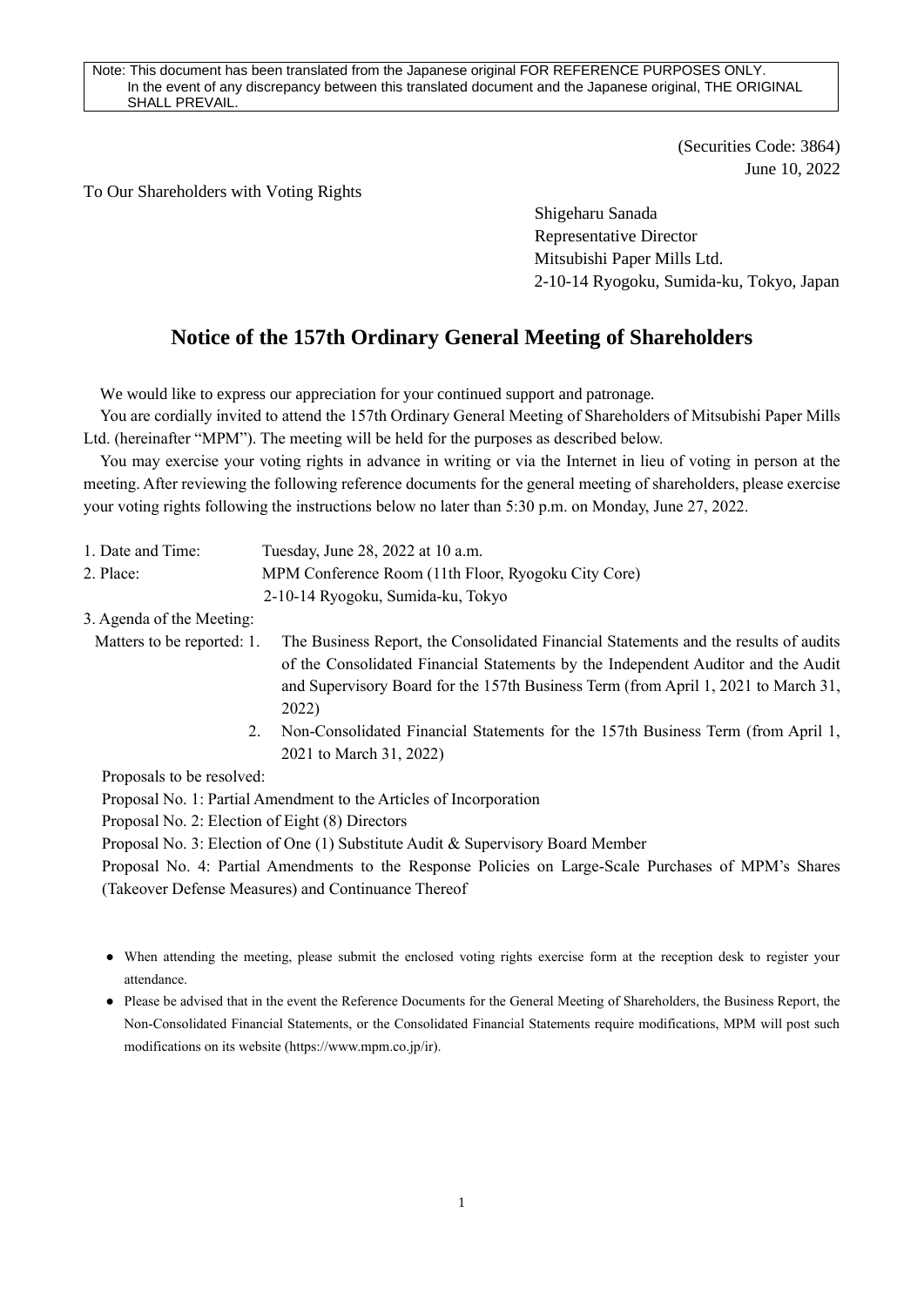Guidance on Exercising Voting Rights

# **1. If you attend the General Meeting of Shareholders**

Please present the enclosed voting card at the reception desk upon your arrival. Date and Time: Tuesday, June 28, 2022 at 10 a.m. Japan time (The reception desk is scheduled to open at 9 a.m.)

# **2. If you exercise voting rights in writing (by mail)**

Please state whether you are for or against the agenda items on the enclosed Voting Rights Exercise Form and drop it into a post box.

Voting deadline: Please exercise your voting rights by 5:30 p.m. on Monday, June 27, 2022.

# **3. Exercising voting rights on the Internet**

Please follow the instructions below and enter your approval or disapproval for the proposals. Voting deadline: Entries completed by 5:30 p.m., Monday, June 27, 2022

| How to read a QR code                                                                                                                                                                                                                                      | How to enter your login ID and temporary password                                                                                                                                                                                                                                                     |  |
|------------------------------------------------------------------------------------------------------------------------------------------------------------------------------------------------------------------------------------------------------------|-------------------------------------------------------------------------------------------------------------------------------------------------------------------------------------------------------------------------------------------------------------------------------------------------------|--|
| You can log into the voting website without entering<br>the login ID and temporary password written on the<br>Voting Rights Exercise Form.                                                                                                                 | Voting website<br>https://evote.tr.mufg.jp/                                                                                                                                                                                                                                                           |  |
| 1. Please scan the QR code on the voting card.<br>議決権行使書<br><b>CICK X ICK K X</b><br><b>KX電米X周 KX国</b><br>ログイン用口Rコード<br>見 本<br>RICANATE<br>xxx<br>見本<br>0000000<br><b>MINNESON</b><br>* QR Code is the registered trademark of DENSO<br>WAVE INCORPORATED. | 1. Please access the voting website for PCs.<br>2. Please enter the login ID and temporary password<br>written on the Voting Rights Exercise Form and click<br>submit.<br>O HUFG SAUFURERY<br>Enter the login ID<br>ATEMING<br>and temporary password<br>Liberature<br><b>B</b> othe<br>Click "Login" |  |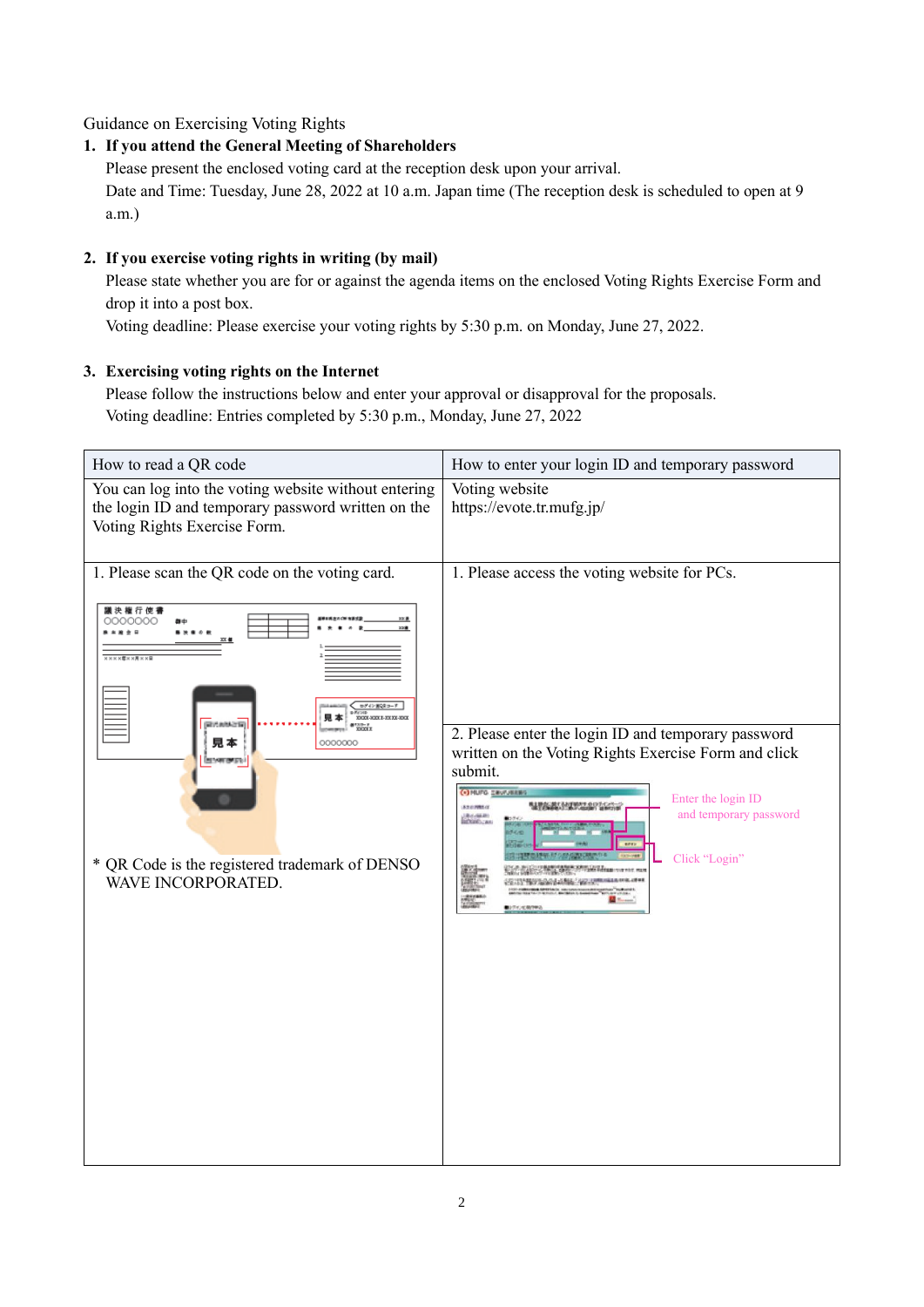| 2. Please follow the instructions on the screen to<br>register whether you approve or disapprove of each<br>proposal.<br>OOOO 株式会社<br>新潮におきすみくかき。<br>神话機器の山で<br>※今回影小山で小御草を登る。<br>解解科問語システム場合<br>品所得業、またび宿主情報の議義について書<br>に関節なえた日本は場面<br>1. G. T. L. | 3. Register a new password.<br>(*) MUFG T&UFJERES<br><b>AVAILABLIX</b><br><b>HAVE-FINCIDE</b><br>Register a new password<br>共和に関係性<br>AND LETTERS AND REMOVED FOR A CONTINUES.<br>(中性糖(2013)三)<br><b>Ballyster County</b><br>LESTELEL ANTEST FEMALE VA<br>詳細<br>$\blacksquare$<br>Click "Submit"<br><b>Committee Ry By Beo</b> |
|-----------------------------------------------------------------------------------------------------------------------------------------------------------------------------------------------------------------------------------------------------|--------------------------------------------------------------------------------------------------------------------------------------------------------------------------------------------------------------------------------------------------------------------------------------------------------------------------------|
| You can log in using the QR code only once.<br>If you wish to exercise your voting rights again or<br>exercise your voting rights without using the QR<br>code, please see "How to enter your login ID and<br>temporary password" on the right.     | 4. Please follow the instructions on the screen to register<br>whether you approve or disapprove of each proposal.                                                                                                                                                                                                             |

- \* Screen images are for illustrative purposes.
- For inquiries about operation procedure for exercising voting rights via the Internet using PCs and smartphones, please contact the inquiry desk below.

Stock Transfer Agency Department, Mitsubishi UFJ Trust and Banking Corporation (Helpdesk) 0120-173-027

(Toll free, Operating hours: 9:00-21:00)

● Institutional investors are permitted to use the platform for the electronic exercise of voting rights for institutional investors operated by ICJ, Inc.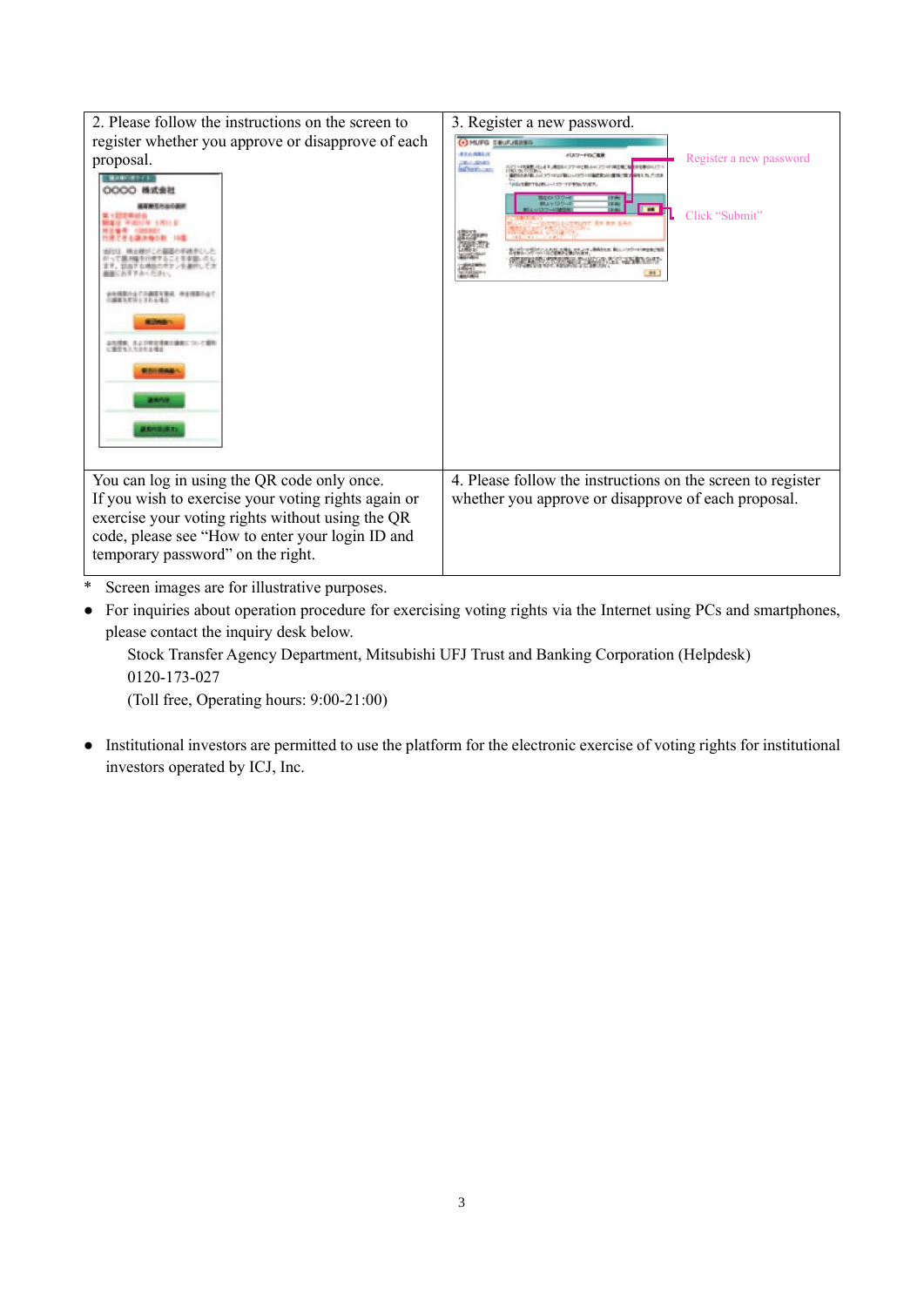# Reference Documents for the General Meeting of Shareholders

Proposal No. 1:

Partial Amendment to the Articles of Incorporation

1. Reasons for the amendment

The amended provisions stipulated in the proviso of Article 1 of the Supplementary Provisions of the Act Partially Amending the Companies Act (Act No.70 of 2019) are due to come into effect on September 1, 2022. Accordingly, the Company proposes amending its Articles of Incorporation to prepare for adoption of a system for the electronic provision of materials for the General Meeting of Shareholders. Details are as follows.

- (1) Article 15, Paragraph 1 in the proposed amendments stipulates to the effect that the Company shall take the measure for electronic provision of materials with respect to information that constitutes the content of reference materials for the General Meeting of Shareholders.
- (2) Article 15-2 in the proposed amendments establishes provisions to limit the scope of matters to be stated in the document that will be issued to shareholders who requested the issuance of the document.
- (3) Since the provisions on Disclosure on the Internet and De Facto Provision of Shareholders' General Meeting Reference Documents, etc. (Article 15 of the current Articles of Incorporation) will no longer be necessary, the Company proposes deleting these provisions.
- (4) With the establishment and deletion of provisions described above, supplementary provisions on effective date, etc. shall be established.
- 2. Details of amendments

Details of the amendments are as follows.

|                                                                                                                                                                                                                                                                                                                                                                                                                                                 | (Underlined part indicates amendments)                                                                                                                                                                                                                                                                                                                                                                                                          |
|-------------------------------------------------------------------------------------------------------------------------------------------------------------------------------------------------------------------------------------------------------------------------------------------------------------------------------------------------------------------------------------------------------------------------------------------------|-------------------------------------------------------------------------------------------------------------------------------------------------------------------------------------------------------------------------------------------------------------------------------------------------------------------------------------------------------------------------------------------------------------------------------------------------|
| <b>Current Articles of Incorporation</b>                                                                                                                                                                                                                                                                                                                                                                                                        | Proposed Amendments                                                                                                                                                                                                                                                                                                                                                                                                                             |
| of<br>(Internet-based Disclosure<br>Article<br>15<br>General<br>Meeting<br>of<br>Reference<br>Data<br>for<br>Shareholders)                                                                                                                                                                                                                                                                                                                      | (Delete)                                                                                                                                                                                                                                                                                                                                                                                                                                        |
| In convening a General Meeting of<br>Shareholders, the Company may deem to<br>have supplied information about matters<br>to be stated or indicated in reference-<br>documents for the general meeting,<br>business reports, financial statements and<br>consolidated financial statements<br>to<br>the<br>shareholders,<br>by<br>disclosing<br>information via an Internet-used method<br>with<br>applicable<br>accordance<br>1n<br>ordinances. |                                                                                                                                                                                                                                                                                                                                                                                                                                                 |
| (New)                                                                                                                                                                                                                                                                                                                                                                                                                                           | Article 15 (Electronic Provision Measure, etc.)<br>Upon convening a General Meeting of<br>Shareholders, the Company shall take the<br>electronic<br>provision<br>measure<br>with<br>respect to information that constitutes the<br>content of reference materials for the<br>meeting of shareholders, etc.<br>2. The Company may omit all or part of<br>information specified in the Ordinance of<br>the Ministry of Justice and provided in an |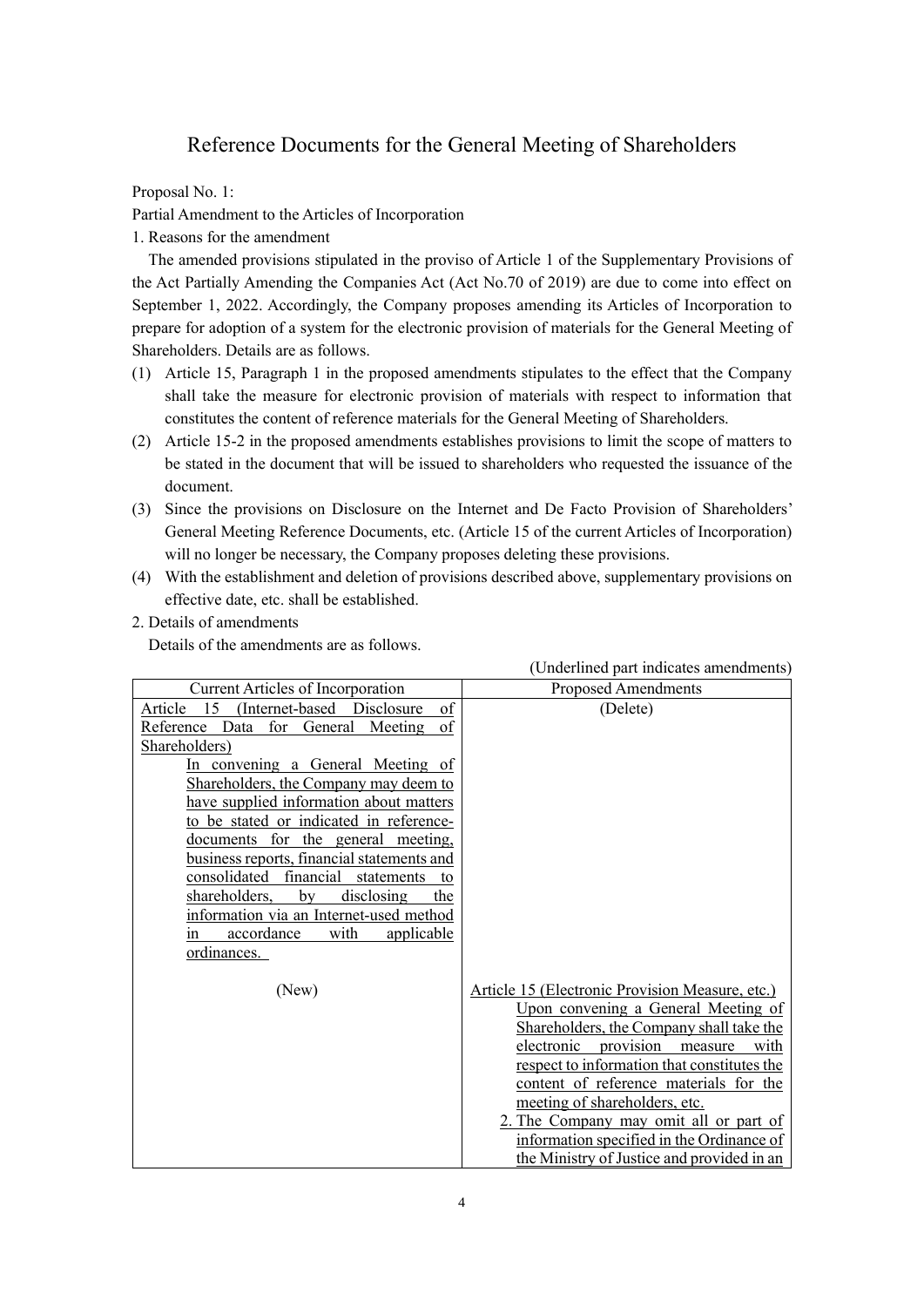|       | electronic form<br>from<br>documents              |
|-------|---------------------------------------------------|
|       | delivered to shareholders who have                |
|       | requested, before the record date of              |
|       |                                                   |
|       | voting rights, paper-form documents.              |
|       |                                                   |
|       | (Supplementary Provisions)                        |
| (New) | The deletion of Article 15 on the current         |
|       | Articles of Incorporation (Disclosure on the      |
|       | and<br>De<br>Facto<br>Provision<br>Internet<br>of |
|       | Shareholders' General Meeting Reference           |
|       | Documents, etc.) and the new establishment        |
|       | of Article 15 in the proposed amendment           |
|       | (Electronic Provision Measure, etc.) shall        |
|       | take effect on the date of enforcement            |
|       | (hereinafter, the "Enforcement Date") of the      |
|       | amended provisions stipulated in the proviso      |
|       | of Article 1 of the Supplementary Provisions      |
|       | of the Act Partially Amending the Companies       |
|       | Act (Act No.70 of 2019).                          |
|       | 2. Notwithstanding the provisions of the          |
|       | preceding paragraph, Article 15 of the current    |
|       | Articles of Incorporation shall remain valid      |
|       | for any General Meeting of Shareholders the       |
|       | date of which is a date within $six(6)$ months    |
|       | of the Enforcement Date.                          |
|       | 3. These Supplementary provisions shall be        |
|       | deleted on the date on which six (6) months       |
|       | have elapsed from the Enforcement Date or         |
|       | the date on which three (3) months have           |
|       | elapsed from the date of the General Meeting      |
|       | of Shareholders under the<br>preceding            |
|       | paragraph, whichever is later.                    |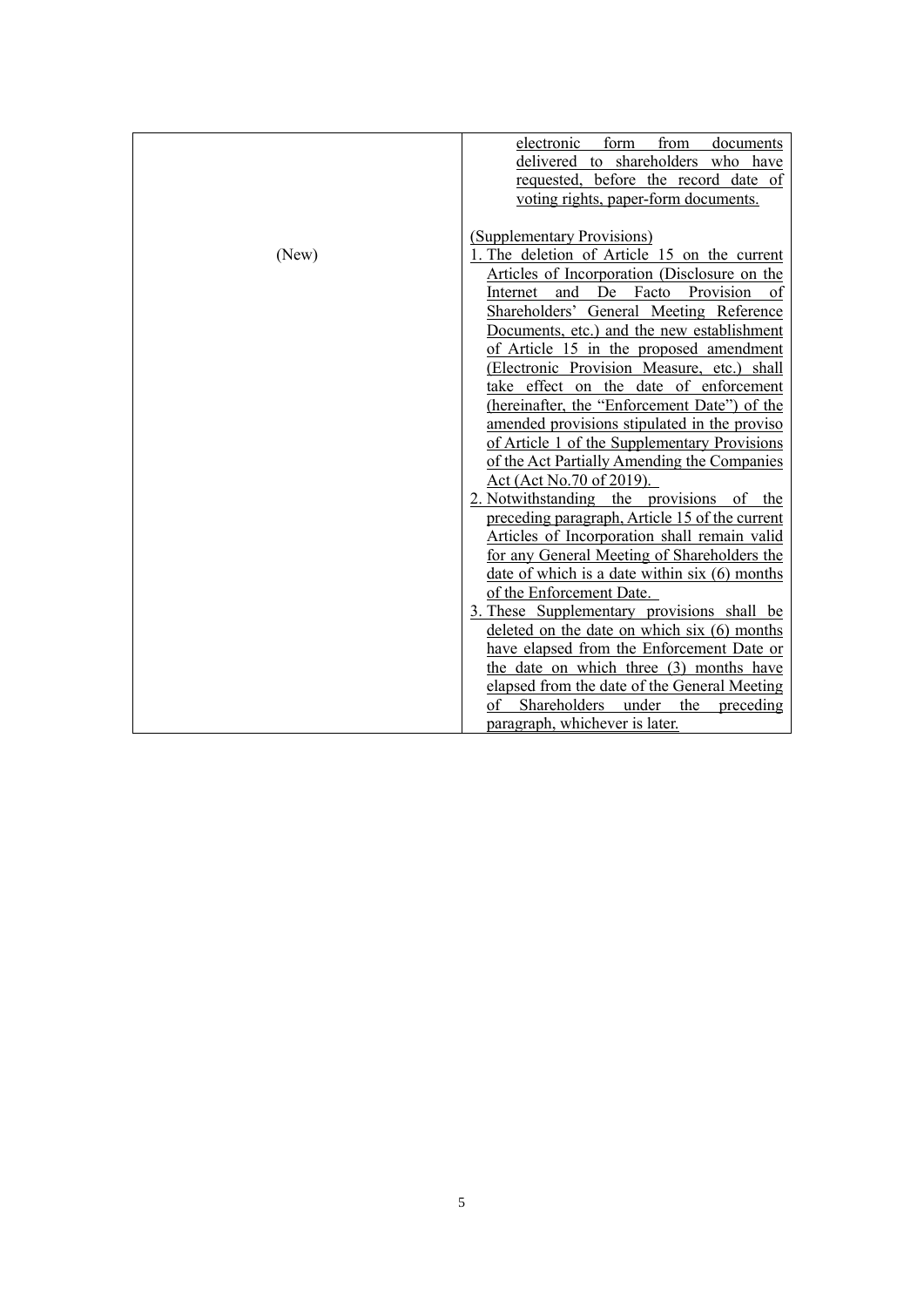Proposal No. 2: Election of Eight (8) Directors

The terms of the offices of all eight (8) Directors will expire as of the close of this Ordinary General Meeting of Shareholders. Consequently, we will propose that eight (8) Directors including three (3) Outside Directors be elected.

Regarding the selection of the candidates, in accordance with the Director Qualification listed in MPM Basic Policies on Corporate Governance, the Board of Directors has decided after seeking and receiving advice from the Nomination and Remuneration Committee chaired by an Independent Outside Director.

| No.            | Name               |                                                  | Current position in MPM                                                                      |
|----------------|--------------------|--------------------------------------------------|----------------------------------------------------------------------------------------------|
| 1              | Ryuichi Kisaka     | <b>NEW APPOINTMENT</b>                           | President and Executive Officer                                                              |
| 2              | Shigeharu Sanada   | <b>REAPPOINTMENT</b>                             | Director and Senior Executive Vice President<br>Nomination and Remuneration Committee Member |
| 3              | Nobuhiro Sato      | <b>REAPPOINTMENT</b>                             | Director and Managing Executive Officer                                                      |
| $\overline{4}$ | Shigeji Matsuzawa  | <b>NEW APPOINTMENT</b>                           | Managing Executive Officer                                                                   |
| 5              | Kunio Suzuki       | <b>REAPPOINTMENT</b>                             | Director and Advisor                                                                         |
| 6              | Somitsu Takehara   | <b>REAPPOINTMENT</b><br>Independent<br>Outside   | Outside Director<br>Nomination and Remuneration Committee Member                             |
| 7              | Yoshihiro Kataoka  | <b>REAPPOINTMENT</b><br>Outside<br>Independent   | Outside Director<br>Nomination and Remuneration Committee Member                             |
| 8              | Kazunori Shinohara | <b>NEW APPOINTMENT</b><br>Outside<br>Independent |                                                                                              |

The candidates are as follows: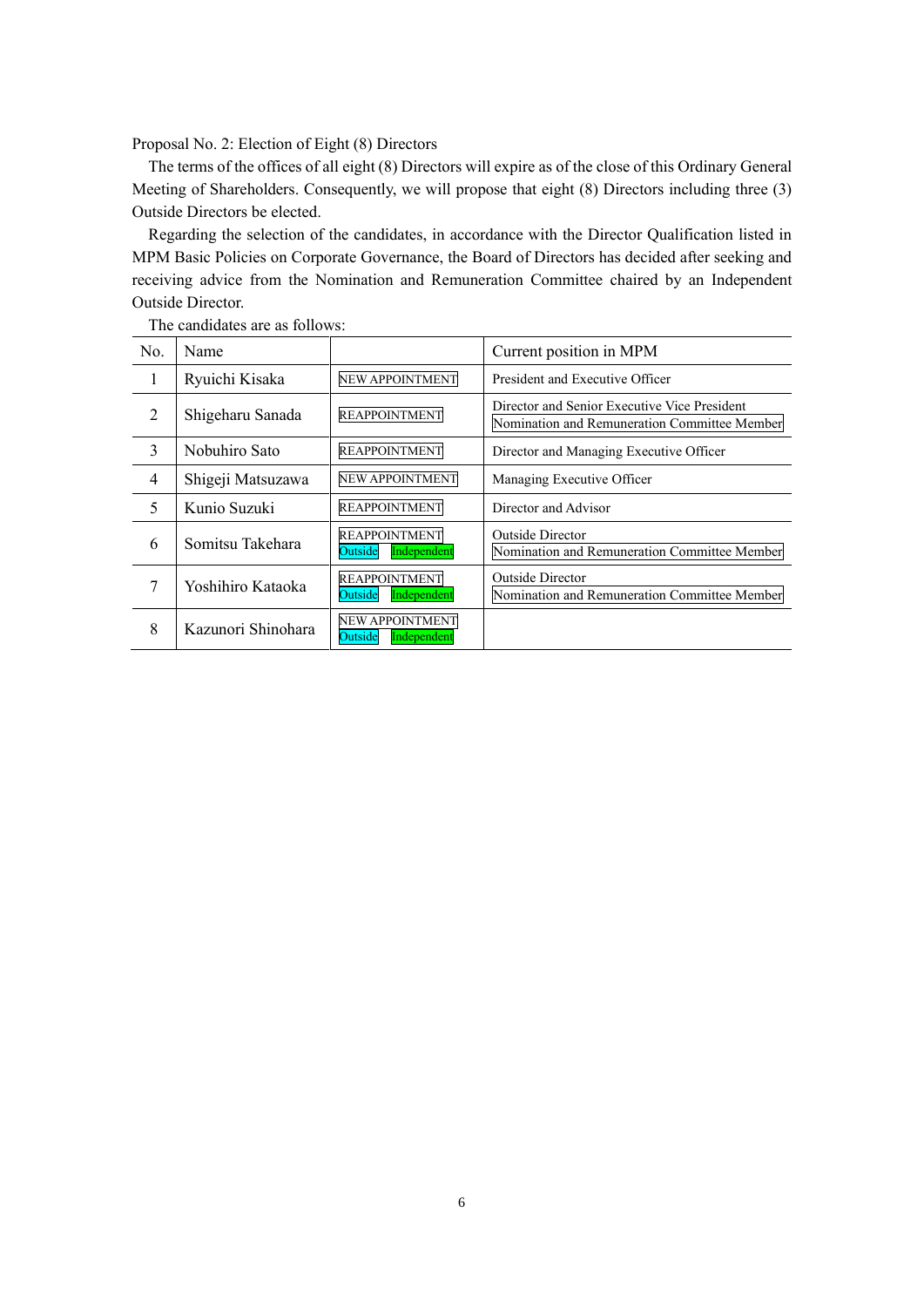| No. (Date of birth, etc.) | Name                                                                                                                                                                                                                                                                                                                        |              |                                                                                                                                                                              |  |
|---------------------------|-----------------------------------------------------------------------------------------------------------------------------------------------------------------------------------------------------------------------------------------------------------------------------------------------------------------------------|--------------|------------------------------------------------------------------------------------------------------------------------------------------------------------------------------|--|
|                           | Ryuichi Kisaka                                                                                                                                                                                                                                                                                                              |              | Number of shares of MPM held: 20,000 shares                                                                                                                                  |  |
|                           | Profile and position in MPM                                                                                                                                                                                                                                                                                                 |              |                                                                                                                                                                              |  |
|                           | April 1982                                                                                                                                                                                                                                                                                                                  |              | Joined Kanzaki Paper Manufacturing Co., Ltd. (current Oji<br>Holdings Corporation (hereinafter "Oji"))                                                                       |  |
|                           | October 2012                                                                                                                                                                                                                                                                                                                |              | President, Oji Imaging Media Co., Ltd. and Director, Oji<br>Functional Materials Progressing Center Inc.                                                                     |  |
|                           | June 2013                                                                                                                                                                                                                                                                                                                   | Center Inc.  | Corporate Officer, Oji, President, Oji Imaging Media Co.,<br>Ltd. and Director, Oji Functional Materials Progressing                                                         |  |
|                           | June 2015                                                                                                                                                                                                                                                                                                                   | Co., Ltd.    | Director of the Board and Executive Officer, Oji, Senior<br>Managing Executive Officer, Oji Functional Materials<br>Progressing Center Inc. and President, Oji Imaging Media |  |
| (May 21, 1956)<br>age 66  | April 2017                                                                                                                                                                                                                                                                                                                  |              | Director of the Board and Executive Officer, Oji, Deputy<br>General Manager, Corporate Governance Division and<br>Senior Managing Executive Officer, Oji Management Office   |  |
| NEW APPOINTMENT           |                                                                                                                                                                                                                                                                                                                             | Inc.         |                                                                                                                                                                              |  |
| <b>CANDIDATE</b>          | April 2019                                                                                                                                                                                                                                                                                                                  |              | Director of the Board and Executive Officer, Oji and<br>President, Oji Paper Co. Ltd.                                                                                        |  |
|                           | April 2020                                                                                                                                                                                                                                                                                                                  |              | Director of the Board and Executive Officer, Oji, General<br>Manager, Corporate Governance Division and President, Oji<br>Management Office Inc.                             |  |
|                           | June 2021                                                                                                                                                                                                                                                                                                                   |              | Advisor, Oji Holdings Corporation                                                                                                                                            |  |
|                           | February 2022                                                                                                                                                                                                                                                                                                               | Advisor, MPM |                                                                                                                                                                              |  |
|                           | April 2022                                                                                                                                                                                                                                                                                                                  |              | President, Executive Officer, MPM (to present)                                                                                                                               |  |
|                           | Reasons for nominating as a candidate for Director<br>Mr. Ryuichi Kisaka has a wealth of experience in corporate management in the                                                                                                                                                                                          |              |                                                                                                                                                                              |  |
|                           |                                                                                                                                                                                                                                                                                                                             |              |                                                                                                                                                                              |  |
|                           |                                                                                                                                                                                                                                                                                                                             |              | paper and pulp industry as an Executive Officer of Oji and President of Oji Paper                                                                                            |  |
|                           | Co., Ltd. He is expected to demonstrate his superior management talent to enhance<br>corporate value by directing the implementation of MPM's new mid-term<br>management plan from the next fiscal year and maximizing the effects of capital<br>and business alliances with the Oji Group. He has thus been nominated as a |              |                                                                                                                                                                              |  |
|                           |                                                                                                                                                                                                                                                                                                                             |              |                                                                                                                                                                              |  |
|                           |                                                                                                                                                                                                                                                                                                                             |              |                                                                                                                                                                              |  |
|                           | candidate forDirector.                                                                                                                                                                                                                                                                                                      |              |                                                                                                                                                                              |  |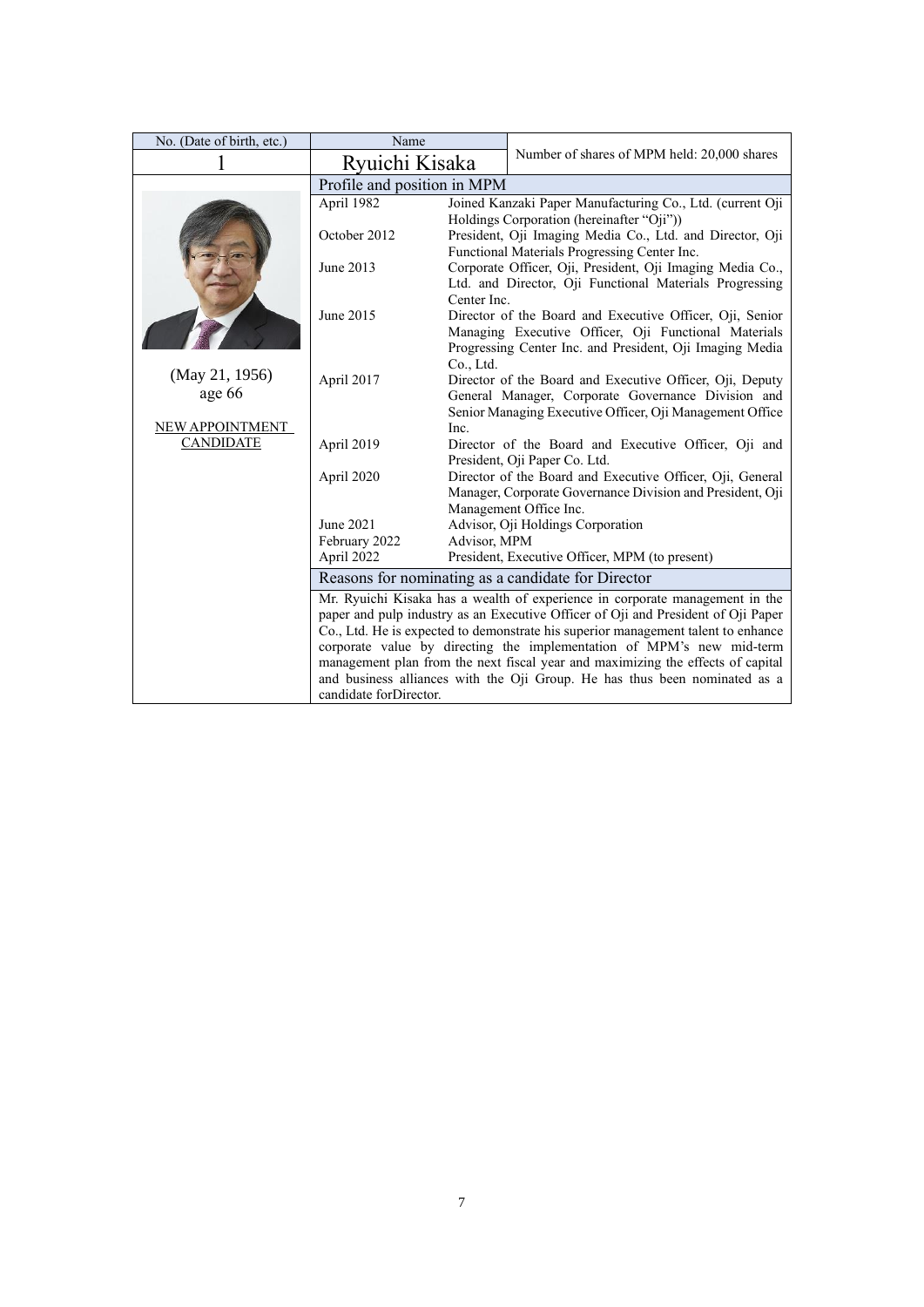| No. (Date of birth, etc.)                          | Name                        |                                   | Number of shares of MPM held: 1,500 shares                                                                                                                                                                                                                                                                                                                                                                                                                                                                                                                    |
|----------------------------------------------------|-----------------------------|-----------------------------------|---------------------------------------------------------------------------------------------------------------------------------------------------------------------------------------------------------------------------------------------------------------------------------------------------------------------------------------------------------------------------------------------------------------------------------------------------------------------------------------------------------------------------------------------------------------|
| $\overline{2}$                                     | Shigeharu Sanada            |                                   | Attendance of Board of Directors meetings<br>$100\%$ (14/14)                                                                                                                                                                                                                                                                                                                                                                                                                                                                                                  |
|                                                    | Profile and position in MPM |                                   |                                                                                                                                                                                                                                                                                                                                                                                                                                                                                                                                                               |
|                                                    | April 1990<br>May 2016      | (hereinafter "MB"))               | Joined The Mitsubishi Bank Ltd. (current MUFG Bank Ltd.<br>General Manager, General Affairs Department, Mitsubishi<br>UFJ Financial Group Inc.(hereinafter "MUFG")                                                                                                                                                                                                                                                                                                                                                                                            |
|                                                    | June 2016                   | Department, MUFG                  | General Manager, General Affairs Department, MB<br>Executive Officer, General Manager, General Affairs<br>Executive Officer, General Manager, General Affairs                                                                                                                                                                                                                                                                                                                                                                                                 |
|                                                    | April 2020<br>June 2020     | Department, MB                    | Executive Officer, Headquarters counselor, MB<br>Director and Managing Executive Officer                                                                                                                                                                                                                                                                                                                                                                                                                                                                      |
| (July 1, 1967)                                     | February 2022               |                                   | Director and Managing Executive Officer (Representaive                                                                                                                                                                                                                                                                                                                                                                                                                                                                                                        |
| age 54<br><b>REAPPOINTMENT</b><br><b>CANDIDATE</b> | April 2022                  | Director)<br>Internal Audit Dept. | Director and Senior Executive Vice President<br>(Representaive Director) (to present)<br>In charge of Corporate Planning Dept., Functional<br>Materials Division, Research and Development Division,<br>General Affairs & Personnel Dept., Legal Dept., Finance<br>& Accounting Dept., Energy Business Dept., Technology<br>& Environmental Dept., Shirakawa Office, Kitakami<br>Division and German Operations<br>Responsible for Raw Materials & Purchasing Dept. and<br>Director responsible for Sustainability Promotion                                  |
| a candidate for Director.                          |                             |                                   | Reasons for nominating as a candidate for Director<br>Mr. Shigeharu Sanada has extensive experience in the execution of business at mega<br>banks including his experience overseas and has in-depth knowledge of corporate<br>management and a broad human network. He is expected to demonstrate his<br>management talent to enhance the corporate value of MPM over the medium and<br>long term by assisting the President, Executive Officer and strongly promoting the<br>mid-term management plan and structural reforms. He has thus been nominated as |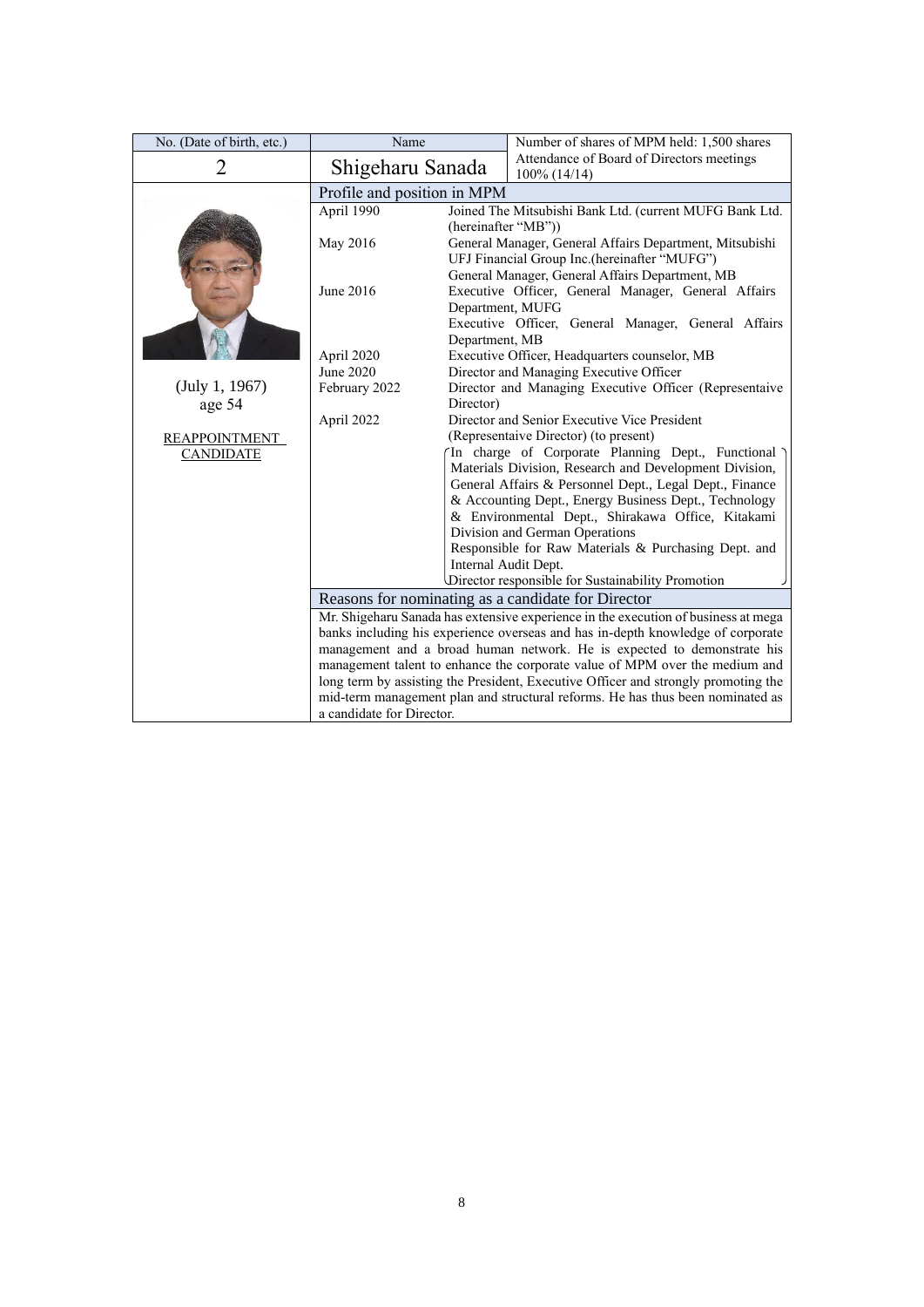| No. (Date of birth, etc.) | Name                                                                                                                                                                                                                                                                                                                                                                                                                                      |                   | Number of shares of MPM held: 4,500 shares                                           |
|---------------------------|-------------------------------------------------------------------------------------------------------------------------------------------------------------------------------------------------------------------------------------------------------------------------------------------------------------------------------------------------------------------------------------------------------------------------------------------|-------------------|--------------------------------------------------------------------------------------|
| 3                         | Nobuhiro Sato                                                                                                                                                                                                                                                                                                                                                                                                                             |                   | Attendance of Board of Directors meetings<br>100% (14/14)                            |
|                           | Profile and position in MPM                                                                                                                                                                                                                                                                                                                                                                                                               |                   |                                                                                      |
|                           | April 1980                                                                                                                                                                                                                                                                                                                                                                                                                                | Joined MPM        |                                                                                      |
|                           | June 2013                                                                                                                                                                                                                                                                                                                                                                                                                                 |                   | Executive Officer, General Manager, Business                                         |
|                           |                                                                                                                                                                                                                                                                                                                                                                                                                                           |                   | Communication Paper Sales Dept. Paper Division                                       |
|                           | June 2015                                                                                                                                                                                                                                                                                                                                                                                                                                 |                   | Executive Officer, Deputy General Manager, Paper                                     |
|                           |                                                                                                                                                                                                                                                                                                                                                                                                                                           | Division          |                                                                                      |
|                           | January 2016                                                                                                                                                                                                                                                                                                                                                                                                                              |                   | Senior Executive Officer, Deputy General Manager, Paper                              |
|                           |                                                                                                                                                                                                                                                                                                                                                                                                                                           | Division          |                                                                                      |
|                           | January 2018<br>June 2018                                                                                                                                                                                                                                                                                                                                                                                                                 |                   | Senior Executive Officer, General Manager, Paper Division                            |
|                           |                                                                                                                                                                                                                                                                                                                                                                                                                                           | Paper Division    | Director and Senior Executive Officer, General Manager,                              |
| (September 7, 1957)       | June 2019                                                                                                                                                                                                                                                                                                                                                                                                                                 |                   | Director and Managing Executive Officer, General                                     |
| age 64                    |                                                                                                                                                                                                                                                                                                                                                                                                                                           |                   | Manager, Paper Division                                                              |
|                           | June 2020                                                                                                                                                                                                                                                                                                                                                                                                                                 |                   | Director and President of Mitsubishi Oji Paper Sales Co.,                            |
| <b>REAPPOINTMENT</b>      |                                                                                                                                                                                                                                                                                                                                                                                                                                           | Ltd. (to present) |                                                                                      |
| <b>CANDIDATE</b>          | April 2022                                                                                                                                                                                                                                                                                                                                                                                                                                |                   | Director and Managing Executive Officer, General                                     |
|                           |                                                                                                                                                                                                                                                                                                                                                                                                                                           |                   | Manager, Pulp and Paper Material Division (to present)                               |
|                           |                                                                                                                                                                                                                                                                                                                                                                                                                                           |                   | (In charge of Pulp and Paper Material Division General                               |
|                           |                                                                                                                                                                                                                                                                                                                                                                                                                                           |                   | Manager, Pulp and Paper Material Division)                                           |
|                           |                                                                                                                                                                                                                                                                                                                                                                                                                                           |                   | Reasons for nominating as a candidate for Director                                   |
|                           |                                                                                                                                                                                                                                                                                                                                                                                                                                           |                   | Mr. Nobuhiro Sato has been long involved in the sales section of the Paper Division, |
|                           | and has a wealth of market experience and knowledge. As General Manager of the<br>Pulp and Paper Material Division, he is overseeing the rationalization of distribution<br>and structural reform of our paper business. In consideration of the future business<br>development of MPM, he is expected to leverage his judgment and execution toward<br>growth and improvement of corporate value over the mid- to long-term. He has thus |                   |                                                                                      |
|                           |                                                                                                                                                                                                                                                                                                                                                                                                                                           |                   |                                                                                      |
|                           |                                                                                                                                                                                                                                                                                                                                                                                                                                           |                   |                                                                                      |
|                           |                                                                                                                                                                                                                                                                                                                                                                                                                                           |                   |                                                                                      |
|                           |                                                                                                                                                                                                                                                                                                                                                                                                                                           |                   |                                                                                      |
|                           | been nominated as a candidate for Director.                                                                                                                                                                                                                                                                                                                                                                                               |                   |                                                                                      |

| No. (Date of birth, etc.)                                                                                                                                                                                                                                                              |                                                    | Name |                 |                                                                                                |
|----------------------------------------------------------------------------------------------------------------------------------------------------------------------------------------------------------------------------------------------------------------------------------------|----------------------------------------------------|------|-----------------|------------------------------------------------------------------------------------------------|
| 4                                                                                                                                                                                                                                                                                      | Shigeji Matsuzawa                                  |      |                 | Number of shares of MPM held: 2,000 shares                                                     |
|                                                                                                                                                                                                                                                                                        | Profile and position in MPM                        |      |                 |                                                                                                |
|                                                                                                                                                                                                                                                                                        | April 1985                                         |      |                 | Joined Kanzaki Paper Manufacturing Co., Ltd. (current                                          |
|                                                                                                                                                                                                                                                                                        |                                                    |      | $O_{11}$        |                                                                                                |
|                                                                                                                                                                                                                                                                                        | June 2006                                          |      |                 | Group Manager, Information Paper Technology Dept., Oji                                         |
|                                                                                                                                                                                                                                                                                        | June 2010                                          |      | Paper Co., Ltd. | General Manager, Research & Technology Dept. of                                                |
|                                                                                                                                                                                                                                                                                        |                                                    |      |                 | Kanzaki Plant, Oji Paper Co., Ltd.                                                             |
|                                                                                                                                                                                                                                                                                        | April 2013                                         |      |                 | Deputy Kanzaki Plant Manager, Oji Imaging Media Co.,                                           |
|                                                                                                                                                                                                                                                                                        |                                                    |      | Ltd.            |                                                                                                |
|                                                                                                                                                                                                                                                                                        | June 2013                                          |      |                 | Seconded to Chief Officer, Kanzan Spezialpapiere GmbH                                          |
|                                                                                                                                                                                                                                                                                        | December 2016                                      |      |                 | Deputy Kanzaki Plant Manager, Oji Imaging Media Co.,                                           |
| (February 14, 1961)                                                                                                                                                                                                                                                                    | April 2018                                         |      | Ltd.            | Seconded to Chief Officer, Oji Functional Materials                                            |
| age 61                                                                                                                                                                                                                                                                                 |                                                    |      |                 | Progressing Center Inc.                                                                        |
|                                                                                                                                                                                                                                                                                        | August 2021                                        |      |                 | Chief Officer, Group Corporate Planning Dept., Oji                                             |
| NEW APPOINTMENT                                                                                                                                                                                                                                                                        |                                                    |      |                 | Management Office Inc.                                                                         |
| <b>CANDIDATE</b>                                                                                                                                                                                                                                                                       | April 2022                                         |      |                 | Senior Executive Officer, MPM (to present)                                                     |
|                                                                                                                                                                                                                                                                                        |                                                    |      |                 | In charge of Functional Materials Division, Research and                                       |
|                                                                                                                                                                                                                                                                                        |                                                    |      |                 | Development Division and German Operations<br>Assistant officer in charge of Kitakami Division |
|                                                                                                                                                                                                                                                                                        |                                                    |      |                 | General Manager, Functional Materials Division                                                 |
|                                                                                                                                                                                                                                                                                        | Reasons for nominating as a candidate for Director |      |                 |                                                                                                |
|                                                                                                                                                                                                                                                                                        |                                                    |      |                 | Mr. Shigeji Matsuzawa has been long engaged in research and development in the                 |
|                                                                                                                                                                                                                                                                                        |                                                    |      |                 | Oji Group and has a wealth of experience in business operations related to the pulp            |
| and paper and functional materials businesses, including those overseas. He is<br>expected to demonstrate his management talent to strongly promote the new mid-<br>term management plan in cooperation with the Oji Group. He has thus been<br>nominated as a candidate for Director. |                                                    |      |                 |                                                                                                |
|                                                                                                                                                                                                                                                                                        |                                                    |      |                 |                                                                                                |
|                                                                                                                                                                                                                                                                                        |                                                    |      |                 |                                                                                                |
|                                                                                                                                                                                                                                                                                        |                                                    |      |                 |                                                                                                |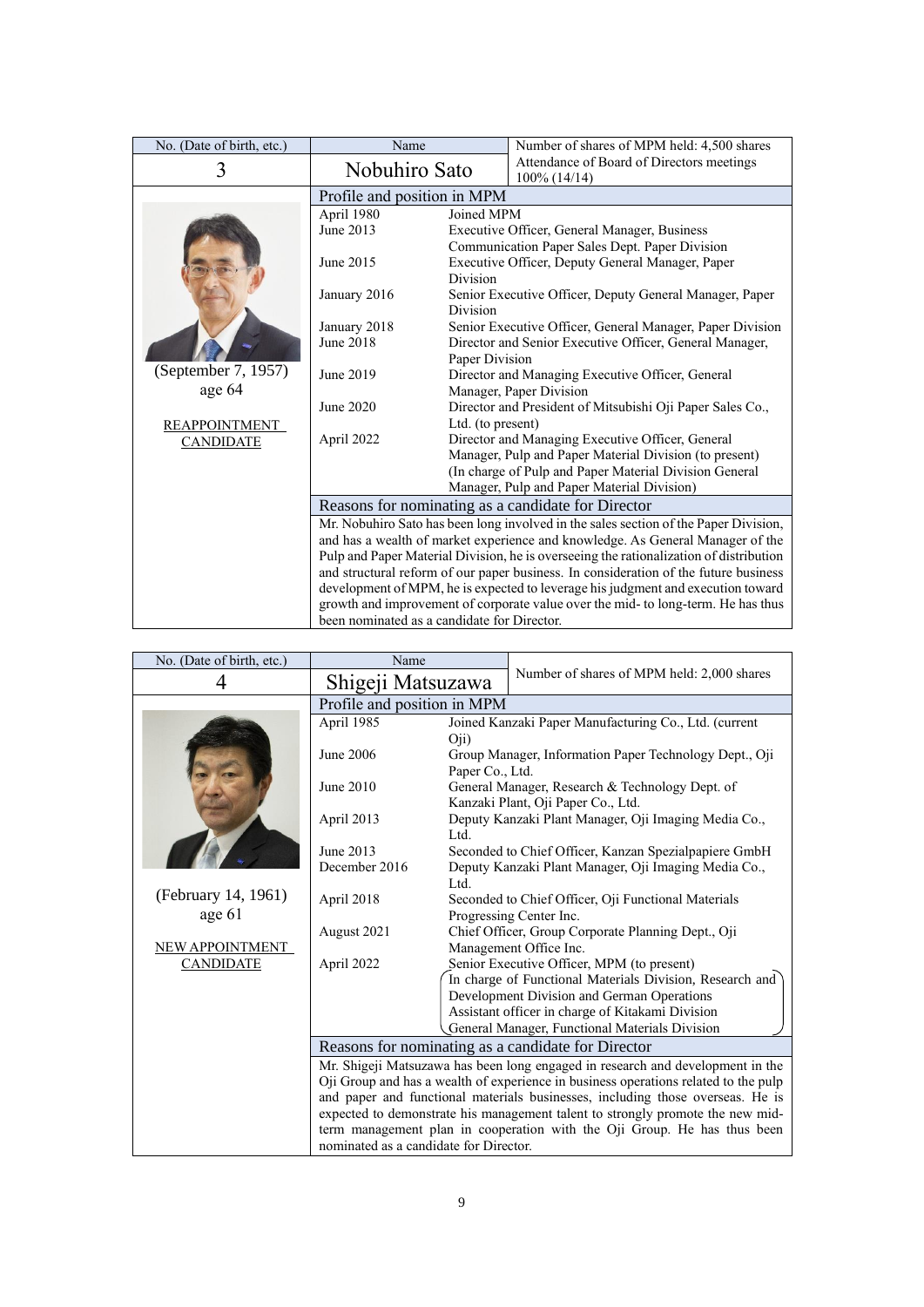| No. (Date of birth, etc.)                                                                                   | Name                                                                                                                                                                                                                                                                     | Number of shares of MPM held: 43,500 shares                                                                                                                                                                                                                                                                                                                                                                                                                                                                                                                                                                                                                                                                                                                                                                                                                                                                                             |  |  |
|-------------------------------------------------------------------------------------------------------------|--------------------------------------------------------------------------------------------------------------------------------------------------------------------------------------------------------------------------------------------------------------------------|-----------------------------------------------------------------------------------------------------------------------------------------------------------------------------------------------------------------------------------------------------------------------------------------------------------------------------------------------------------------------------------------------------------------------------------------------------------------------------------------------------------------------------------------------------------------------------------------------------------------------------------------------------------------------------------------------------------------------------------------------------------------------------------------------------------------------------------------------------------------------------------------------------------------------------------------|--|--|
| 5                                                                                                           | Kunio Suzuki                                                                                                                                                                                                                                                             | Attendance of Board of Directors meetings<br>$100\%$ (14/14)                                                                                                                                                                                                                                                                                                                                                                                                                                                                                                                                                                                                                                                                                                                                                                                                                                                                            |  |  |
|                                                                                                             | Profile and position in MPM                                                                                                                                                                                                                                              |                                                                                                                                                                                                                                                                                                                                                                                                                                                                                                                                                                                                                                                                                                                                                                                                                                                                                                                                         |  |  |
| (October 12, 1950)<br>age 71<br><b>REAPPOINTMENT</b><br><b>CANDIDATE</b>                                    | April 1974<br>Joined MPM<br>June 2005<br>June 2006<br>June 2007<br>June 2009<br>June 2019<br>April 2021<br>Director)<br>Reasons for nominating as a candidate for Director<br>has thus been nominated as a candidate for Director.                                       | Executive Officer, Head, Hachinohe Mill<br>Senior Executive Officer, Head, Hachinohe Mill<br>Director, Managing Executive Officer<br>President and Chief Executive Officer<br>Chairman of the Board of Directors (Representative<br>Director and Advisor (to present)<br>Mr. Kunio Suzuki strongly led MPM's recovery from the damage caused by the<br>Great East Japan Earthquake, reconstruction of the business portfolio and the<br>progress of alliances with Oji Holdings Corporation over the ten years since he<br>became President & CEO in 2009, and has been promoting structural reforms. In<br>order to use his experience and knowledge to properly oversee the management, he                                                                                                                                                                                                                                            |  |  |
| No. (Date of birth, etc.)                                                                                   | Name                                                                                                                                                                                                                                                                     | Number of shares of MPM held: 0 shares                                                                                                                                                                                                                                                                                                                                                                                                                                                                                                                                                                                                                                                                                                                                                                                                                                                                                                  |  |  |
| 6                                                                                                           | Somitsu Takehara                                                                                                                                                                                                                                                         | Attendance of Board of Directors meetings<br>$100\%$ (13/14)                                                                                                                                                                                                                                                                                                                                                                                                                                                                                                                                                                                                                                                                                                                                                                                                                                                                            |  |  |
|                                                                                                             | Profile and position in MPM                                                                                                                                                                                                                                              |                                                                                                                                                                                                                                                                                                                                                                                                                                                                                                                                                                                                                                                                                                                                                                                                                                                                                                                                         |  |  |
| (April 1, 1952)<br>age 70<br>REAPPOINTMENT<br><b>CANDIDATE</b><br><u>TSIDE DIRECTOR</u><br><b>CANDIDATE</b> | January 1977<br>December 1981<br><b>July 2000</b><br>ChuoAoyama<br>April 2005<br>June 2005<br>February 2007<br>June 2014<br>April 2015<br>June 2015<br>June 2016<br>November 2017<br>October 2018<br>June 2020                                                           | Joined Peat Marwick Mitchell & Company<br>Joined Coopers & Lybrand<br>General Manager, Transaction Service Division,<br>Representative Director, ZECOO Partners Inc.<br>Outside Director, CDG Co., Ltd.<br>Outside Director, S-Pool, Inc.<br>Outside Audit & Supervisory Board Member, EDION<br>Corporation (to present)<br>Concurrently Appointed Lecturer, Graduate School of<br>Professional Accountancy, Meiji University<br>Outside Director, GENKI SUSHI Co., Ltd. (to present)<br>Outside Director, MPM (to present)<br>Director & Chairman, ZECOO Partners Inc. (to present)<br>Outside Director, Shinmei Holdings Co., Ltd.<br>Outside Audit & Supervisory Board Member, TOKYO<br>BROADCASTING SYSTEM HOLDINGS, INC. (current<br>TBS HOLDINGS, INC.) (to present)                                                                                                                                                              |  |  |
| <b>INDEPENDENT</b><br><b>DIRECTOR CANDIDATE</b>                                                             | Important positions concurrently held at other companies, etc.<br>Representative Director, ZECOO Partners Inc.<br>Outside Audit & Supervisory Board Member, EDION Corporation (scheduled to<br>leave office on June 29, 2022)<br>Outside Director, GENKI SUSHI Co., Ltd. |                                                                                                                                                                                                                                                                                                                                                                                                                                                                                                                                                                                                                                                                                                                                                                                                                                                                                                                                         |  |  |
|                                                                                                             | expected roles, etc.                                                                                                                                                                                                                                                     | Outside Audit & Supervisory Board Member, TBS HOLDINGS, INC.<br>Reasons for nominating as a candidate for Outside Director and                                                                                                                                                                                                                                                                                                                                                                                                                                                                                                                                                                                                                                                                                                                                                                                                          |  |  |
|                                                                                                             | Remuneration Committee.                                                                                                                                                                                                                                                  | Mr. Somitsu Takehara has expertise in finance and accounting as a certified public<br>accountant. He is a corporate manager of ZECOO Partners Inc., and has a wealth of<br>experience of management consulting business and great insight into corporate<br>management. He is expected to contribute to corporate governance reinforcement<br>by making the most of his experience and providing advice over the overall<br>management, MPM also has large expectations for his supervisory function for the<br>determination of important business operations and execution from an independent<br>viewpoint as an Outside Director. He has thus been nominated as a candidate for<br>Director. If he is elected, he will be involved in the selection of candidates for the<br>MPM's Board of Directors and decisions on executive compensation and other<br>matters from an independent standpoint as a member of the Nomination and |  |  |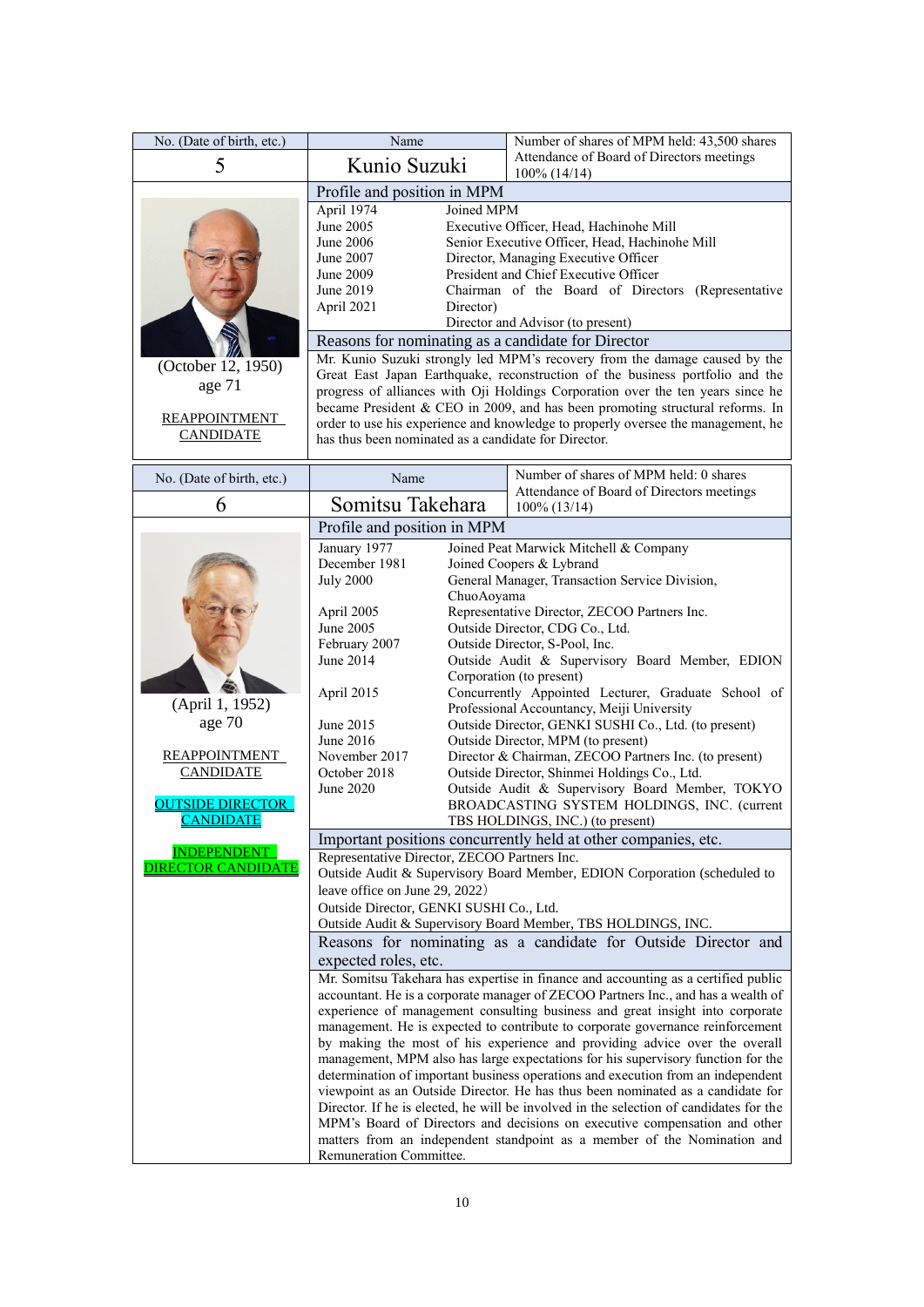| No. (Date of birth, etc.) | Name                                                                                                               |                               | Number of shares of MPM held: 0 shares                                      |  |  |
|---------------------------|--------------------------------------------------------------------------------------------------------------------|-------------------------------|-----------------------------------------------------------------------------|--|--|
|                           | Yoshihiro Kataoka                                                                                                  |                               | Attendance of Board of Directors meetings<br>$100\%$ (14/14)                |  |  |
|                           | Profile and position in MPM                                                                                        |                               |                                                                             |  |  |
|                           | April 1980                                                                                                         |                               | Registered as an attorney-at-law                                            |  |  |
|                           | April 1983                                                                                                         |                               | Hosoda and Kataoka Law Office                                               |  |  |
|                           | September 1984                                                                                                     |                               | Chief, Yoshihiro Kataoka Law Office                                         |  |  |
|                           | June 1990                                                                                                          |                               | Partner Chief, Kataoka & Kobayashi Lpc. (to present)                        |  |  |
|                           | April 2007                                                                                                         |                               | Visiting Professor, Chuo Law School (to present)                            |  |  |
|                           | June 2010                                                                                                          |                               | Supervisor, Comforia Residential REIT, Inc.                                 |  |  |
|                           | June 2011                                                                                                          |                               | Outside Audit & Supervisory Board Member, The Higo Bank,                    |  |  |
|                           |                                                                                                                    | Ltd.                          |                                                                             |  |  |
|                           | March 2013                                                                                                         |                               | Outside Audit & Supervisory Board Member, Silis Holdings                    |  |  |
| (July 30, 1954)           |                                                                                                                    | Co., Ltd. (current Silis Co.) |                                                                             |  |  |
| age 67                    | April 2014                                                                                                         |                               | Outside Audit & Supervisory Board Member, Casa Inc.                         |  |  |
|                           | June 2019                                                                                                          |                               | Outside Director, MPM (to present)                                          |  |  |
| <b>REAPPOINTMENT</b>      | June 2021                                                                                                          |                               | Outside Director, Higo Bank, Ltd. (Audit & Supervisory                      |  |  |
| <b>CANDIDATE</b>          |                                                                                                                    |                               | Committee Member) (to present)                                              |  |  |
|                           | Important positions concurrently held at other companies, etc.                                                     |                               |                                                                             |  |  |
| <b>JTSIDE DIRECTOR</b>    | Partner Chief, Kataoka & Kobayashi Lpc<br>Outside Director, Higo Bank, Ltd. (Audit & Supervisory Committee Member) |                               |                                                                             |  |  |
| <b>CANDIDATE</b>          |                                                                                                                    |                               |                                                                             |  |  |
|                           | Visiting professor at Chuo University Law School                                                                   |                               |                                                                             |  |  |
| <b>INDEPENDENT</b>        |                                                                                                                    |                               | Reasons for nominating as a candidate for Outside Director and              |  |  |
| <b>DIRECTOR CANDIDATE</b> | expected roles, etc.                                                                                               |                               |                                                                             |  |  |
|                           | Mr. Yoshihiro Kataoka has legal expertise as a lawyer and many years of experience                                 |                               |                                                                             |  |  |
|                           |                                                                                                                    |                               | in corporate legal affairs, and has sufficient insight to oversee corporate |  |  |
|                           |                                                                                                                    |                               | management. Corporate governance is expected to be strengthened through     |  |  |
|                           | recommendations to the overall management of MPM. As an outside director, he is                                    |                               |                                                                             |  |  |
|                           | expected to play a role in determining important matters and supervising business                                  |                               |                                                                             |  |  |
|                           | execution from an independent position. He has thus been nominated as a candidate                                  |                               |                                                                             |  |  |
|                           | for Director. He has thus been nominated as a candidate for Director. If he is elected,                            |                               |                                                                             |  |  |
|                           | he will be involved in the selection of candidates for the MPM's Board of Directors                                |                               |                                                                             |  |  |
|                           | and decisions on executive compensation and other matters from an independent                                      |                               |                                                                             |  |  |
|                           | standpoint as a member of the Nomination and Remuneration Committee.                                               |                               |                                                                             |  |  |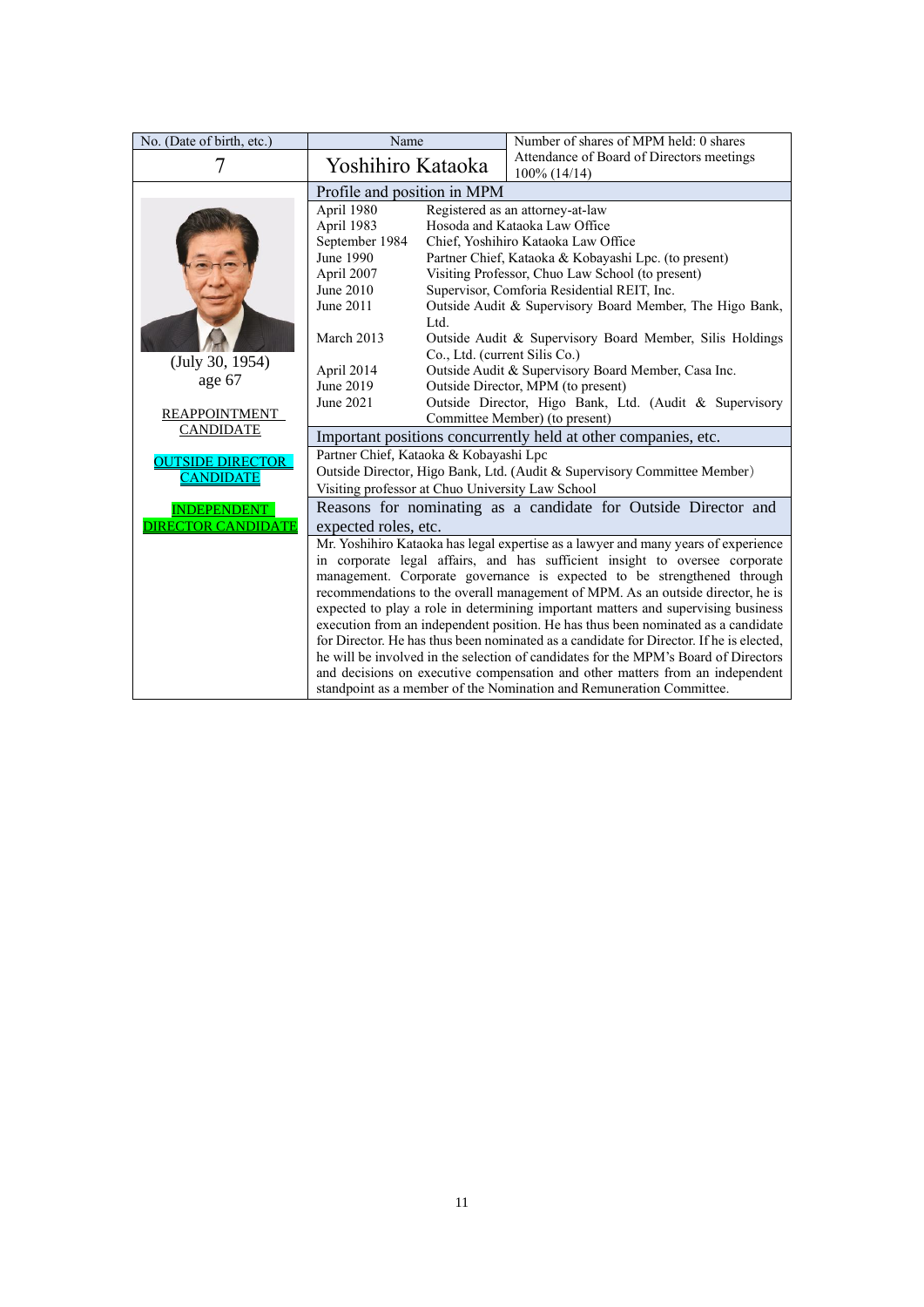| No. (Date of birth, etc.) | Name                                                                                 |                                   |                                                                                                   |  |  |  |
|---------------------------|--------------------------------------------------------------------------------------|-----------------------------------|---------------------------------------------------------------------------------------------------|--|--|--|
| 8                         | Kazunori Shinohara                                                                   |                                   | Number of shares of MPM held: 0 shares                                                            |  |  |  |
|                           | Profile and position in MPM                                                          |                                   |                                                                                                   |  |  |  |
|                           | April 1979                                                                           |                                   | Joined NH Foods Ltd. (hereinafter "NH Foods")                                                     |  |  |  |
|                           | April 2010                                                                           |                                   | Executive Officer, General Manager of Corporate Planning                                          |  |  |  |
|                           |                                                                                      |                                   | Department, Corporate Planning Division, NH Foods                                                 |  |  |  |
|                           | April 2012                                                                           |                                   | Executive Officer, General Manager of Administrative                                              |  |  |  |
|                           |                                                                                      |                                   | Division, Fresh Meats Business Division, NH Foods                                                 |  |  |  |
|                           | April 2014                                                                           |                                   | Executive Officer, General Manager of Administrative                                              |  |  |  |
|                           |                                                                                      |                                   | Division, Fresh Meats Business Division, General Manager<br>of Business Planning Office, NH Foods |  |  |  |
|                           | April 2015                                                                           |                                   | Executive Officer, General Manager of Affiliated Companies                                        |  |  |  |
|                           |                                                                                      | Division, NH Foods                |                                                                                                   |  |  |  |
| (September 25, 1954)      | June 2015                                                                            |                                   | Director, Executive Officer, General Manager of Affiliated                                        |  |  |  |
| age 67                    |                                                                                      |                                   | Companies Division, NH Foods                                                                      |  |  |  |
|                           | April 2016                                                                           |                                   | Director, Managing Executive Officer, General Manager of                                          |  |  |  |
| <b>NEW APPOINTMENT</b>    |                                                                                      |                                   | Affiliated Companies Division, NH Foods                                                           |  |  |  |
| <b>CANDIDATE</b>          | April 2017                                                                           |                                   | Representative Director, Vice President, Executive Officer in                                     |  |  |  |
|                           |                                                                                      |                                   | charge of Group Business Structural Reforms, NH Foods                                             |  |  |  |
| <b>OUTSIDE DIRECTOR</b>   | April 2018                                                                           |                                   | Representative Director, Vice President, Executive Officer in                                     |  |  |  |
| <b>CANDIDATE</b>          |                                                                                      |                                   | charge of Group Structural Reforms, NH Foods                                                      |  |  |  |
| <b>INDEPENDENT</b>        | April 2019<br>June 2019                                                              | Director, NH Foods<br>Left office |                                                                                                   |  |  |  |
| <b>DIRECTOR CANDIDATE</b> |                                                                                      |                                   | Important positions concurrently held at other companies, etc.                                    |  |  |  |
|                           | Not applicable.                                                                      |                                   |                                                                                                   |  |  |  |
|                           |                                                                                      |                                   | Reasons for nominating as a candidate for Outside Director and                                    |  |  |  |
|                           |                                                                                      |                                   |                                                                                                   |  |  |  |
|                           | expected roles, etc.                                                                 |                                   | Mr. Kazunori Shinohara served as the Representative Director and Vice President of                |  |  |  |
|                           |                                                                                      |                                   | a leading food processing company after engaging in sales, corporate planning                     |  |  |  |
|                           |                                                                                      |                                   | including overseas businesses and management of business divisions and has a                      |  |  |  |
|                           |                                                                                      |                                   | proven track record in comprehensive corporate management including the                           |  |  |  |
|                           | structural reform of businesses. He is expected to strengthen corporate governance   |                                   |                                                                                                   |  |  |  |
|                           | by utilizing these management experiences in the manufacturing industry to make      |                                   |                                                                                                   |  |  |  |
|                           |                                                                                      |                                   | proposals, etc. in all aspects of MPM's management. MPM also has large                            |  |  |  |
|                           |                                                                                      |                                   | expectations for his supervisory capabilities in the determination of important                   |  |  |  |
|                           |                                                                                      |                                   | business operations and the execution of business from an independent viewpoint as                |  |  |  |
|                           | an Outside Director. He has thus been nominated as a candidate for Outside Director. |                                   |                                                                                                   |  |  |  |

Notes: 1. Each candidate does not have any special interest in the Company.

2. Directors and Officers Liability Insurance (D&O Insurance) Agreement

MPM has entered into a D&O Insurance Agreement with an insurance company, naming the MPM's Directors as the insured. The D&O insurance policy is designed to cover damages that may arise due to the insured assuming responsibility for the performance of their duties or receiving claims related to the pursuit of such responsibility. The candidate is scheduled to be insured under this D&O Insurance policy if he is appointed as a substitute Director and assumes office as a Director.

3. Mr. Somitsu Takehara, Mr. Yoshihiro Kataoka and Mr. Kazunori Shinohara are candidates for Outside Director.

(1) Limitation of Liability Agreement

Mr. Somitsu Takehara and Mr. Yoshihiro Kataoka have entered into a Limitation of Liability Agreement with MPM which will be effective during their service pursuant to Article 427 Paragraph 1 of the Companies Act. And if Mr. Kazunori Shinohara become outside directors, he plans to enter into a Limitation of Liability Agreement with MPM which will be effective during their service pursuant to Article 427 Paragraph 1 of the Companies Act. Based on this agreement, liability for compensation for damages under Article 423 Paragraph 1 shall be limited to 10 million yen or the minimum amount stipulated by law, whichever is greater. (2) Independent Director

MPM plans to notify the Tokyo Stock Exchange that these three people have become Independent Directors. (Reasons for notification as Independent Director)

These three people meet the Independence Criteria for MPM's Independent Directors. In consideration of this and the expertise that they have, MPM will appoint them as an Independent Director with no possibility of conflicts of interest with the general shareholders of MPM.

(3) Term as Outside Director

Mr. Somitsu Takehara and Mr. Yoshihiro Kataoka will have served as Outside Director for six (6) years and three (3) years, respectively, at the close of this Ordinary General Meeting of Shareholders.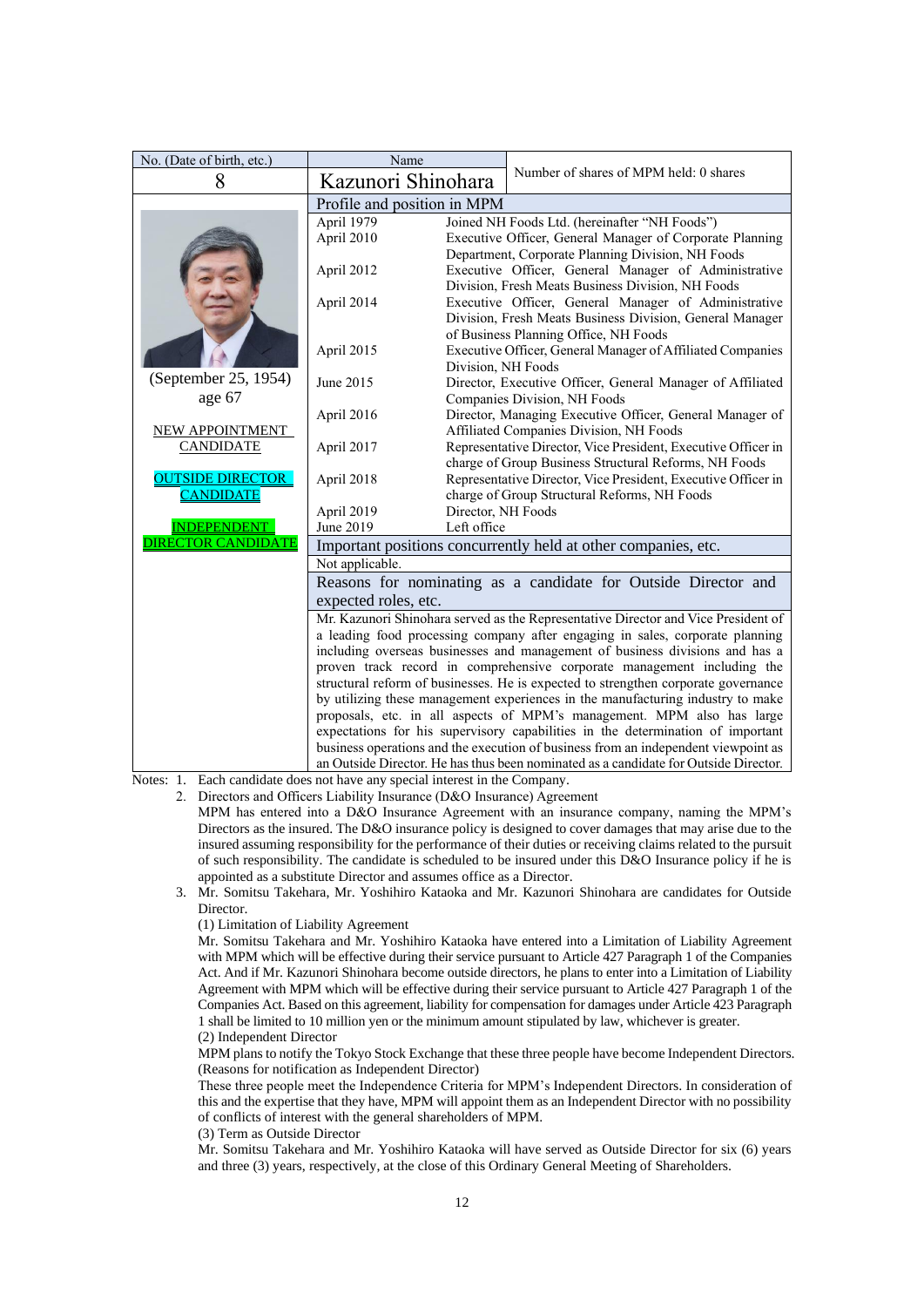(Reference 1) For your reference, the relevant provisions of "MPM Corporate Governance Basic Policy" pertaining to Directors are listed below:

(Director Qualification and Nomination Procedures)

- Article 18. The post of MPM's director shall be filled by a person who has integrity, insights, abilities and a wealth of experience, etc. as well as an elevated sense of ethics.
	- 2. When determining a director candidate, MPM shall pay attention to the diversity of those who compose the Board of Directors, weighing the balance between personnel who can play to their strengths in corporate management in a business area in which the group currently operates, or may operate in the future, personnel who are fit for business administration, personnel who can adequately fulfill supervising functions and others.
	- 3. With respect to outside director candidates, MPM shall nominate personnel who can provide suggestions and advice aimed at frank and active, and constructive deliberations regarding corporate management based on their experience, knowledge, expertise, etc., and, from his/her independent standpoint, supervise corporate management and monitor any conflict of interest between the management team, etc. and MPM and have opinions of stakeholders reflected appropriately.
	- 4. The independence of an outside director shall be judged based on the Independence Criteria in the Appendix.
	- 5. A decision on any director candidate nomination shall be made by the Board of Director In light of the preceding four paragraphs after seeking and receiving advice from the Nomination and Remuneration Committee.
	- 6. All directors shall be appointed to a one-year term of office and shall be subject to an election at an ordinary general meeting of shareholders.

(Establishment of a Voluntary Nomination and Remuneration Committee)

- Article 23. MPM establishes a Nomination and Remuneration Committee as an advisory body for the Board of **Directors** 
	- 2. Members of the Nomination and Remuneration Committee shall be elected from among representative directors and independent outside directors and be chaired by an independent outside director.
	- 3. The Nomination and Remuneration Committee shall, in response to inquiry from the Board of Directors, examine the appropriateness of the contents of proposals to be presented to the Board of Directors, and give advice, with respect to each of the following items:
		- i) Director and Audit & Supervisory Board Member candidate nomination and CEO, executive director, operating officer and executive officer elections and dismissals; and
		- ii) Policy on remuneration of directors and executive officers and details of the remuneration for each individual.
	- 4. Any inquiry on the contents of proposals to be presented to the Board of Directors set forth in the preceding paragraph shall as a general rule be made by the President and Representative Director. If the Board of Directors provides otherwise, however, such a procedure shall be followed.

| Candidate<br>names    | Attribute | Corporate<br>management | Finance<br>and<br>accounting | Manufacturing,<br>technology and<br>R&D | Sales and | Personnel<br>and labor<br>marketing management procurement | Purchasing<br>and | Global | Legal and<br>mindset compliance | <b>ESG</b> |
|-----------------------|-----------|-------------------------|------------------------------|-----------------------------------------|-----------|------------------------------------------------------------|-------------------|--------|---------------------------------|------------|
| Ryuichi<br>Kisaka     | Internal  |                         |                              |                                         |           |                                                            |                   |        |                                 |            |
| Shigeharu<br>Sanada   | Internal  |                         |                              |                                         |           |                                                            |                   |        |                                 |            |
| Nobuhiro<br>Sato      | Internal  |                         |                              |                                         |           |                                                            |                   |        |                                 |            |
| Shigeji<br>Matsuzawa  | Internal  |                         |                              |                                         |           |                                                            |                   |        |                                 |            |
| Kunio<br>Suzuki       | Internal  |                         |                              |                                         |           |                                                            |                   |        |                                 |            |
| Somitsu<br>Takehara   | External  |                         |                              |                                         |           |                                                            |                   |        |                                 |            |
| Yoshihiro<br>Kataoka  | External  |                         |                              |                                         |           |                                                            |                   |        |                                 |            |
| Kazunori<br>Shinohara | External  |                         |                              |                                         |           |                                                            |                   |        |                                 |            |

(Reference 2) The balance of knowledge, experience and ability of each candidate is as follows.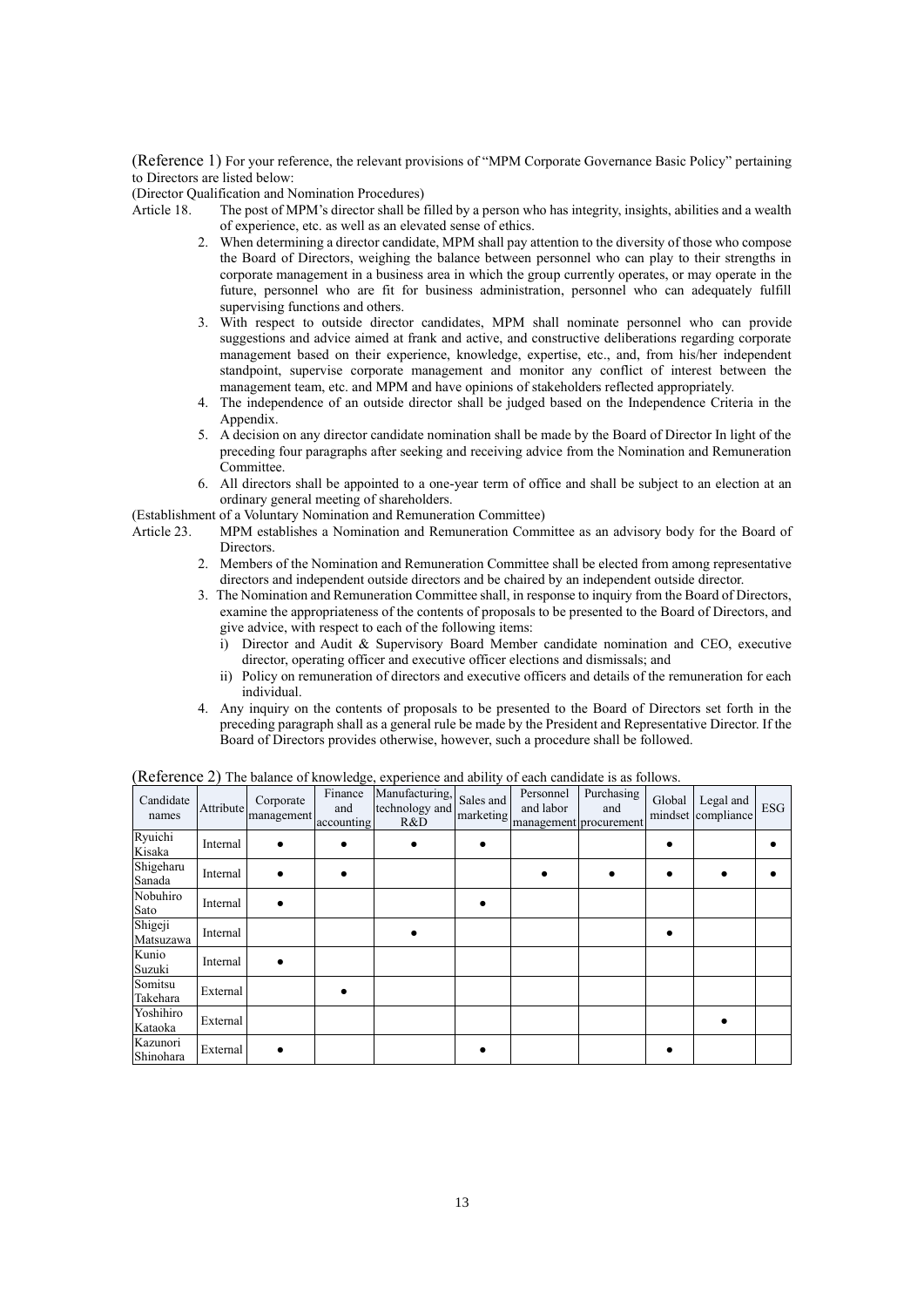Proposal No. 3: Election of One (1) Substitute Audit & Supervisory Board Member

In case of the number of incumbent Audit & Supervisory Board Members becomes less than that required by laws and ordinances, we propose that one (1) substitute Audit & Supervisory Board Member be elected.

This proposal requests the election of a substitute for the two  $(2)$  current Outside Audit & Supervisory Board Members, Mr. Hiroaki Tonooka and Mr. Satoshi Takizawa.

The consent of the Audit & Supervisory Board has been obtained for this proposal.

| The candidate is as follows:                                  |                                                                                                                                                                                                                                                                                                                   |                      |                                                                                                                                                            |  |
|---------------------------------------------------------------|-------------------------------------------------------------------------------------------------------------------------------------------------------------------------------------------------------------------------------------------------------------------------------------------------------------------|----------------------|------------------------------------------------------------------------------------------------------------------------------------------------------------|--|
| Date of birth, etc.                                           | Name                                                                                                                                                                                                                                                                                                              |                      |                                                                                                                                                            |  |
|                                                               | Akito Takahashi                                                                                                                                                                                                                                                                                                   |                      | Number of shares of MPM held: 0 shares                                                                                                                     |  |
|                                                               | Profile                                                                                                                                                                                                                                                                                                           |                      |                                                                                                                                                            |  |
|                                                               | April 2000                                                                                                                                                                                                                                                                                                        |                      | Registered as an attorney                                                                                                                                  |  |
|                                                               |                                                                                                                                                                                                                                                                                                                   |                      | Joined Anderson Mori Law Firm (current Anderson Mori &                                                                                                     |  |
| (March 30, 1975)                                              |                                                                                                                                                                                                                                                                                                                   | Tomotsune)           |                                                                                                                                                            |  |
| age 47                                                        | April 2005                                                                                                                                                                                                                                                                                                        | U.S.A                | Registered as an attorney, admitted in New York State, the                                                                                                 |  |
|                                                               | March 2007                                                                                                                                                                                                                                                                                                        |                      | Joined Koichi Nishimura Law Firm                                                                                                                           |  |
|                                                               | September 2009                                                                                                                                                                                                                                                                                                    |                      | Opened Takahashi Katayama Law Firm (to present)                                                                                                            |  |
|                                                               | March 2012                                                                                                                                                                                                                                                                                                        |                      | Outside Audit & Supervisory Board Member, Nippon                                                                                                           |  |
|                                                               |                                                                                                                                                                                                                                                                                                                   | Carbon Co., Ltd.     |                                                                                                                                                            |  |
|                                                               | December 2012                                                                                                                                                                                                                                                                                                     |                      | Outside Corporate Auditor, ACK Group Co., Ltd. (current                                                                                                    |  |
|                                                               | March 2015                                                                                                                                                                                                                                                                                                        |                      | Oriental Consultants Holdings Company Limited)<br>Outside Director, Nippon Carbon Co., Ltd.                                                                |  |
|                                                               | December 2015                                                                                                                                                                                                                                                                                                     |                      | Outside Director, Oriental Consultants Holdings Company                                                                                                    |  |
|                                                               |                                                                                                                                                                                                                                                                                                                   | Limited (to present) |                                                                                                                                                            |  |
|                                                               | February 2018                                                                                                                                                                                                                                                                                                     |                      | Outside Director (Audit & Supervisory Board Member),                                                                                                       |  |
|                                                               |                                                                                                                                                                                                                                                                                                                   |                      | OSG Corporation (to present)                                                                                                                               |  |
|                                                               |                                                                                                                                                                                                                                                                                                                   |                      | Important positions concurrently held at other companies, etc.                                                                                             |  |
|                                                               |                                                                                                                                                                                                                                                                                                                   |                      | Outside Director (Audit & Supervisory Board Member), OSG Corporation                                                                                       |  |
|                                                               |                                                                                                                                                                                                                                                                                                                   |                      | Outside Director, Oriental Consultants Holdings Company Limited                                                                                            |  |
|                                                               |                                                                                                                                                                                                                                                                                                                   |                      | Reasons for nominating as a candidate for substitute Audit &                                                                                               |  |
|                                                               | <b>Supervisory Board Member</b>                                                                                                                                                                                                                                                                                   |                      |                                                                                                                                                            |  |
|                                                               |                                                                                                                                                                                                                                                                                                                   |                      | Mr. Akito Takahashi has legal expertise as a lawyer, a deep knowledge of corporate                                                                         |  |
|                                                               |                                                                                                                                                                                                                                                                                                                   |                      | legal affairs, and sufficient insight to oversee corporate management. As MPM                                                                              |  |
|                                                               |                                                                                                                                                                                                                                                                                                                   |                      | believes that he will be able to appropriately and effectively audit management from                                                                       |  |
|                                                               |                                                                                                                                                                                                                                                                                                                   |                      | an independent position even if he were to become an Outside Audit & Supervisory<br>Board Member, he has been nominated as a candidate for Outside Audit & |  |
|                                                               | Supervisory Board Member.                                                                                                                                                                                                                                                                                         |                      |                                                                                                                                                            |  |
| $\mathbf{c}$ .<br>$\mathbf{C}$<br>$\blacksquare$<br><b>NT</b> | $\mathcal{L}$ and $\mathcal{L}$ and $\mathcal{L}$ and $\mathcal{L}$ and $\mathcal{L}$ and $\mathcal{L}$ and $\mathcal{L}$ and $\mathcal{L}$ and $\mathcal{L}$ and $\mathcal{L}$ and $\mathcal{L}$ and $\mathcal{L}$ and $\mathcal{L}$ and $\mathcal{L}$ and $\mathcal{L}$ and $\mathcal{L}$ and $\mathcal{L}$ and |                      |                                                                                                                                                            |  |

Notes: 1. No conflict of interests exists between MPM and Mr. Akito Takahashi.

2. Directors and Officers Liability Insurance (D&O Insurance) Agreement

MPM has entered into a D&O Insurance Agreement with an insurance company, naming the MPM's Audit & Supervisory Board Members as the insured. The D&O insurance policy is designed to cover damages that may arise due to the insured assuming responsibility for the performance of their duties or receiving claims related to the pursuit of such responsibility. The candidate for substitute Audit & Supervisory Board Member is scheduled to be insured under this D&O Insurance policy if Mr. Akito Takahashi is appointed as an Audit & Supervisory Board Member.

3. Mr. Akito Takahashi is a candidate for substitute for the Outside Audit & Supervisory Board Members.

(1) Limitation of Liability Agreement

If Mr. Akito Takahashi assumes office as Outside Audit & Supervisory Board Member, MPM will conclude a Limitation of Liability Agreement with him, limiting his liability pursuant to Article 427 Paragraph 1 of the Companies Act. Based on this agreement, liability for compensation for damages under Article 423 Paragraph 1 shall be limited to 10 million yen or the minimum amount stipulated by law, whichever is greater.

(2) Independent Director

If Mr. Akito Takahashi becomes an Outside Audit & Supervisory Board Member, MPM plans to notify the Tokyo Stock Exchange of his being an Independent Director.

(Reasons for notification as Independent Director)

He meets the Independence Criteria for MPM's Independent Directors. In consideration of this and the expertise that he has, MPM will appoint him as an Independent Director with no possibility of conflict of interests with the general shareholders of MPM.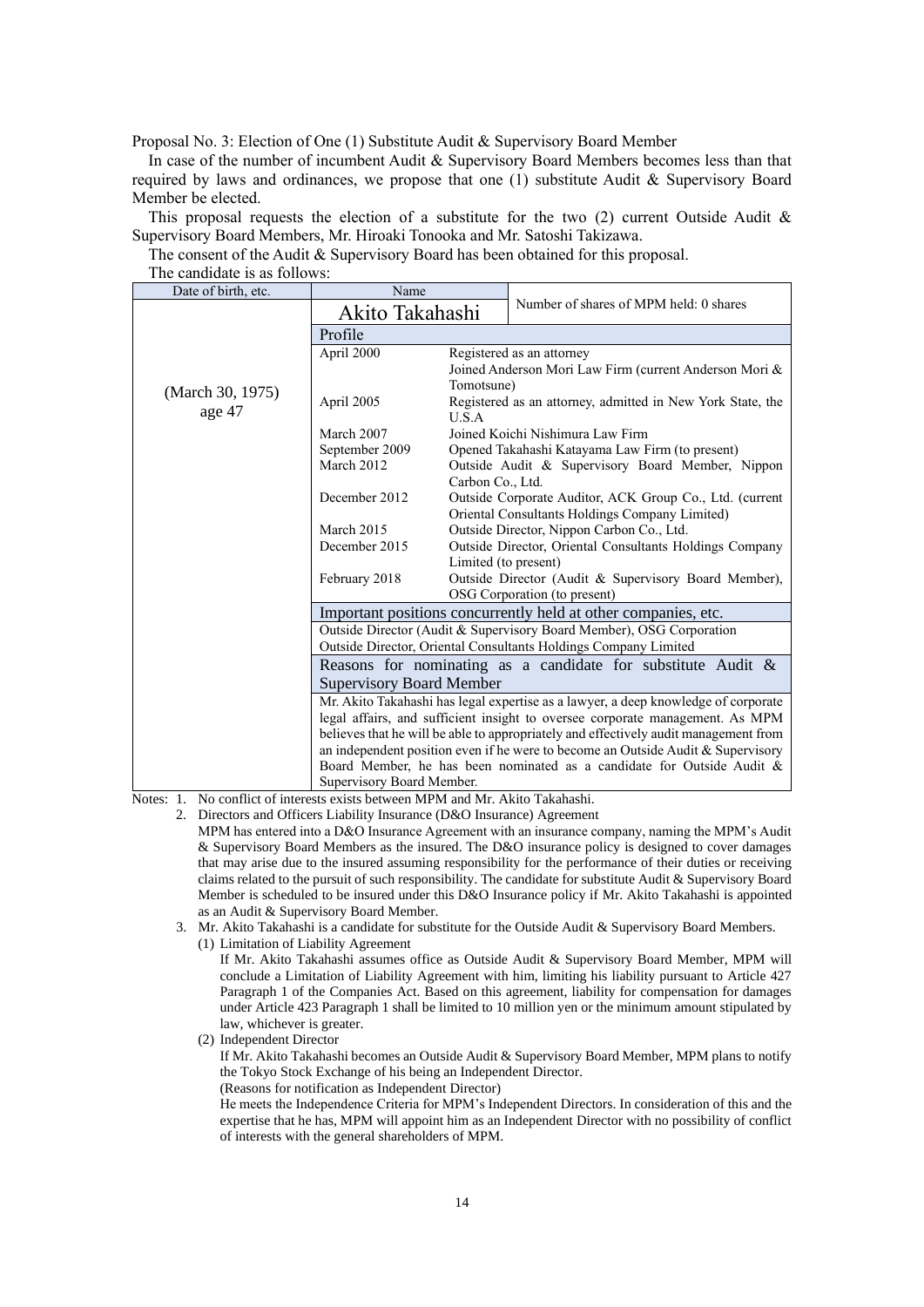Proposal No. 4: Partial Amendments to the Response Policies on Large-Scale Purchases of MPM's Shares (Takeover Defense Measures) and Continuance Thereof

We request that our shareholders approve the response policies on large-scale purchases of MPM's shares (takeover defense measures) (hereinafter, the plan after the amendments shall be referred to as the "Plan"), which include the contents stated below, that was decided by MPM's Board of Directors, as of May 30, 2022, to continue after making necessary amendments (hereinafter the "Amendments") to the previous response policies on large-scale purchases of MPM's shares (takeover defense measures) (hereinafter the "Current Plan") subject to the approval of the shareholders at the Annual General Meeting of Shareholders.

The Plan will be introduced, in light of the basic policy regarding the concept of persons who control the decisions on MPM's financial and business policies (meaning the basic policy defined in the main paragraph of Article 118, item 3 of the Ordinance for Enforcement of the Companies Act; hereinafter the "Basic Policy"), in order to prevent the decision on MPM's financial and business policies from being decided by inappropriate persons, as well as to maintain and improve MPM's corporate value and the shareholders' common interests. The Plan shall become effective if the approval of the shareholders is obtained.

The Basic Policy and the Plan are as described below, and the necessity of the Basic Policy and major amendments to the Current Plan are as follows.

| Necessity of the Basic  | If a large-scale purchaser emerges, the Basic Policy is necessary to |
|-------------------------|----------------------------------------------------------------------|
| Policy                  | secure time and provide information for shareholders to make an      |
|                         | appropriate decision on whether or not the large-scale purchaser     |
|                         | will contribute to MPM's corporate value and the common interests    |
|                         | of its shareholders.                                                 |
| Major amendments to the | It is specified that when countermeasures are implemented, a         |
| <b>Current Plan</b>     | general meeting of shareholders may be held in order to confirm the  |
|                         | shareholders' intention.                                             |

#### 1. The Basic Policy

#### (1) Contents of the Basic Policy

MPM considers that the concept of MPM's shareholders should be decided through free trade in the market. Therefore, MPM also considers that whether or not to accept a proposal of a purchase which would accompany a transfer of control of MPM should be finally decided by the intention of the shareholders.

However, MPM believes that the Large-Scale Purchase (defined in 3(2)(a) below; hereinafter the same shall apply) of MPM's shares may be assumed to include those which may not be appropriate from the perspective of maximizing MPM's corporate value and the shareholders' common interests.

Accordingly, on one hand, we consider that it is our duty to maximize our corporate value and shareholders' common interests by returning the profits generated by MPM to our shareholders, and that it is the principle to be supported by persons who become MPM's shareholders through free trade in the market. However, on the other hand, it is our Basic Policy that, if there is a risk that MPM's corporate value or our shareholders' common interests as described above could be damaged due to the acquisition of MPM's shares with voting rights accounting for 20% or more of the total voting rights of MPM (hereinafter, the "Controlling Shares") by a person who aims to acquire the Controlling Shares and a person from the person's group (hereinafter, the "Acquirer"), then to the extent permitted by laws and regulations as well as the Articles of Incorporation, we will take appropriate measures in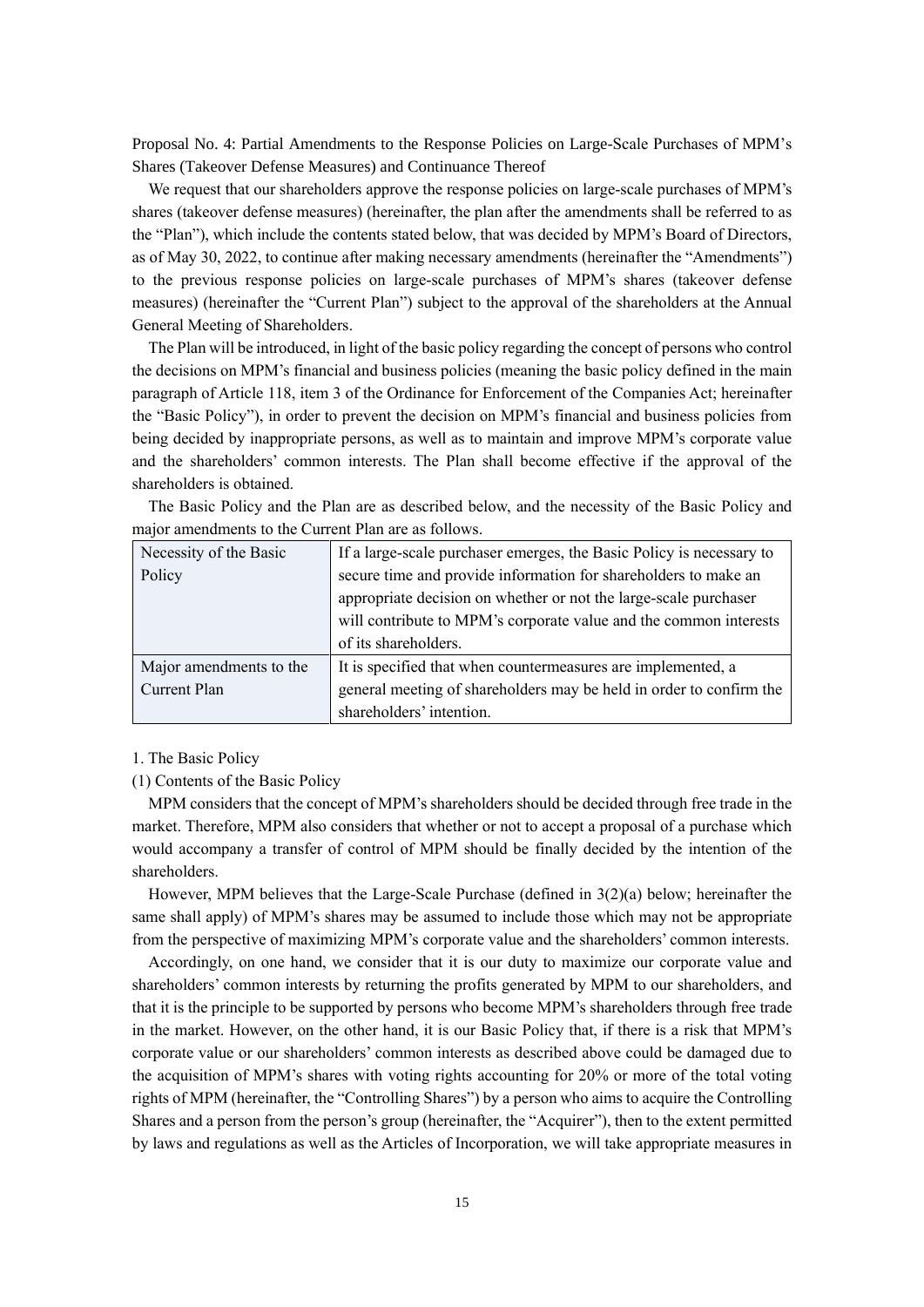order to maintain and improve MPM's corporate value and the shareholders' common interests, assuming that the Acquirer is inappropriate as a person who controls the decision on MPM's financial and business policies.

#### (2) Reasons for maintaining the Basic Policy

The MPM Group has been doing business based on its management resources, including its human resources, with experience and expert knowledge which the Group has developed and evolved together with its customers for many years, the trust that the Group has built, and the close relationship with its clients and various other stakeholders, with "Live up to the trust of its customers in the world market," "Be always on the leading edge of technology" and "Contribute to preserving the global environment and creating a recycling society" as the corporate philosophy. Each of these management resources has know-how and brand image that have been cultivated for many years, and has generated additional values by functioning together.

Meanwhile, these days, with the development of new legal systems, and changes in capital market environment, economic structure, and corporate culture as a backdrop, there has been a trend of forcing acquisition of large quantities of shares unilaterally, without obtaining any consent of the management of a target company. In certain instances, the possibility of the occurrence of situations, such as maintenance and enhancement of MPM's corporate value based on the management resources set forth above being hindered, cannot be ruled out.

Given that situation, it is necessary for MPM to always consider that an Acquirer may appear.

Originally, MPM does not have negative opinions about all types of acquisition of Controlling Shares.

On the back of the circumstances as described above, MPM decided to maintain the Basic Policy as described in (1) above.

#### 2. MPM's initiatives to contribute to the realization of the Basic Policy

(1) Initiatives to improve its corporate value

Currently, MPM has launched a new "Medium-term Management Plan(FY2023/3-FY2025/3)," and is transforming the company toward the creation of a Creation of New MPM Group under the Basic Principle of (i) Strengthen our earing capacity by "selection and concentration" strategies and "expansion of new business," (ii) "Contribution to green society, and (iii) "Organizational change to improve sustainability". This "Medium-term Management Plan(FY2023/3-FY2025/3)" incorporates measures to transform the business portfolio and become carbon neutrality from a medium- to longterm perspective, and was formulated based on the ideal future image of the MPM Group. Based on this plan, MPM is working to enhance our corporate value.

(2) Initiatives for sustainability

Also aiming to contribute to the realization of a sustainable society in the aforementioned new midterm management plan, the Group is working on sustainability promotion activities by establishing the Sustainability Promotion Committee and assigning a director in charge, in order to grow sustainably by creating social values and contribute to a sustainable society through its business.

#### (3) Strengthening and enhancement of corporate governance

MPM is making efforts to strengthen its corporate governance by establishing the Basic Policies on Corporate Governance and setting up the Nomination and Remuneration Committee, introducing performance-based stock compensation, reviewing the structure of the Board of Directors and enhancing the effectiveness assessment of the Board of Directors based on the Basic Policies.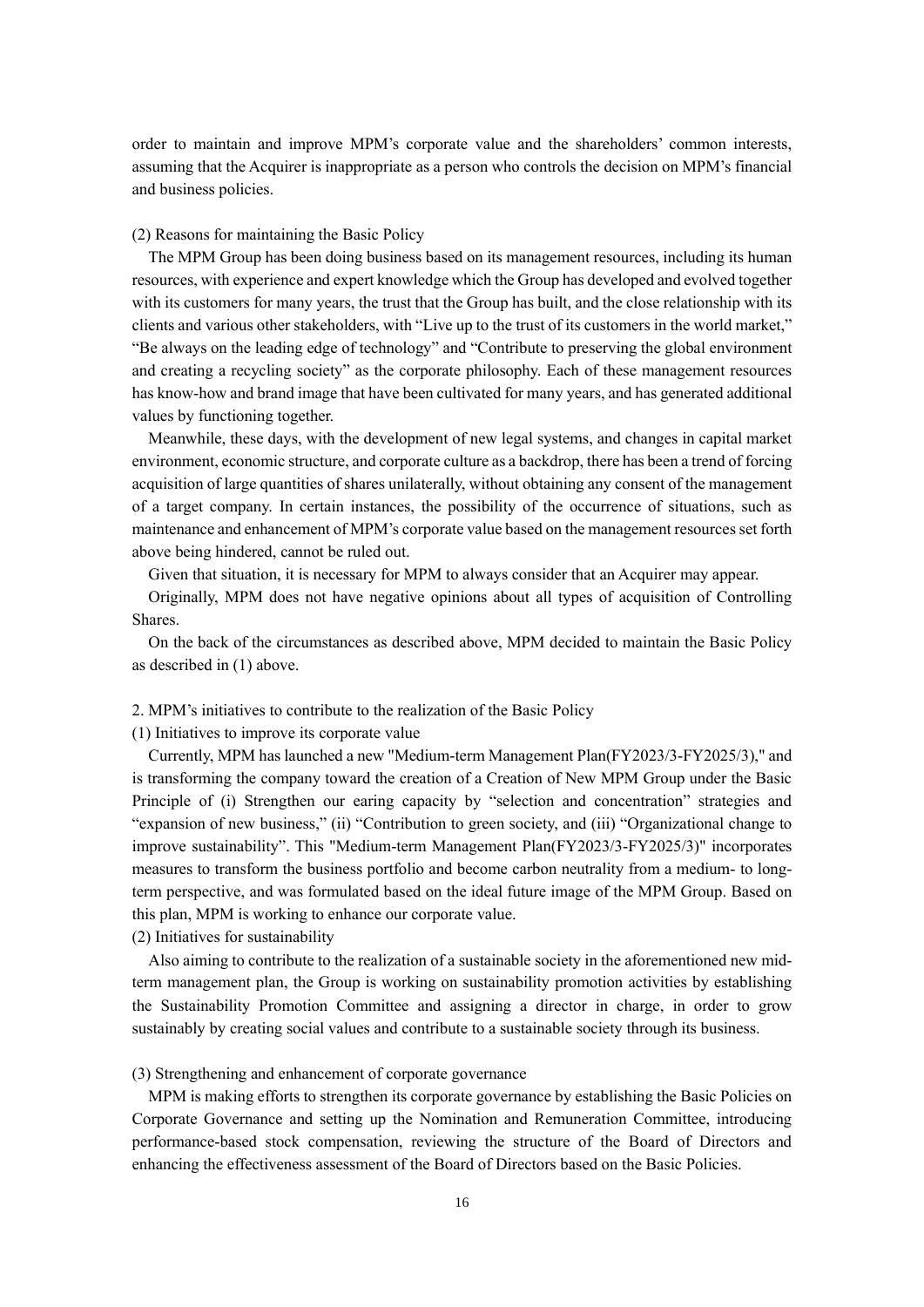3. Contents of the Plan (measures to prevent the decisions on MPM's financial and business policies from being controlled by persons deemed inappropriate under the Basic Policy)

(1) Purposes of continuing with the takeover defense measures under the Plan

As mentioned in the above 1., MPM considers it necessary to take certain measures against the Acquirer, in some cases. However, MPM, as a listed company, believes that, in principle, a decision on whether or not to sell shares to the Acquirer, and the final decision on whether it is appropriate to entrust the management of MPM to the Acquirer, shall be left to each shareholder.

Nevertheless, for shareholders to make a proper decision, it is necessary that they have an accurate understanding of MPM's corporate value and the sources generating such value, upon careful review of the characteristics of business inherent to MPM as outlined above, as well as the history, management resources, and current management policy of the Group as a prior condition. It is easy to make assumptions about cases where information provided by the Acquirer alone would not be sufficient to figure out what kind of potential effects the acquisition of Controlling Shares by the Acquirer would be exerted on MPM's corporate value and the sources generating such value. MPM believes that information supplied by MPM's Board of Directors, who have adequate understanding of the characteristics of business inherent to MPM, as well as its evaluation and opinions on an acquisition of Controlling Shares by such Acquirer, or a new proposal by MPM's Board of Directors upon receipt of the evaluation and opinions in some cases, shall be reviewed by shareholders in order for them to make a proper decision.

Accordingly, MPM considers that securing sufficient time for shareholders to analyze and examine this multilateral information is critically important.

From these perspectives, MPM requests persons who intend to conduct a Large-Scale Purchase or who are currently conducting a Large-Scale Purchase (hereinafter, the "Large-Scale Purchaser") to provide the necessary information regarding such Large-Scale Purchase in advance, and to secure time for consideration and negotiation. In doing so, it enables shareholders to make an appropriate decision on whether or not to accept such Large-Scale Purchase. It also enables MPM's Board of Directors to, upon receiving a recommendation from the Independent Committee (defined in (2)(e) below; hereinafter the same shall apply), present to shareholders its opinions on whether or not to accept such proposal, or an alternative proposal, or enables the Board of Directors to negotiate with the Large-Scale Purchaser for the benefit of the shareholders. Thereby, MPM concluded that it is necessary to make the amendments to the plan in 2019 into the Plan, and to continue with the takeover defense measures under the Plan as one of the measures to prevent decisions on MPM's financial and business policies from being controlled by persons deemed inappropriate under the Basic Policy.

The persons deemed inappropriate under the Basic Policy mentioned above mean, specifically, certain Large-Scale Purchasers determined by MPM's Board of Directors according to prescribed procedures (Large-Scale Purchasers who violate the Plan, and a Large-Scale Purchaser who is an Abusive Purchaser (defined in (2)(f)A(ii) below)), joint holders thereof, persons in special relationships, and persons deemed by MPM's Board of Directors, upon receipt of advice from the Independent Committee, as being substantially controlled by such given persons and acting jointly or in concert with such given persons, or the like (hereinafter, the "Person(s) Who Falls Under Exceptional Reasons".)

Needless to say, regarding the continuation of the takeover defense measures under the Plan, it is desirable to confirm the shareholders' will. Therefore, MPM will confirm the shareholders' will regarding the continuation of the takeover defense measures under the Plan by submitting this agenda to the Annual General Meeting of Shareholders.

For the reasons mentioned above, MPM's Board of Directors decided to submit an agenda to seek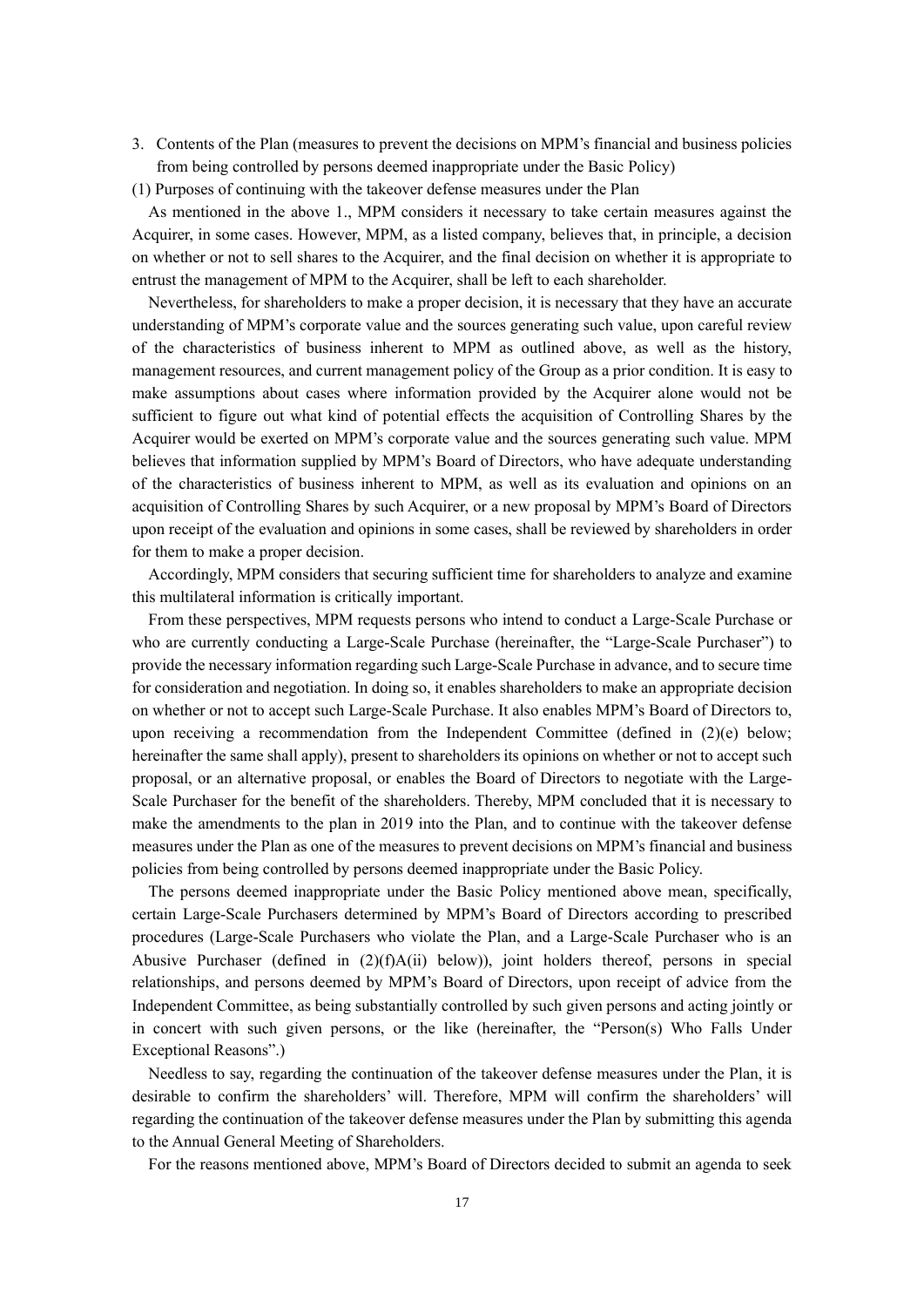approval of the continuation of the takeover defense measures under the Plan, to the Annual General Meeting of Shareholders.

At present, MPM is not aware of any indications of a specific Large-Scale Purchase.

The status of MPM's major shareholders as of March 31, 2022 is as written on page 44 of the Business Report. Oji Holdings Corporation, MPM's largest shareholder, holds a 32.9% stake in MPM. As Oji Holdings Corporation has established a friendly relationship with MPM as a stable shareholder of MPM, based on a capital and business alliance, the Plan is not applicable to Oji Holdings Corporation at this time. On the other hand, the distribution of our shareholders is widespread, especially that of individual shareholders, and we are promoting the reduction of cross-shareholdings. Under these circumstances, we believe that a Large-Scale Purchase, against MPM's corporate value and against the common interests of shareholders, may be conducted.

(2) Contents of the Plan

Detailed contents of the Plan are as follows.

(a) Definition of the Large-Scale Purchase against which countermeasures shall be implemented

When an act that falls under or is likely to fall under any of the following cases (i) through (iii) (excluding acts that are approved in advance by the Board of Directors of MPM) (hereinafter, collectively referred to as "Large-Scale Purchase") has been carried out or is about to be carried out, the countermeasures under the Plan may be implemented.

- (i) Any purchase or other type of acquisition of share certificates, etc. (Note 1) issued by MPM where the holding ratio (Note 2) of share certificates, etc. of a specific shareholder of MPM accounts for 20% or more
- (ii) Any purchase or other type of acquisition of share certificates, etc. (Note 3) issued by MPM where the combined total of a holding ratio (Note 4) of share certificates, etc. by a specific shareholder (Note 5) of MPM and that by persons in a special relationship with a specific shareholder of MPM accounts for 20% or more (Note 6)
- (iii) Consent or other type of act, irrespective of whether an act as stated in (i) or (ii) above has been implemented or not, between a specific shareholder of MPM and other shareholder(s) (including cases where the number of the other shareholders is plural; hereinafter the same shall apply to this (iii)) of MPM, which makes the said other shareholder(s) fall under the category of a joint holder of shares held by the said specific shareholder (Note 7), or any act (Note 8) which establishes a relationship between the said specific shareholder and the said other shareholder(s) in which either party effectively controls the other, or all parties act jointly or cooperatively (Note 9) (provided, however, it shall apply only when the total ratio of share certificates, etc. issued by MPM held by the said specific shareholder and the said other shareholder(s) accounts for 20% or more)
- (Note 1) Refers to share certificates, etc. as defined in Article 27-23, Paragraph 1 of the Financial Instruments and Exchange Act. Hereinafter, the same shall apply, unless otherwise prescribed.
- (Note 2) Refers to the share certificates, etc. holding ratio as defined in Article 27-23, Paragraph 4 of the Financial Instruments and Exchange Act. For the total number of shares issued by MPM that is used in the calculation of such holding ratio of share certificates, etc., MPM may refer to the most recent information made public by MPM.
- (Note 3) Refers to share certificates, etc. as defined in Article 27-2, Paragraph 1 of the Financial Instruments and Exchange Act. Hereinafter, the same shall apply in (ii).
- (Note 4) Refers to the holding ratio of share certificates, etc. as defined in Article 27-2, Paragraph 8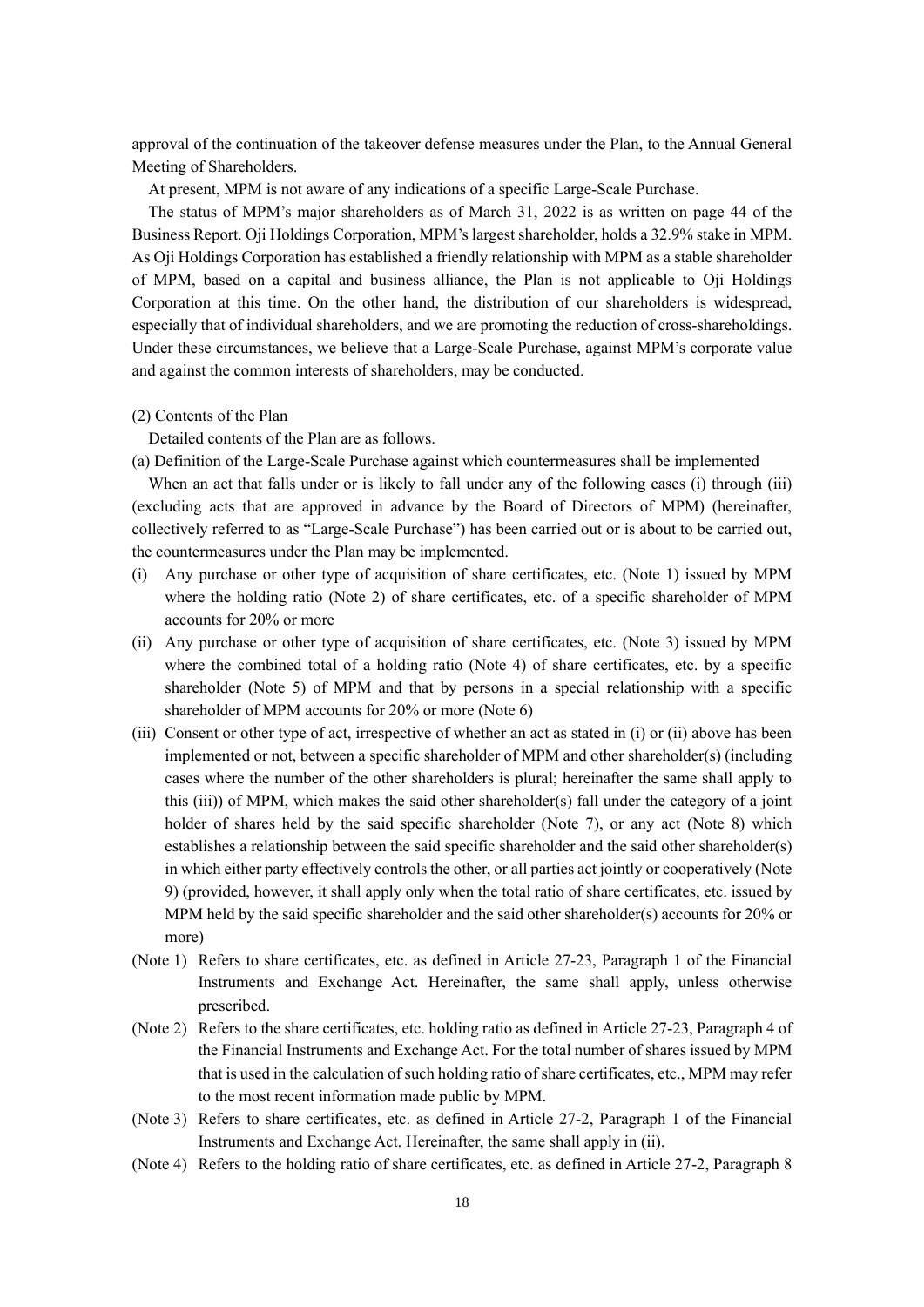of the Financial Instruments and Exchange Act. Hereinafter, the same shall apply. For the total number of voting rights of MPM that is used in the calculation of such holding ratio of share certificates, etc., MPM may refer to the most recent information made public by MPM.

- (Note 5) Refers to persons in a special relationship as defined in Article 27-2, Paragraph 7 of the Financial Instruments and Exchange Act.
- (Note 6) Includes purchase and other types of acceptance of transfers for value, and cases classified as similar to acceptance of transfer for value as provided for in Article 6, Paragraph 3 of the Order for Enforcement of the Financial Instruments and Exchange Act.
- (Note 7) Refers to joint holders defined in Article 27-23, Paragraph 5 of the Financial Instruments and Exchange Act. Hereinafter, the same shall apply.
- (Note 8) Criteria to determine whether or not "a relationship between the said specific shareholder and the said other shareholder(s) that one party substantially controls the other party or both parties act jointly or in a coordinated manner" has been established is based on the creation of any relationship in terms of new investment, business partnership, transaction or contractual agreement, concurrent positions served by Officers, funding, credit granting, substantive stake with regard to MPM's share certificates, etc., through derivatives and lending shares and others, as well as direct or indirect impacts on MPM caused by the said specific shareholder and the said other shareholder(s), and others.
- (Note 9) Whether or not an act prescribed in (iii) above has been conducted shall be reasonably determined by MPM's Board of Directors by following recommendations of the Independent Committee. MPM's Board of Directors may request that its shareholders provide necessary information to the extent deemed necessary for determining whether or not the act falls under the criteria described in (iii) above.

(b) Submission of Statement of Intent

Prior to the commencement or implementation of a Large-Scale Purchase, MPM will have the Large-Scale Purchaser submit to MPM's Board of Directors a written form with the signature, or name and seal of the representative of the Large-Scale Purchaser, to the effect that the Large-Scale Purchaser will pledge to comply with the procedures prescribed in the Plan (hereinafter, the "Large-Scale Purchase Rules") and a certificate of eligibility of the representative who signed or sealed (hereinafter, collectively referred to as "Statement of Intent") in a format separately prescribed by MPM and addressed to the Representative Director of MPM. When the Representative Director of MPM receives such Statement of Intent, he or she should promptly submit it to MPM's Board of Directors and the Independent Committee.

In addition to the pledge to comply with the Large-Scale Purchase Rules, a Statement of Intent must contain the name of the Large-Scale Purchaser, the address or location of its headquarters or office, etc., the governing law of incorporation, the name of the representative, the contact person in Japan, the number of MPM's share certificates, etc. currently held by the Large-Scale Purchaser, the status of the Large-Scale Purchaser's trading of MPM's shares during 60 days prior to the submission of the Statement of Intent, and a summary of the Large-Scale Purchase plan. Only the Japanese language shall be used in a Statement of Intent.

When a Statement of Intent is submitted by a Large-Scale Purchaser, MPM will disclose such matters deemed appropriate by MPM's Board of Directors or the Independent Committee in accordance with the applicable laws and regulations (hereinafter, collectively meaning the Companies Act and the Financial Instruments and Exchange Act, and the rules, cabinet orders, cabinet office ordinances, ministerial ordinances, and the like regarding those acts, and the rules of the financial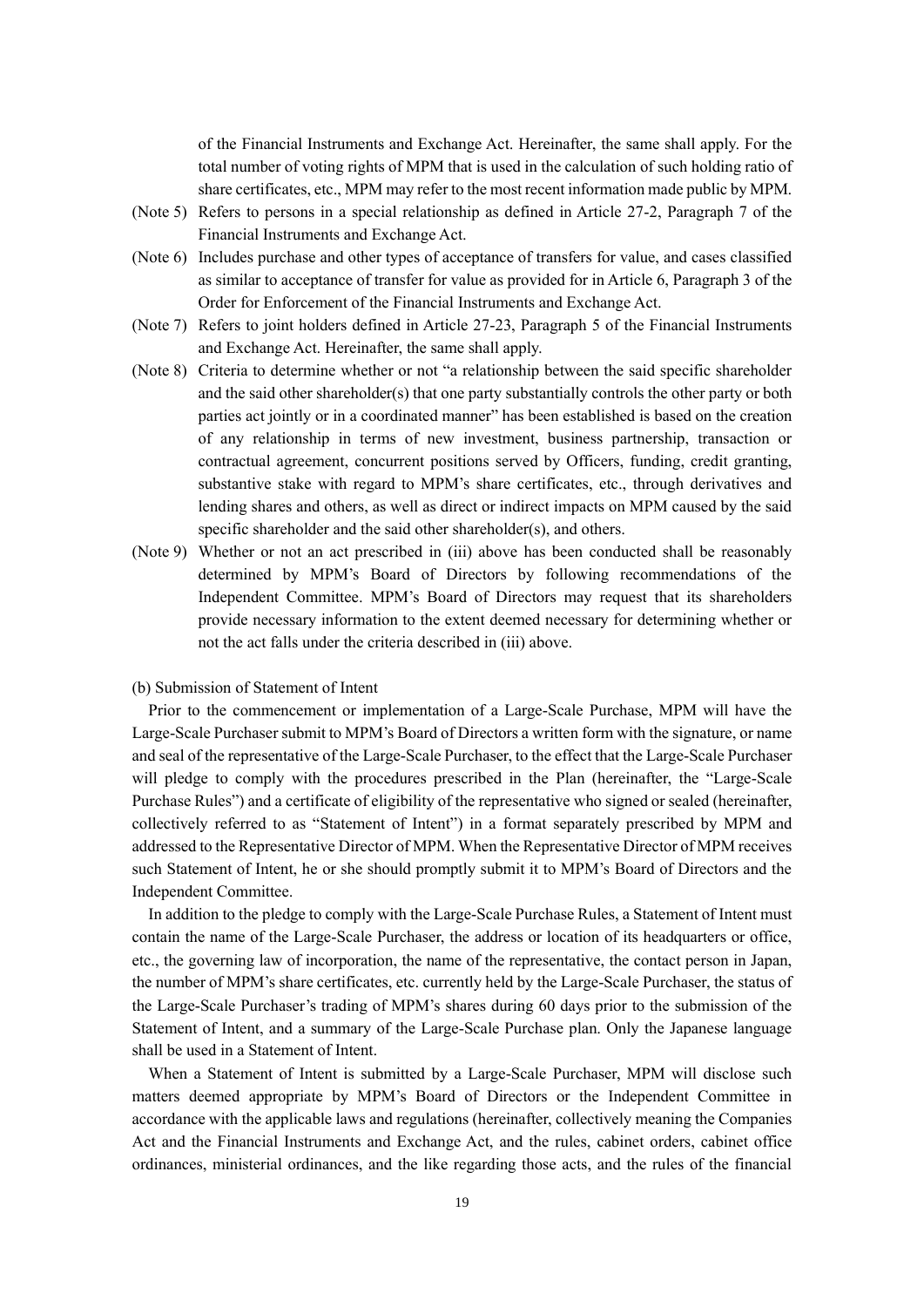instruments exchange on which MPM's shares, etc. are listed; hereinafter the same shall apply) in a timely and appropriate manner.

#### (c) Requesting Large-Scale Purchaser to provide information

MPM will have a Large-Scale Purchaser provide information concerning the matters stated below from (i) to (ix) (hereinafter, collectively, the "Large-Scale Purchase Information") to MPM's Board of Directors within five business days (not counting the first day) of the day on which MPM's Board of Directors receives a Statement of Intent. When MPM's Board of Directors receives Large-Scale Purchase Information, it shall promptly submit it to the Independent Committee.

When MPM's Board of Directors judges that because information initially provided by a Large-Scale Purchaser is not sufficient, it is difficult for shareholders to appropriately determine whether or not to accept the Large-Scale Purchase, and for MPM's Board of Directors and the Independent Committee to form its opinions of approval or disapproval of such Large-Scale Purchase (hereinafter, "forming opinions") or for the Board of Directors to develop Alternative Proposals (hereinafter, "developing alternative proposals") and to present them to shareholders in an appropriate manner, MPM's Board of Directors, after establishing a reasonable deadline for additional information submission, may request that the Large-Scale Purchaser at any time submit additional information necessary in order to enable shareholders to make a proper decision and to enable the Board of Directors of MPM and the Independent Committee to form opinions and develop alternative proposals upon disclosing to shareholders the established specific period and reasons for requiring such reasonable specific period. However, in that case, MPM's Board of Directors shall respect the Independent Committee's opinions as much as possible.

In addition, when MPM's Board of Directors determines that the provision of Large-Scale Purchase Information is completed, MPM shall disclose such completion in accordance with the applicable laws and regulations in a timely and appropriate manner. Furthermore, pursuant to the decision made by MPM's Board of Directors, MPM shall disclose information deemed necessary for shareholders to make an appropriate determination on whether or not to accept such Large-Scale Purchase among Large-Scale Purchase Information, when appropriate after the reception thereof, in accordance with the applicable laws and regulations in a timely and appropriate manner.

Only the Japanese language shall be used when providing Large-Scale Purchase Information, or otherwise giving a notice to or contacting MPM pursuant to the Large-Scale Purchase Rules.

- (i) The outline (including specific name, capital structure, financial position, and the presence or absence of breaches of laws and regulations over the past ten years (outlines thereof, if present) as well as officers' names and the like) of the Large-Scale Purchaser and its group companies, etc. (in the case where the Large-Scale Purchaser is a fund, they include major partners, investors, and other members; hereinafter, the same shall apply).
- (ii) Status of the internal control system of the Large-Scale Purchaser and its group companies, etc. (including the group internal control system)
- (iii) Objectives, method, and details of the Large-Scale Purchase (including type and price of consideration for the Large-Scale Purchase, timing of the Large-Scale Purchase, structure of the related transactions, legality of the method used for the Large-Scale Purchase, feasibility of the Large-Scale Purchase and related transactions)
- (iv) Basis for calculating the consideration for the Large-Scale Purchase (including facts and assumptions which form the premise of the calculation, calculation method, numerical information used in the calculation, and the amount of synergies anticipated to be generated through a series of transactions related to the Large-Scale Purchase and bases for calculation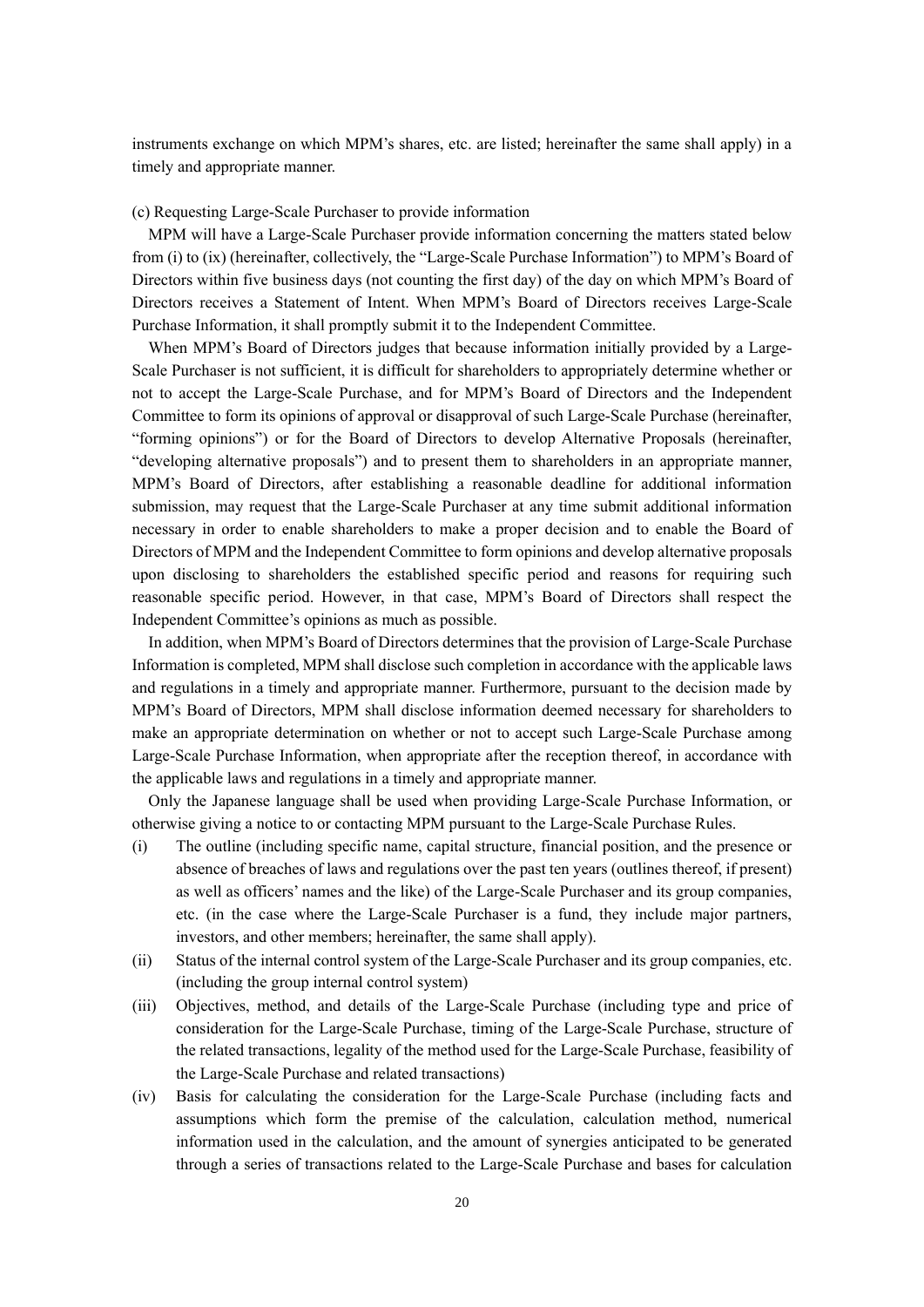thereof)

- (v) Financial support for the Large-Scale Purchase (including the specific names of funds providers (including substantive providers), financing methods, and the specific contents of related specific transactions)
- (vi) Management policies, business plans, capital policies, and dividend policies, etc., which are intended for MPM and the Group, and policies for dealing with and treating employees, business partners, clients of MPM and the Group, and local public bodies and other stakeholders of MPM after the Large-Scale Purchase
- (vii) Restricted matters under the domestic or overseas laws and regulations, etc. that are possible to apply to the Large-Scale Purchase, and the possibility of the acquisition of approvals, licenses, or permissions, etc. under anti-trust laws or other laws and regulations, etc. to be acquired from domestic or overseas governments or third parties
- (viii) Possibility of maintaining the licenses or permissions under domestic or overseas various laws and regulations, etc. necessary in order to conduct the business of the Group after the completion of the Large-Scale Purchase, and the possibility of the compliance with restrictions, including domestic and overseas various laws and regulations, etc.
- (ix) Other information, which was reasonably deemed necessary by MPM's Board of Directors or the Independent Committee

(d) Setting of the Board of Directors' Evaluation Period, etc.

The Board of Directors of MPM will set the period, defined in (i) or (ii) below (in either case, the period shall start from the date on which MPM disclosed that the Board of Directors of MPM has determined that the provision of the Large-Scale Purchase Information has completed; not counting the first day), as the period for evaluation, examination, forming opinions, developing alternative proposals, and conducting negotiations with a Large-Scale Purchaser by the Board of Directors of MPM (hereinafter, the "Board of Directors Evaluation Period"), depending on the content of the Large-Scale Purchase disclosed by the Large-Scale Purchaser.

Unless otherwise provided in this Plan, the Large-Scale Purchase shall be commenced only after the elapse of the Board of Directors' Evaluation Period. Note that the Board of Directors' Evaluation Period has been set by taking into account factors such as the difficulties in evaluating or examining MPM's business activities and the level of difficulty in forming opinions and developing alternative proposals.

- (i) In the case of purchase of all MPM's shares by tender offer in which the consideration will be paid entirely in cash (Japanese yen): maximum 60 days
- (ii) In any other cases of the Large-Scale Purchase except for the case stated in (i): maximum 90 days

During the Board of Directors' Evaluation Period, the Board of Directors of MPM shall evaluate and examine, form opinions, and develop alternative proposals on, and negotiate with the Large-Scale Purchaser regarding the contemplated Large-Scale Purchase, from the viewpoint of protecting and enhancing the corporate value of MPM and the common interests of its shareholders, based on the Large-Scale Purchase Information provided by the Large-Scale Purchaser. In performing such procedures, the Board of Directors of MPM shall seek advice, as needed, from third-party external specialists (financial advisors, lawyers, certified public accountants, and certified public tax accounts, etc.) who are independent from MPM's Board of Directors. All the expenses incurred for such procedures shall be borne by MPM to the extent reasonable.

In cases where it is inevitable that the Board of Directors cannot reach a resolution determining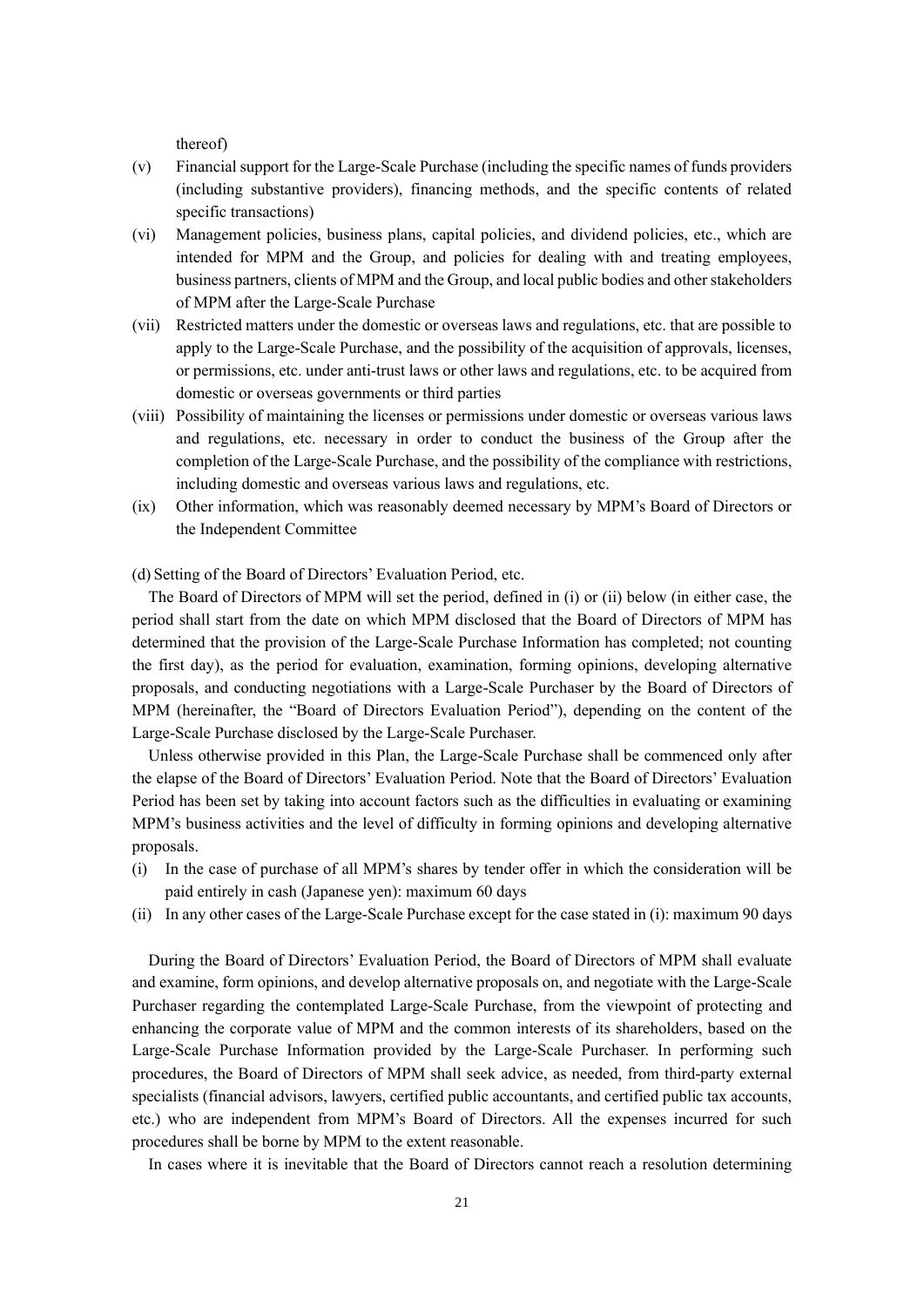whether or not to implement the countermeasures within the Board of Directors Evaluation Period due to reasons, including failure of the Independent Committee to make recommendations as stated in (f) below within the Board of Directors Evaluation Period, then the Board of Directors of MPM may extend the period up to 30 days (not counting the first day) to the extent necessary, based on the Independent Committee's recommendations (the same shall apply to re-extensions; however, the period may be re-extended only up to twice). If the Board of Directors of MPM decides to extend the Board of Directors' Evaluation Period, MPM will disclose the resolved specific period and the reason for the necessity of such specific period, in accordance with the applicable laws and regulations, in a timely and appropriate manner.

#### (e) Establishment of the Independent Committee

MPM has established the Independent Committee comprising three or more independent outside directors and independent outside corporate auditors (including substitutes for them) and outside experts who are independent from the executive management team of MPM (hereinafter, the "Independent Committee"), with the aim to prevent arbitrary decisions by the Board of Directors of MPM on the implementation, etc. of the Current Plan. MPM will maintain the Independent Committee in the Plan.

The Independent Committee may obtain advice and the like, as necessary, from outside experts (financial advisors, lawyers, certified public accountants, and certified public tax accountants, etc.) who are independent from the Board of Directors of MPM and the Independent Committee. All the expenses incurred for obtaining the advice shall be borne by MPM, to the extent reasonable.

The name and brief history of each member of the Independent Committee as of the beginning of the continued takeover defense measures are as described in Appendix 1.

Resolutions of the Independent Committee shall be passed by affirmative votes of a majority of all the members, where all the current members of the Independent Committee are present. However, if any members of the Independent Committee are unable to be present, or if there are any other unavoidable reasons, resolutions of the Independent Committee shall be passed by affirmative votes of a majority of all the members, where a majority of the members are present.

(f) Procedures for recommendations of the Independent Committee and resolutions by the Board of Directors of MPM and a General Meeting of Shareholders to Confirm the Shareholders' Intention

a. Recommendations of the Independent Committee

The Independent Committee shall make recommendations to the Board of Directors of MPM regarding the Large-Scale Purchase, in accordance with (i) through (iii) below, within the Board of Directors' Evaluation Period (including any extended period, if any).

(i) When the Large-Scale Purchase Rules are not complied with

If the Large-Scale Purchaser violates the Large-Scale Purchase Rules in any material respect, and such violation is not corrected within five business days (not counting the first day) after the Board of Directors of MPM gives such Large-Scale Purchaser a written request to correct such violation, then the Independent Committee, in principle, will recommend that the Board of Directors of MPM implement a countermeasure against the Large-Scale Purchase, except where it is clearly necessary to refrain from implementing the countermeasure in order to protect and enhance the corporate value of MPM and the common interests of its shareholders, or when any other particular circumstances exist. If such recommendation is made, MPM shall disclose the Independent Committee's opinion, reasons therefor, and such other information as deemed appropriate, in accordance with the applicable laws and regulations, in a timely and appropriate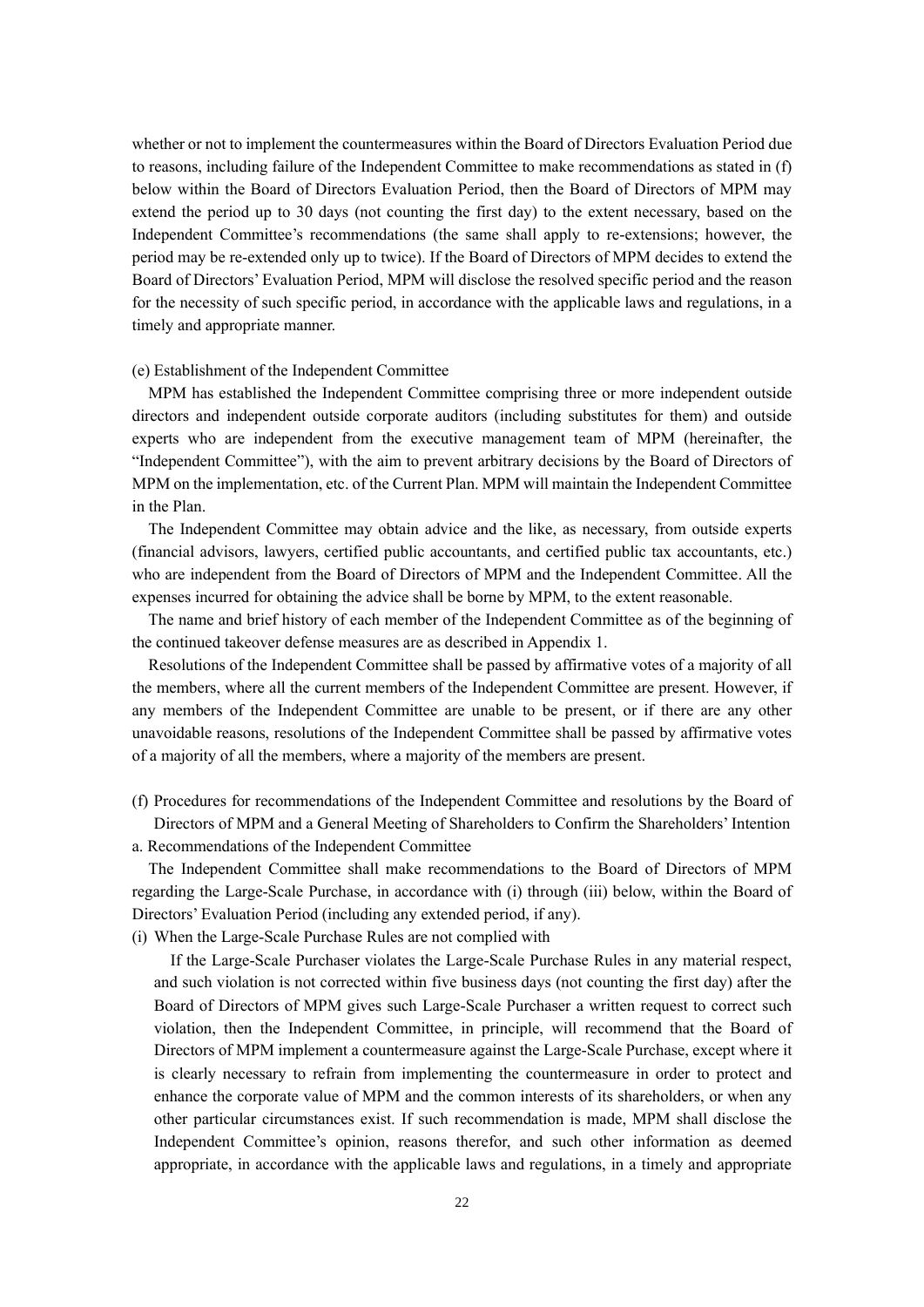manner.

Even after the Independent Committee has recommended that the Board of Directors of MPM implement a countermeasure, if the Large-Scale Purchase is withdrawn, or if otherwise the facts and other circumstances that formed the basis for such recommendation are altered, then the Independent Committee may recommend that the Board of Directors of MPM discontinue implementing the countermeasures, or make other recommendations.

(ii)When the Large-Scale Acquisition Rules are complied with

When the Large-Scale Purchaser complies with the Large-Scale Purchase Rules, the Independent Committee shall, in principle, recommend that the Board of Directors of MPM refrain from implementing the countermeasure against the Large-Scale Purchase.

However, even if the Large-Scale Purchase Rules are complied with, the Independent Committee will recommend that the Board of Directors of MPM implement the countermeasure against such Large-Scale Purchase if such Large-Scale Purchaser is recognized to be a person having any of the circumstances set out in (a) to (k) below (hereinafter, collectively referred to as the "Abusive Purchaser") and if it deems it appropriate to implement the countermeasures against such Large-Scale Purchase:

- (a) When the Large-Scale Purchaser does not have an intention of actually participating in the management of MPM, but attempts a takeover of MPM's share certificates, etc., for the purpose of increasing the price of the shares and making parties related to MPM buy back the shares at an inflated stock price (a so-called "green mailer"), or when the main purpose of acquiring MPM's share certificates, etc. is to acquire a short-term margin
- (b) When the main purpose of participating in the management of MPM is to temporarily control the management of MPM, and cause it to transfer to the Large-Scale Purchaser or its group companies, etc., MPM's intellectual property, know-how, trade secrets, or major business partners and clients, etc., which are essential to MPM's business operations
- (c) When the Large-Scale Purchaser is acquiring MPM's share certificates, etc. with the intent of inappropriately utilizing MPM's assets as collateral or funds for repayment of the obligations of such Large-Scale Purchaser or its group companies, etc., after taking control over the management of MPM
- (d) When the main purpose of participating in the management of MPM is to temporarily control the management of MPM, and cause it to sell or otherwise dispose of its real estate properties, securities, and other high-priced assets which are irrelevant to MPM's business for the time being, and then cause it to distribute high dividends temporarily from the profits of such disposals, or to sell the shares at a high price, taking advantage of the opportunity from the sudden rise in share price created by the temporarily high dividends
- (e) When the Large-Scale Purchaser shows no particular interest in or gets involved in the management of MPM, and when, after it acquires MPM's shares, by using a series of tricks, the Large-Scale Purchaser tries to acquire profits from sales of MPM's shares to MPM itself or third parties, exclusively in a short or middle term, and when the Large-Scale Purchaser seeks its own profits earnestly, finally intending to dispose of MPM's assets
- (f) When the conditions proposed by the Large-Scale Purchaser for the acquisition of MPM's share certificates, etc. (such conditions include, but are not limited to, the type and amount of and the calculation basis for the consideration of the purchase, the content, timing, method, the presence or absence of illegality, and feasibility) are determined to be insufficient or inadequate, on reasonable grounds, in view of MPM's corporate value
- (g) When the method of takeover proposed by the Large-Scale Purchaser is such an oppressive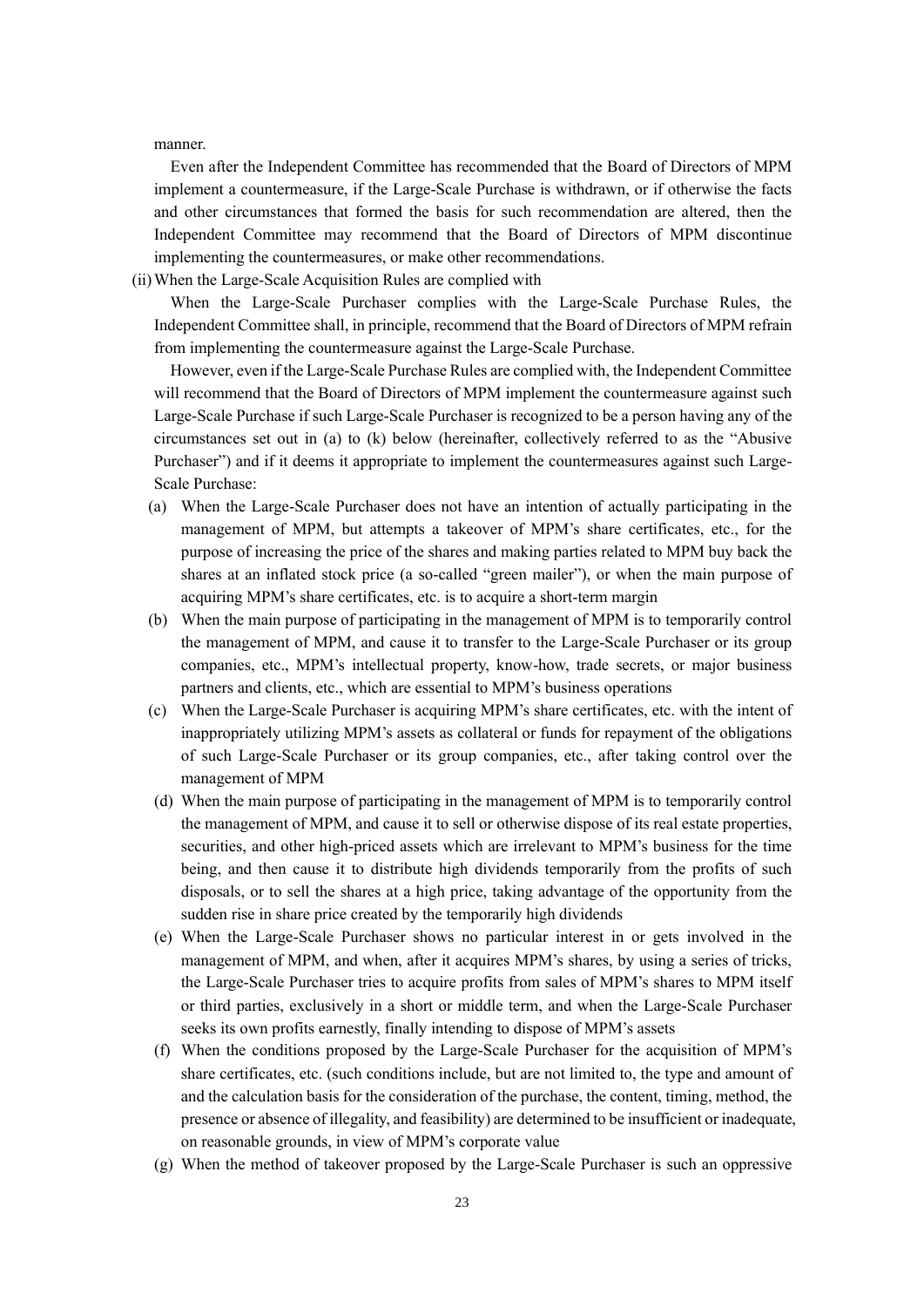method that the shareholders' opportunity or freedom for decision may be restricted due to the structure of such method, as exemplified by a two-stage purchase (purchase of share certificates, etc. in a manner wherein the terms of the second-stage purchase are set more disadvantageously or are unclear, or otherwise concerns of the future liquidity of MPM's share certificates, etc. are raised by suggesting delisting, etc. in the event all of MPM's share certificates, etc. are not purchased during the first-stage of purchase and the shareholders are thereby effectively coerced into accepting the purchase) and partial tender offer (a tender offer to purchase some, but not all, of the share certificates, etc. of MPM)

- (h) When the Large-Scale Purchaser's acquisition of control of MPM is expected to cause significant damage to the corporate value of MPM, as a result of destruction or impairment of the relationships with not only shareholders but also clients and employees, and other stakeholders of MPM, which are the source of the corporate value, or there are reasonable grounds to determine that the protection and enhancement of MPM's corporate value may be seriously hindered; or when MPM's corporate value in the event of its control being acquired by the Large-Scale Purchaser, is determined to be clearly lesser than MPM's corporate value in the event of its control not being acquired by the Large-Scale Purchaser, if comparing its medium to long-term corporate value of both assumed cases
- (i) The fact of the Large-Scale Purchaser's acquisition of control of MPM itself would cause significant damage to the corporate value of MPM, in such cases where MPM would lose an important business partner
- (j) When there are reasonable grounds to determine that the Large-Scale Purchaser is inappropriate as the controlling shareholder of MPM, from the viewpoint of public order and morals, in such cases as where any of the management team members, major shareholders, or investors of the Large-Scale Purchaser has an association with antisocial forces, or terrorismrelated organizations
- (k) Other cases which are equivalent to cases stated in (a) through (j) above, and which are determined that the corporate value of MPM or the common interests of its shareholders would be significantly damaged

Note that the disclosure procedures relating to such recommendation, or the procedures relating to the subsequent further recommendation, shall be in accordance with (i) above.

#### (iii) Other recommendations, etc. by the Independent Committee

In addition to the above, the Independent Committee may recommend matters necessary from the viewpoint of maximizing MPM's corporate value or the shareholders' common interests, as necessary, to the Board of Directors of MPM, or may recommend discontinuation or suspension of implementation of countermeasures, where permitted by certain laws and regulations, etc.

#### b. Resolution by the Board of Directors of MPM

The Board of Directors of MPM shall make a resolution as to whether or not to implement or discontinue the countermeasure, or other necessary resolutions, during the Board of Directors Evaluation Period from the viewpoint of protecting and enhancing the corporate value of MPM and the common interests of its shareholders based on the Independent Committee's recommendations, while giving maximum respect to these recommendations.

If such resolutions are passed, MPM will disclose the opinion of the Board of Directors of MPM, the reasons therefor, and such other information as deemed appropriate in accordance with the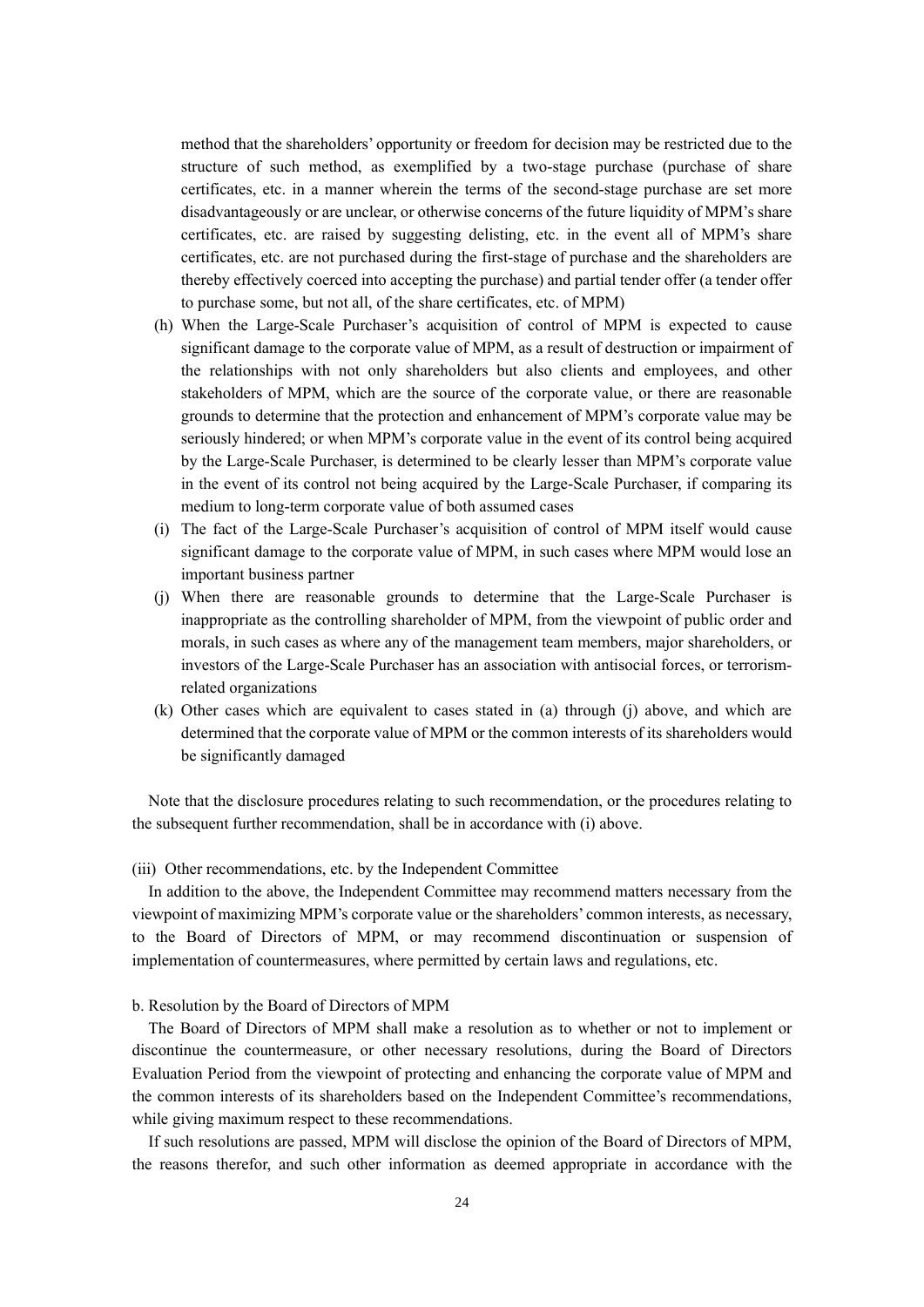applicable laws and regulations in a timely and appropriate manner.

#### c. Resolution by a General Meeting of Shareholders to Confirm the Shareholders' Intention

If the Board of Directors of MPM has determined that it should go through procedures to confirm the shareholders' intention when it determines whether or not to implement the countermeasure under the Plan and if the Board of Directors of MPM deems it reasonable to implement the countermeasure in the case where the Large-Scale Purchaser complies with the Large-Scale Purchase Rules, the Board of Directors of MPM shall convene a general meeting of shareholders to confirm the shareholders' intention as soon as possible. Procedures for convening the general meeting of shareholders to confirm the shareholders' intention and the method for the shareholders to exercise their voting rights shall be in compliance with the procedures for convening and voting at the annual general meeting of shareholders or the extraordinary general meeting of shareholders in accordance with laws and regulations and the Articles of Incorporation of MPM.

In these cases, the Large-Scale Purchase shall be conducted after the proposal to implement countermeasures has been rejected at the general meeting of shareholders to confirm the shareholders' intention and the said general meeting of shareholders to confirm the shareholders' intention has closed. If the proposal to implement countermeasures has been passed at the general meeting of shareholders to confirm the shareholders' intention, the Board of Directors of MPM shall make a resolution on the implementation of countermeasures against the Large-Scale Purchaser. If the proposal to implement countermeasures has been rejected at the general meeting of shareholders to confirm the shareholders' intention, countermeasures against the Large-Scale Purchaser shall not be implemented.

The disclosure procedures for such resolution at the general meeting of shareholders to confirm the shareholders' intention shall be in accordance with those in b above.

### (g) Specific contents of the countermeasure

The countermeasure to be implemented by MPM against the Large-Scale Purchase under the Plan is assumed to be the countermeasure by way of allotment of share options without contribution provided in Article 277 and thereinafter of the Companies Act (hereinafter, the stock options to be allotted shall be referred to as the "Share Options"), in principle. However, if it is determined that the implementation of other countermeasures permitted under the Companies Act, other laws and regulations, and the Articles of Incorporation of MPM is appropriate, such other countermeasures may be taken.

The outline of the allotment of Share Options without contribution as a countermeasure against the Large-Scale Purchase is as set out in Appendix 2, and when the Share Options are actually allotted without contribution, MPM may set the exercise period, conditions for exercise, terms of acquisition, etc. at its discretion in view of its effectiveness as a countermeasure against the Large-Scale Purchase and reasonableness as a countermeasure, including (i) a condition for exercise that prohibits the Persons Who Fall Under Exceptional Reasons from exercising their Share Options, and (ii) terms of acquisition that, when MPM acquires part of the Share Options, allow MPM to only acquire the Share Options held by shareholders other than the Persons Who Fall Under Exceptional Reasons, as well as terms of acquisition that allow MPM to acquire the Share Options held by shareholders other than the Persons Who Fall Under Exceptional Reasons with common shares of MPM as consideration while allowing MPM to acquire the Share Options held by the Persons Who Fall Under Exceptional Reasons with other Share Options to which certain conditions for exercise or terms of acquisition are attached as consideration.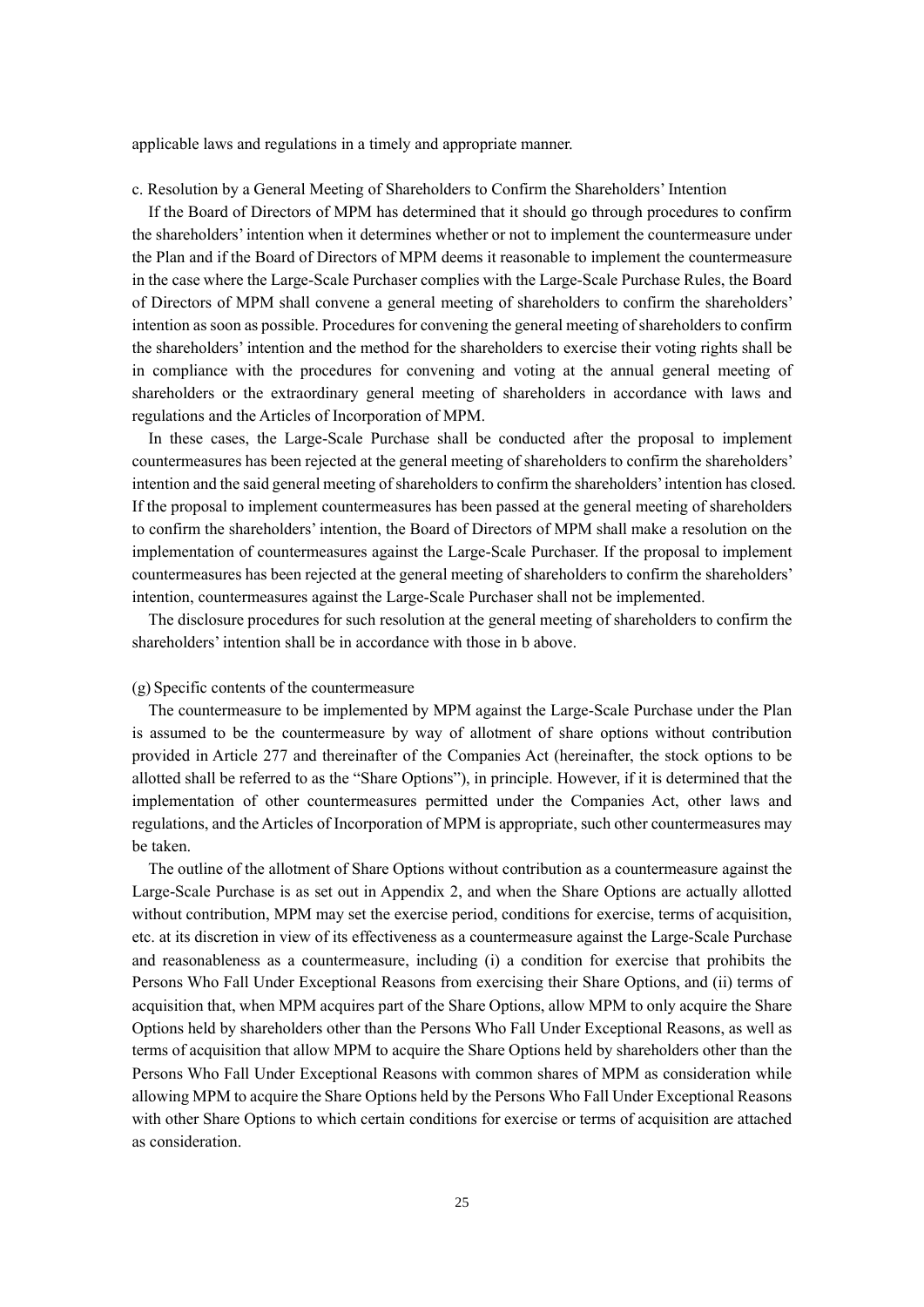4. Continuation of takeover defense measures under the Plan, and duration, continuance, and abolishment of, and amendment to the Plan, etc.

The duration of the Plan shall expire at the closing of the Annual General Meeting of Shareholders regarding the last business year which ends within three years after this Annual General Meeting of Shareholders. However, even if prior to the expiration of such duration, (i) if a general meeting of shareholders of MPM adopts a resolution to abolish the Plan, or (ii) if the Board of Directors of MPM adopts a resolution to abolish the Plan, then the Plan shall be abolished at the time. Therefore, the Plan may be abolished at any time according to the shareholders' will.

From this year, MPM's Board of Directors will consider whether to continue, abolish, or amend the Plan, if necessary, at the first meetings of the Board of Directors to be held after the conclusion of MPM's Annual General Meeting of Shareholders. If necessary, the Board of Directors will make necessary resolutions.

Further, from the viewpoint of protecting and enhancing the corporate value of MPM and the common interests of its shareholders, MPM's Board of Directors may also review or amend the Plan, if necessary, to the extent not running counter to the entire purpose of the Plan, as well as to the extent reasonably deemed necessary as a result of amendments to laws and regulations, etc., or their guidelines (including changes of laws and regulations, etc., and the establishment of new laws and regulations, etc., which succeed to the former laws and regulations, etc.), or changes of the interpretation or operation thereof, or changes of taxation systems, judicial precedents, or the like, after obtaining the approval of the Independent Committee, on an occasion other than the first meeting of the Board of Directors to be held after the conclusion of MPM's Annual General Meeting of Shareholders.

In the event that a resolution is adopted for the abolishment, amendment, etc. of the Plan, MPM will disclose such matters as the Board of Directors of MPM or the Independent Committee finds appropriate in accordance with the applicable laws and regulations in a timely and appropriate manner.

#### 5. Impact on shareholders and investors

(1) Impact on shareholders and investors when the Current Plan is revised into the Plan as a result of the Amendments

At the time when the Current Plan is revised into the Plan as a result of the Amendments, the allotment of Share Options without contribution itself will not be implemented. Therefore, the Plan or the Amendments will not have any direct, specific impact on the legal rights and economic interests of the shareholders and investors when they take effect.

(2) Impact on shareholders and investors at the time of allotment of the Share Options without contribution

When the Board of Directors of MPM allots the Share Options without contribution as a countermeasure against the Large-Scale Purchase, the per share value of MPM's shares held by the shareholders would be diluted, but the value of all shares of MPM held by the shareholders will not be diluted. Therefore, the Board of Directors of MPM does not expect that the allotment of the Share Options will have any direct, specific impact on the legal rights and economic interests of the shareholders and investors.

However, with respect to the Persons Who Fall Under Exceptional Reasons, if the countermeasure is implemented, it may in the end have some impact on their legal rights or economic interests.

In addition, if the resolution of the allotment of the Share Options without contribution is adopted to serve as a countermeasure and the allotment of the Share Options without contribution are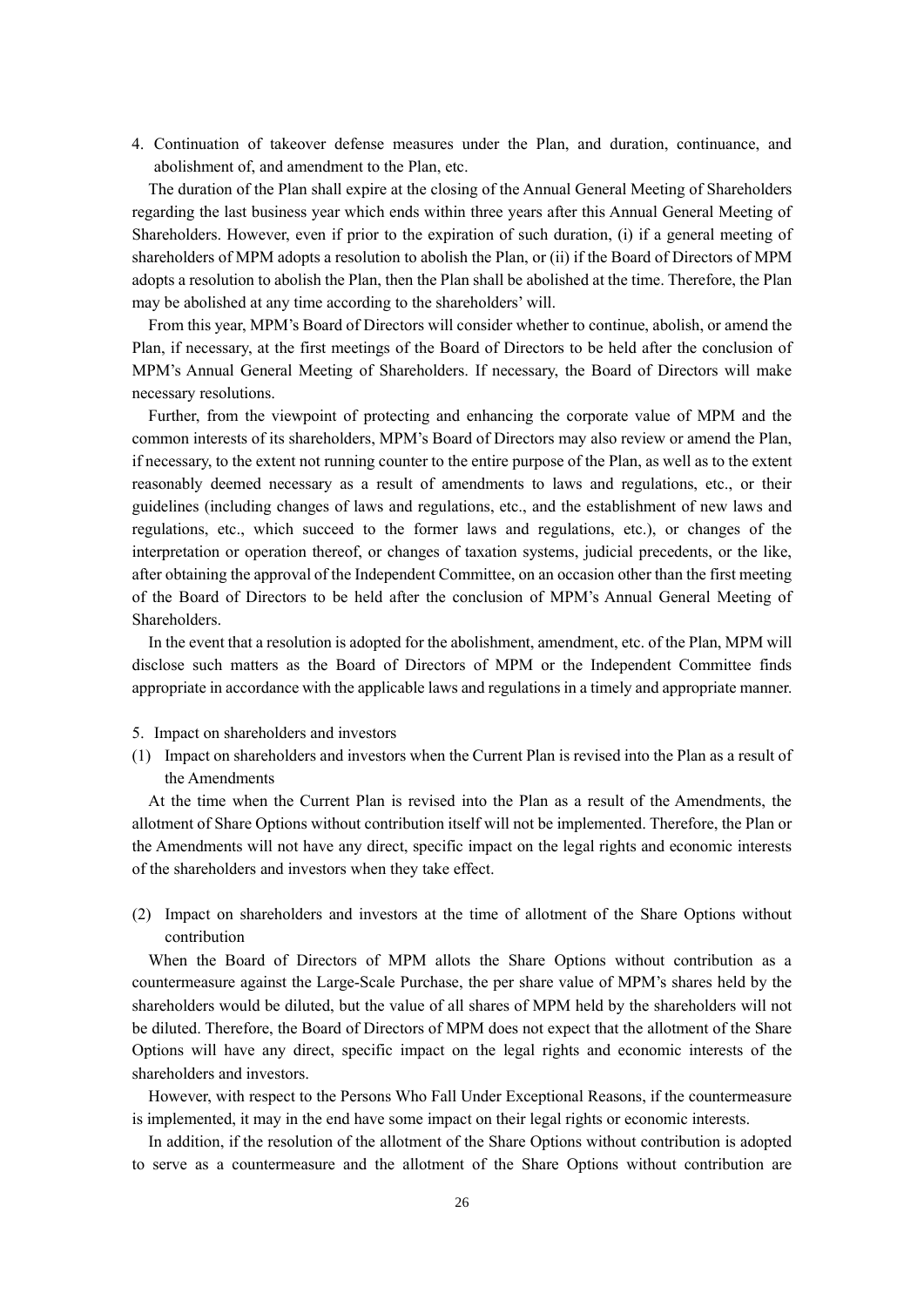determined subsequently, the investors who have sold or purchased MPM's shares on the assumption that the per share value of MPM's shares would be diluted may suffer an unexpected loss due to stock price movement or the like.

Details of the procedures for the allotment of Share Options without contribution will be disclosed in a timely and appropriate manner in accordance with applicable laws and regulations when these procedures are actually required. Therefore, please check their contents.

#### 6. Rationality of the Plan

(1) Enhancement of requirements by the Guidelines Regarding Takeover Defense for the Purposes of Protection and Enhancement of Corporate Value and the Common Interests of Shareholders

This Plan fulfills the three principles ((i) the principle of protection and enhancement of corporate value and the common interests of shareholders, (ii) the principle of prior disclosure and shareholder intent, and (iii) the principle of ensuring necessity and appropriateness) required by the "Guidelines Regarding Takeover Defense for the Purposes of Protection and Enhancement of Corporate Value and the Common Interests of Shareholders" published by the Ministry of Economy, Trade and Industry and the Ministry of Justice on May 27, 2005.

(2) Takeover defense is neither a dead-hand takeover defense nor a slow-hand takeover defense

The Plan is neither a dead-hand takeover defense (takeover defense the implementation of which cannot be prevented even if a majority of the members of the Board of Directors are replaced) nor a slow-hand takeover defense (takeover defense that requires time to prevent implementation due to the inability to replace the members of the Board of Directors at once) because the Plan can be abolished at any time by a resolution of the general meeting of shareholders of MPM or its Board of Directors composed of Directors elected at a general meeting of shareholders, as described in 4 above.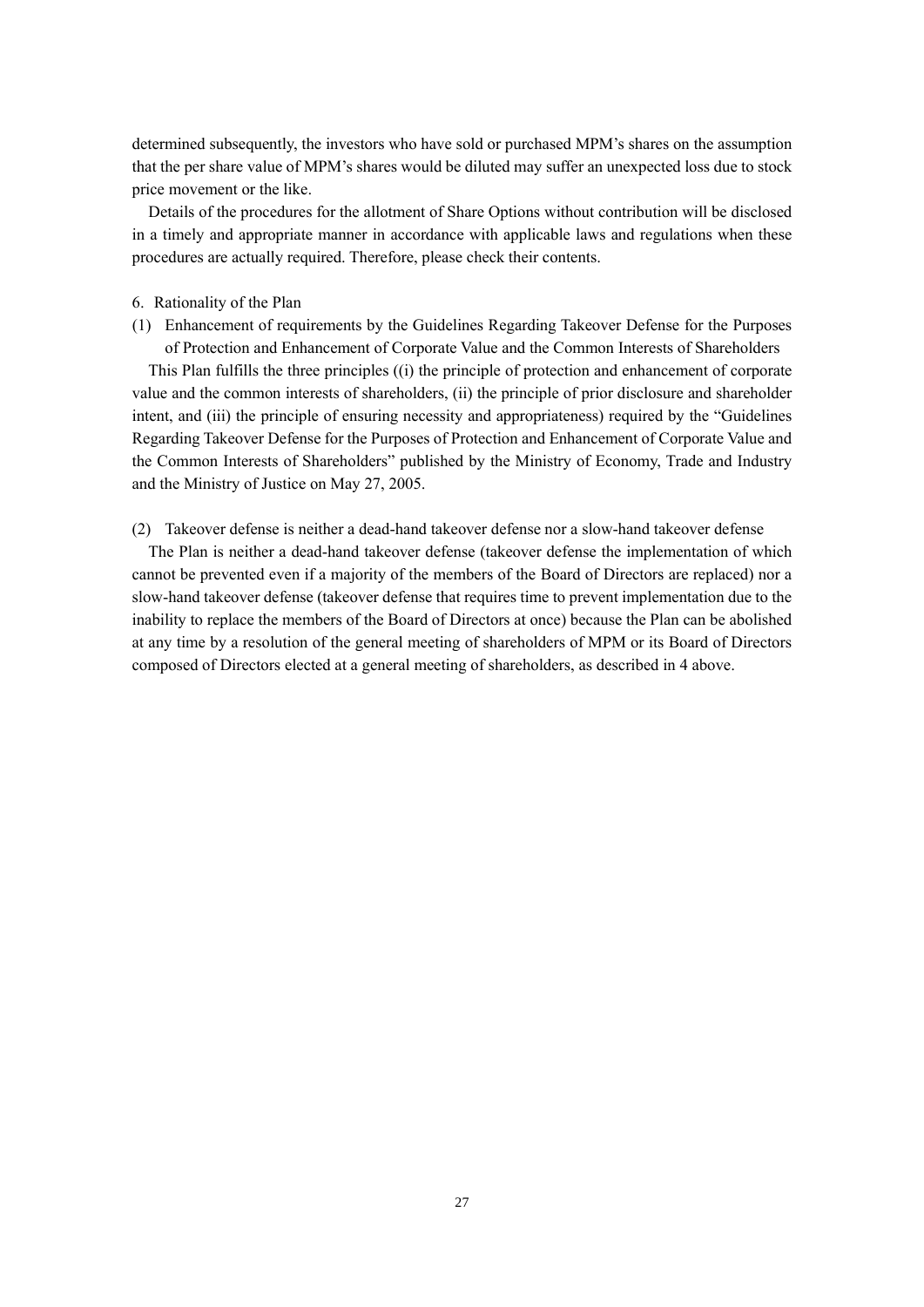(Appendix 1)

Names and Brief Histories of the Independent Committee Members

<Name> Yoshihiro Kataoka

<Brief History> Born on July 30, 1954

| April 1980: | Registered as an attorney-at-law                        |
|-------------|---------------------------------------------------------|
| June 1990:  | Partner of Kataoka & Kobayashi (up to date)             |
| June 2007:  | Member of the Independent Committee of MPM (up to date) |
| June 2019:  | Outside Director of MPM (up to date)                    |

# <Name> Kazunori Shinohara

<Brief History> Born on September 25, 1954

| April 1979:   | Joined NH Foods Ltd.                                                 |
|---------------|----------------------------------------------------------------------|
| June $2015$ : | Director, Executive Officer, General Manager of Affiliated Companies |
|               | Division, NH Foods                                                   |
| April 2016:   | Director, Managing Executive Officer, General Manager of Affiliated  |
|               | Companies Division, NH Foods                                         |
| April 2017:   | Representative Director and Vice President Executive Vice President, |
|               | NH Foods                                                             |
|               | Responsible for the Group business structural reforms                |
| April 2018:   | Representative Director and Vice President Executive Vice President, |
|               | NH Foods                                                             |
|               | Responsible for the Group structural reforms                         |
| June 2022:    | Outside Director of MPM (scheduled to assume office on June 28)      |

# <Name> Somitsu Takehara

<Brief History> Born on April 1, 1952

| May 1982:      | Registered as a certified public accountant               |
|----------------|-----------------------------------------------------------|
| April 2005:    | President of ZECOO Partners INC.                          |
| July 2006:     | Temporary Accounting Auditor of MPM                       |
| June 2007:     | Member of the Independent Committee of MPM (up to date)   |
| June 2016:     | Outside Director of MPM (up to date)                      |
| November 2017: | Chairman of the Board of ZECOO Partners INC. (up to date) |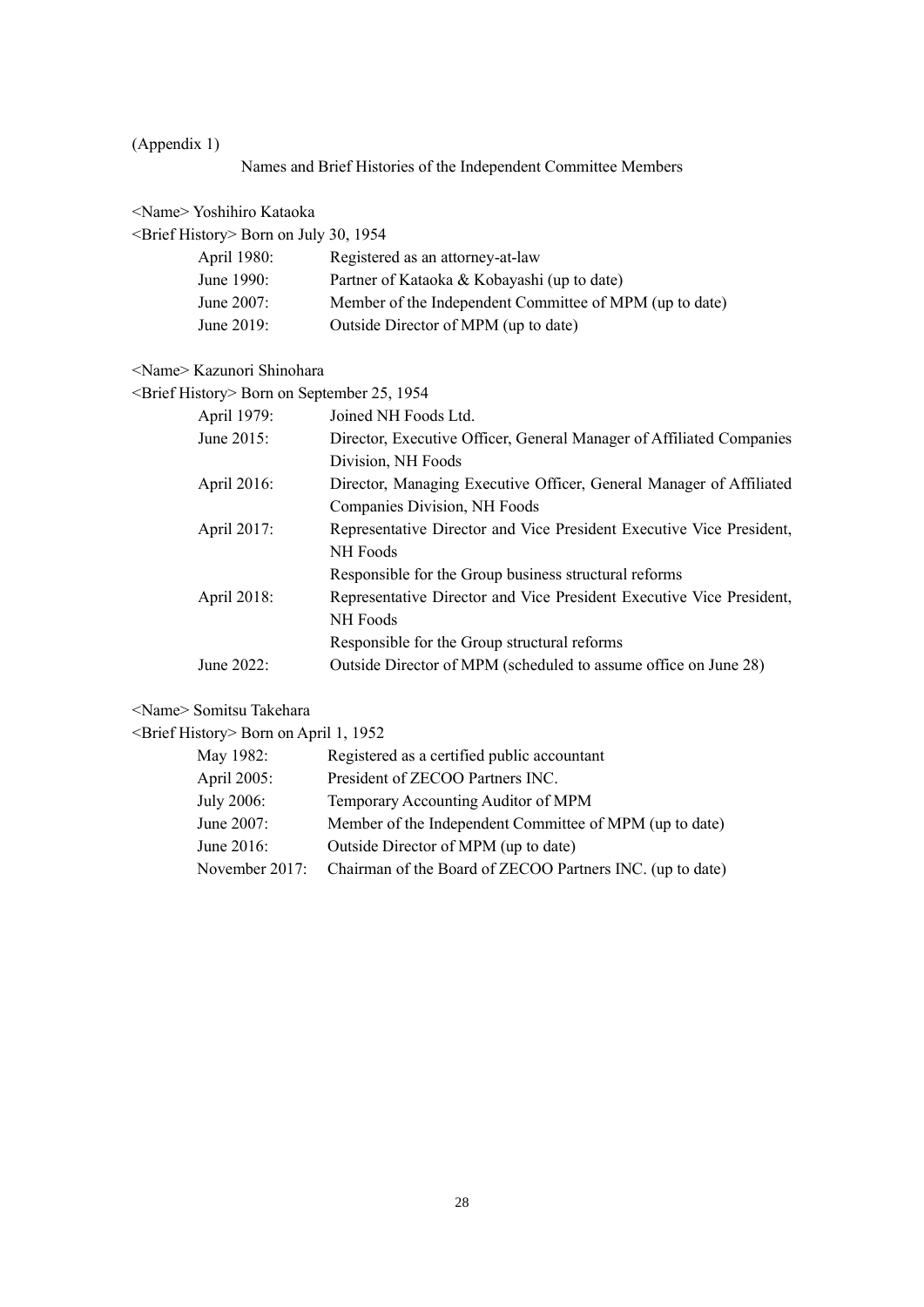## (Appendix 2)

Outline of the Case for Implementing Allotment of Share Options Without Contribution

#### 1. Shareholders entitled to allotment

One share option shall be allotted without contribution for one share held by shareholders (excluding, however, the common shares of MPM held by MPM) stated or registered on the last register of shareholders as of the record date separately designated by the Board of Directors.

2. Class and number of shares to be delivered upon exercise of share options

The class of the shares to be delivered upon exercise of the share options shall be common shares. One common share of MPM shall be delivered upon exercise of one unit of the share options.

- 3. Effective date of the allotment of share options without contribution To be separately designated by the Board of Directors.
- 4. The amount of property to be contributed upon exercise of each share option

Contributions upon exercise of the share options are to be made in cash, and the amount of property to be contributed upon exercise of each share option shall be the amount separately determined by the Board of Directors within the extent from the lower limit of one yen up to the upper limit of one-half of the market price of one common share of MPM.

# 5. Restriction on the transfer of share options

Acquisition of share options by transfer shall be subject to the approval of the Board of Directors.

#### 6. Conditions for exercise of share options

Conditions for exercise of the share options shall be separately designated by the Board of Directors. (Further, conditions for exercise in consideration of the effectiveness as a countermeasure against Large-Scale Purchases may be added, such as the conditions for exercise which prohibit the Persons Who Fall Under Exceptional Reasons from exercising their share options).

- 7. Acquisition of share options by MPM
- (1) At a meeting of the Board of Directors, MPM may establish terms of acquisition which allow MPM to acquire, following the resolution of the Board of Directors, all of the share options, or only the share options held by share option holders other than the Persons Who Fall Under Exceptional Reasons, subject to certain events arising, such as the violation of the Large-Scale Purchase Rules by the Large-Scale Purchaser, or upon the arrival of a certain date designated by the Board of Directors. At a meeting of the Board of Directors, MPM may also establish the terms of acquisition allowing MPM to acquire the share options held by the Persons Who Fall Under Exceptional Reasons with other share options to which certain conditions for exercise or terms of acquisition are attached as consideration.
- (2) When MPM adds the aforementioned terms of acquisition, MPM shall formulate the terms of acquisition with a view to establishing effective and adequate countermeasures against the Large-Scale Purchase.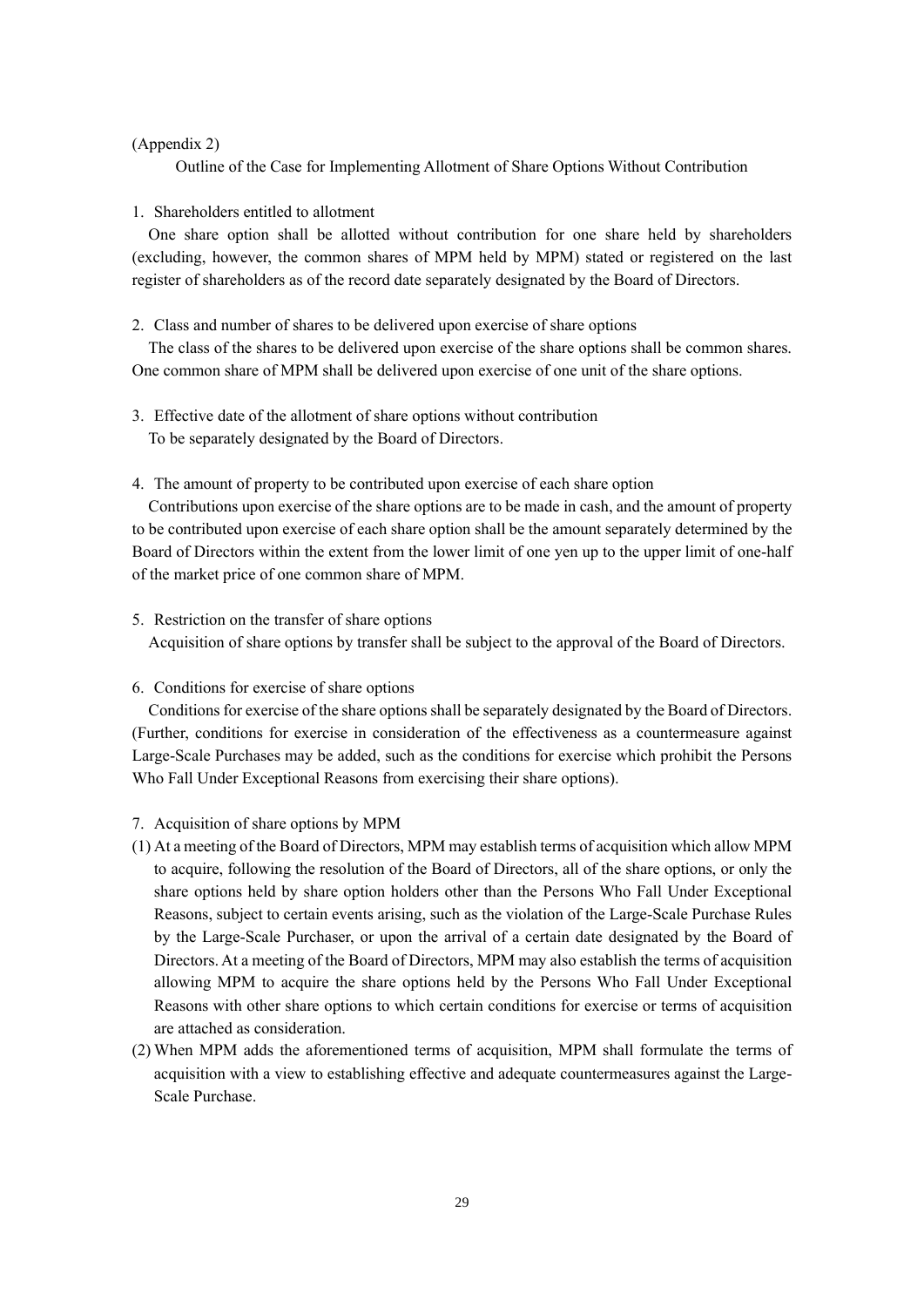8. Events that cause acquisition of share options without contribution (events that cause abolishment of countermeasures)

MPM may acquire all of the share options without contribution, if either of the following events occurs:

- (a) If the approval is obtained by an ordinary resolution at the General Meeting of Shareholders of MPM regarding a proposal of a Large-Scale Purchase by a Large-Scale Purchaser;
- (b) If the Independent Committee unanimously recommends the abolishment of a countermeasure; or (c) If other events separately designated by the Board of Directors occur.
- 9. Cooperation regarding the disposal of share options

If the Persons Who Fall Under Exceptional Reasons, who received an allotment of share options, are no longer considered, on reasonable grounds, to be a threat to the corporate value of MPM or the common interests of its shareholders, MPM shall, subject to consultation with the Independent Committee, cooperate to a reasonable extent with such Persons Who Fall Under Exceptional Reasons in the disposal of the share options, or share options granted as consideration for acquiring such share options, by such means as supporting the transfer thereof to a third party at a fair price as of the purchase date (as calculated excluding the effect of an inflated market price as a result of being a target of speculation). However, MPM shall have no obligation regarding such types of cooperation.

10.Exercise period of share options, etc.

Exercise period of, and other necessary matters regarding, the share options shall be separately determined by the Board of Directors in consideration of the effectiveness as a countermeasure against Large-Scale Purchases.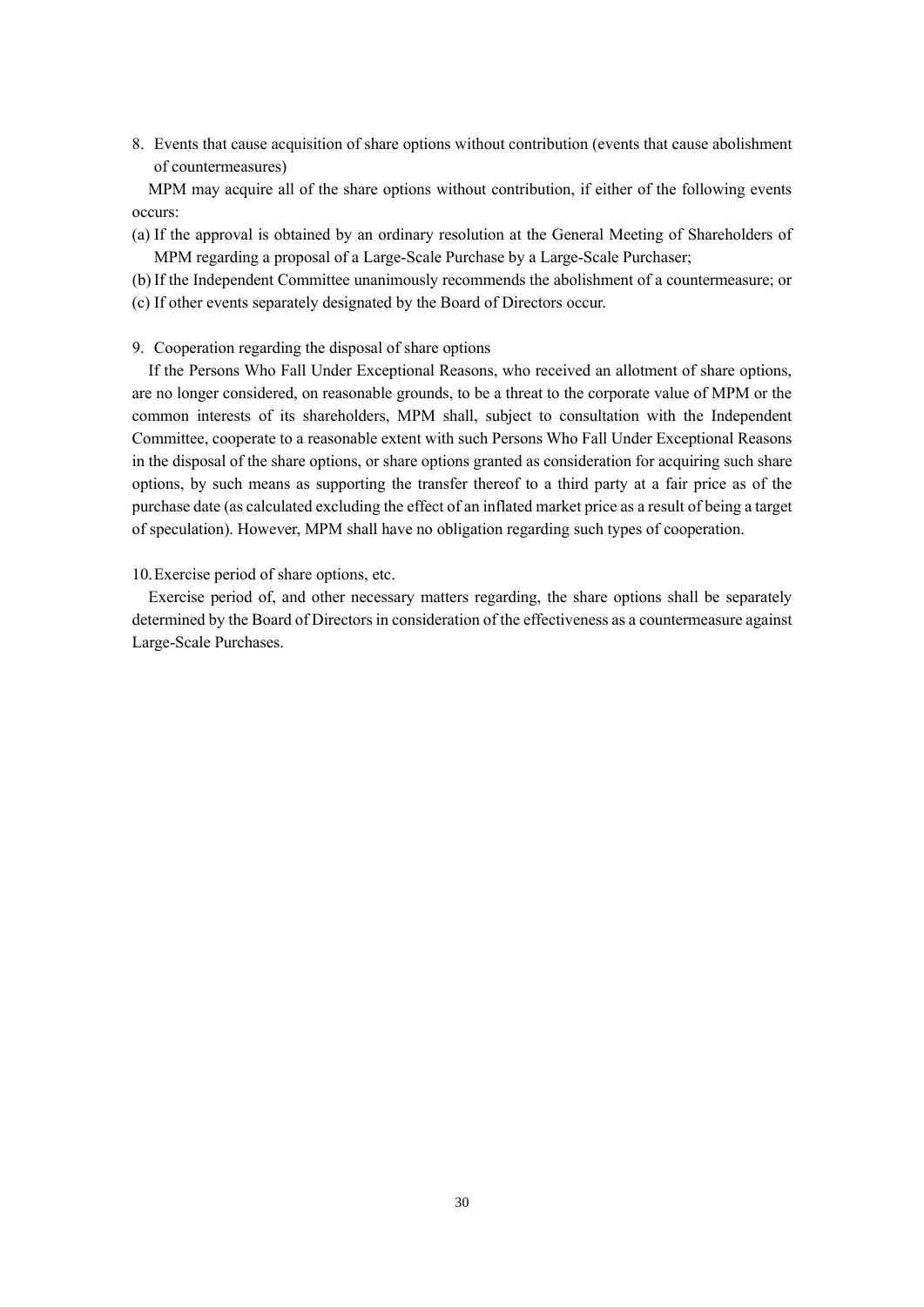#### Reference: Conceptual Diagram of the Plan's Flows

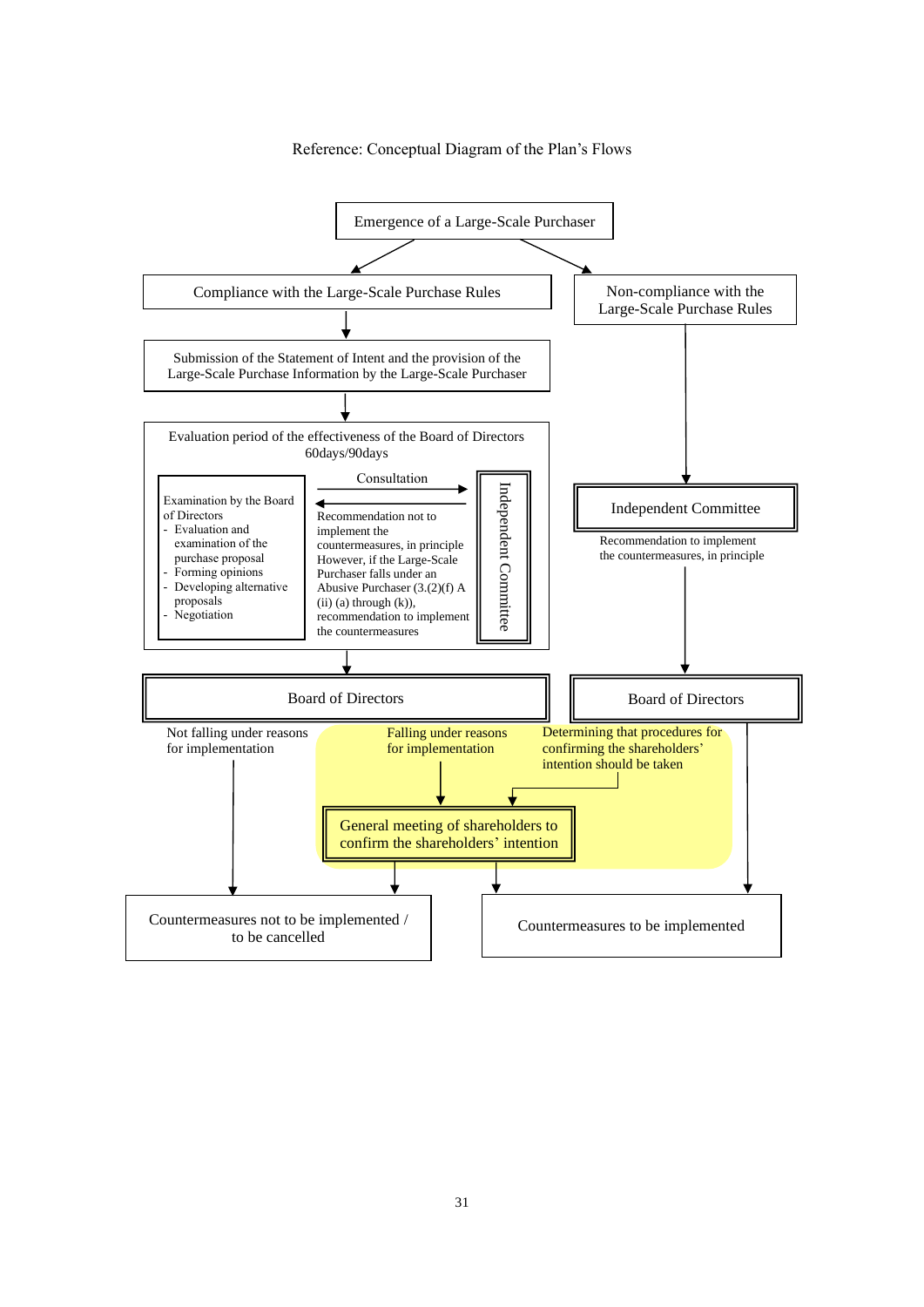# Business Report

 $\lceil$  From April 1, 2021 to March 31, 2022

# **1. Current Status of the Corporate Group**

### **(1) Business Developments and Results**

During the fiscal year ended March 31, 2022, economic activities showed a certain degree of recovery as progress has been made in balancing quarantine and economics against the spread of COVID-19. On the other hand, logistics disruptions caused by shortages of marine shipping containers and various materials and delivery delays remained unresolved, and energy and material prices soared due to heightened geopolitical risks in Russia and Ukraine.

In the environment surrounding the Mitsubishi Paper Mills Group, demand recovered mainly because restrictions on outings and events were eased. However, a sharp increase in prices of fuels such as crude oil, coal and natural gas, in addition to rising product delivery costs, had a significant impact.

Under these circumstances, the Group worked to improve productivity by expanding and reducing production systems in line with demand trends in each business and, in term of sales, strived to revise product prices and expand sales of new products.

Regarding the New Mid-Term Management Plan (April 2019 - March 2022), which has entered its final year, the Group vigorously worked on the following three fundamental policies and proceeding with the basic principles of "fortification and diversification of the business foundation on its new stage."(i) Establish a sound business foundation through alliance with Oji Group (ii) Reconstruct and strengthen our existing businesses (iii) Diversify our business foundation by forming new pillars of earnings.

In the alliance with the Oji Group, the Company has transformed its business portfolio and strengthened its management base through capital and business alliances, including the transfer of pressboard business at its Shirakawa Site to Oji F-Tex Co., Ltd. in October 2021.

Consolidated net sales for the fiscal year under review increased to 181,920 million yen (up 12.1% year on year).

On the profit front, despite the impact of soaring prices of raw materials and fuels, a consolidated operating loss was 248 million yen (compared with an operating loss of 1,770 million yen in the previous fiscal year), and consolidated ordinary income was 1,964 million yen (compared with an ordinary loss of 636 million yen in the previous fiscal year) due to the recovery of production and sales volumes as well as the reduction of costs including fixed costs. Profit attributable to owners of parent was 1,096 million yen (compared with a loss attributable to owners of parent of 2,532 million yen in the previous fiscal year).

On the non-consolidated basis, MPM recorded net sales of 95,823 million yen, operating income of 159 million yen, ordinary income of 4,589 million yen and profit of 1,793 million yen.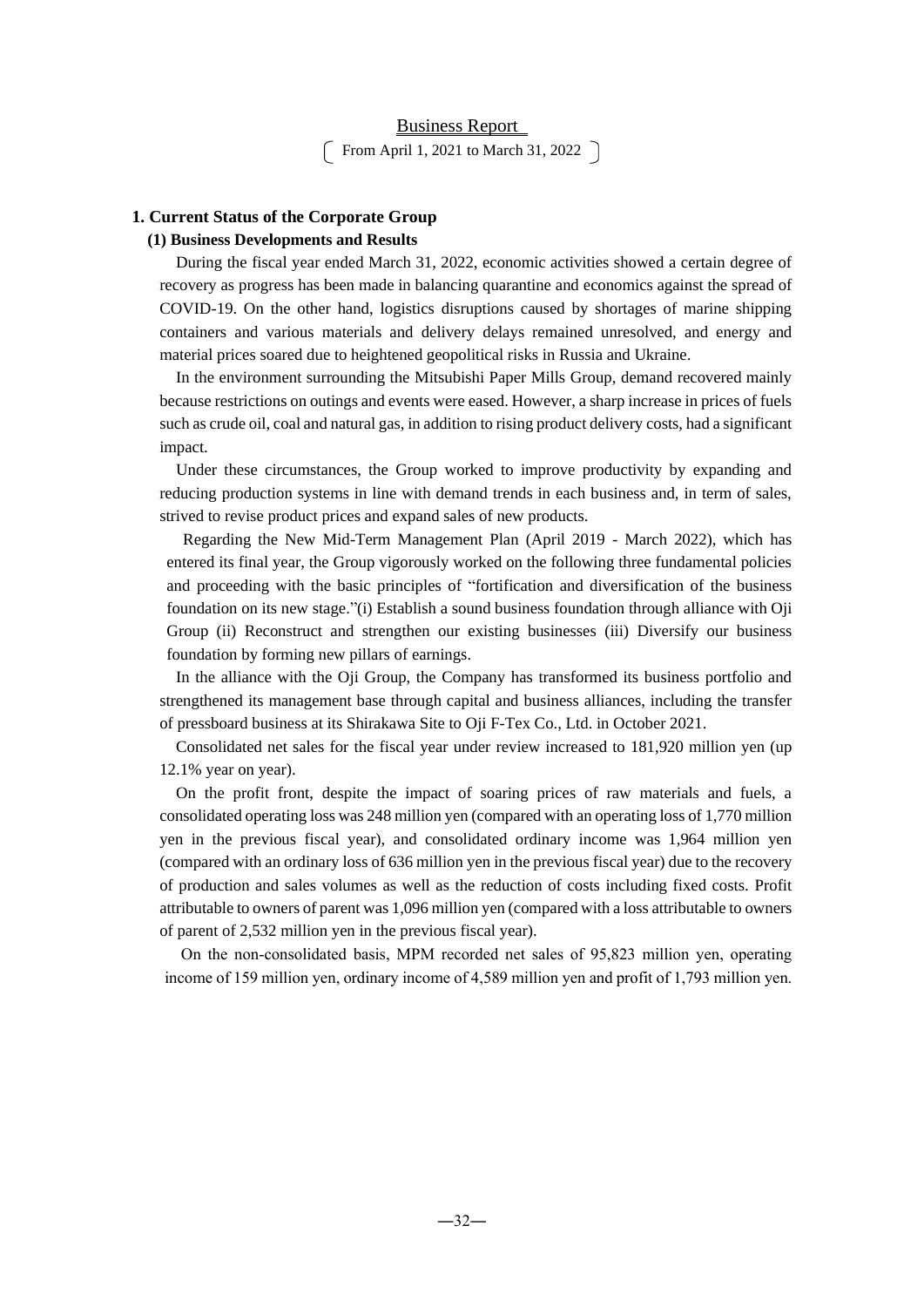#### **(2) Summary of Operations by Business Category**

# **●Paper and Pulp Business Net sales 135,986 million yen Operating loss 3,421 million yen**

In the domestic market, both sales volume and value increased mainly in printing paper, compared with the previous year when demand had declined significantly affected by COVID-19 pandemic. Both sales volume and value also increased in exports. In terms of production, the Company continued production systems in line with demand trends.

In commercial pulp, both sales volume and value increased due to soaring market prices caused by worldwide delays in physical distribution and damage from heavy rains in North America, among others.

Both sales volume and value increased in European subsidiaries.

On the other hand, soaring prices of raw materials and fuels had a significant impact on costs in Japan and Europe.

As a result of the above, net sales in the Paper and Pulp Business amounted to 135,986 million yen, rising 8.5% year on year. The operating loss increased 2,122 million yen from 1,299 million yen in the previous fiscal year, to 3,421 million yen.

While the future of the COVID-19 pandemic remains uncertain, the degree of recovery in paper demand has been clearly different depending on the type and application. In this environment, the Company has revised product prices of printing paper, communication paper and white paperboard in the second half, but prices of raw materials and fuels currently remain higher than expected mainly due to the impact of the situation in Ukraine.

Under such circumstances, the Company will aim to transform its product portfolio and early stabilize revenue by strongly promoting the expansion of product lineup of paper materials including pulp, kraft paper, functional paperboard and barricote® paper that will contribute to plastic removal, in addition to the optimization of production systems in in line with demand trends, continued efforts to optimize inventory levels and deeper alliances with the Oji Group as selfsupporting efforts.

#### **●Imaging Media Business Net sales 32,296 million yen Operating income 837 million yen**

In regions where the infection situation has calmed down due to progress in vaccination against COVID-19 and other factors, restrictions on travel and event activities have been eased, and demand for photographic sensitive materials and inkjet paper, mainly for image output applications, recovered in both domestic and overseas markets. In growth areas, both sales and income increased due to progress in the development of new business-use inkjet paper and electronics-related products.

As a result of the above, net sales in the Imaging Media Business amounted to 32,296 million yen, rising 28.2% year on year. Operating income increased 2,965 million yen from an operating loss of 2,128 million yen in the previous fiscal year, to 837 million yen.

The Company will work to increase its earning power in Japan and overseas by promoting new sales expansion in growth areas while responding flexibly to market trends in countries around the world, in addition to strengthening the foundation for existing businesses through continuous review of production systems.

**●Speciality Material Business Net sales 18,134 million yen Operating income 2,121 million yen** Water treatment membrane supporting bodies and battery separators performed solidly due to increasing demand. Demand for decorative laminate base paper and tape base paper also continued to be robust and exceeded a year-ago level. In this segment, both sales and income increased due to the effect of cost reduction through higher production, in addition to the effect of higher sales.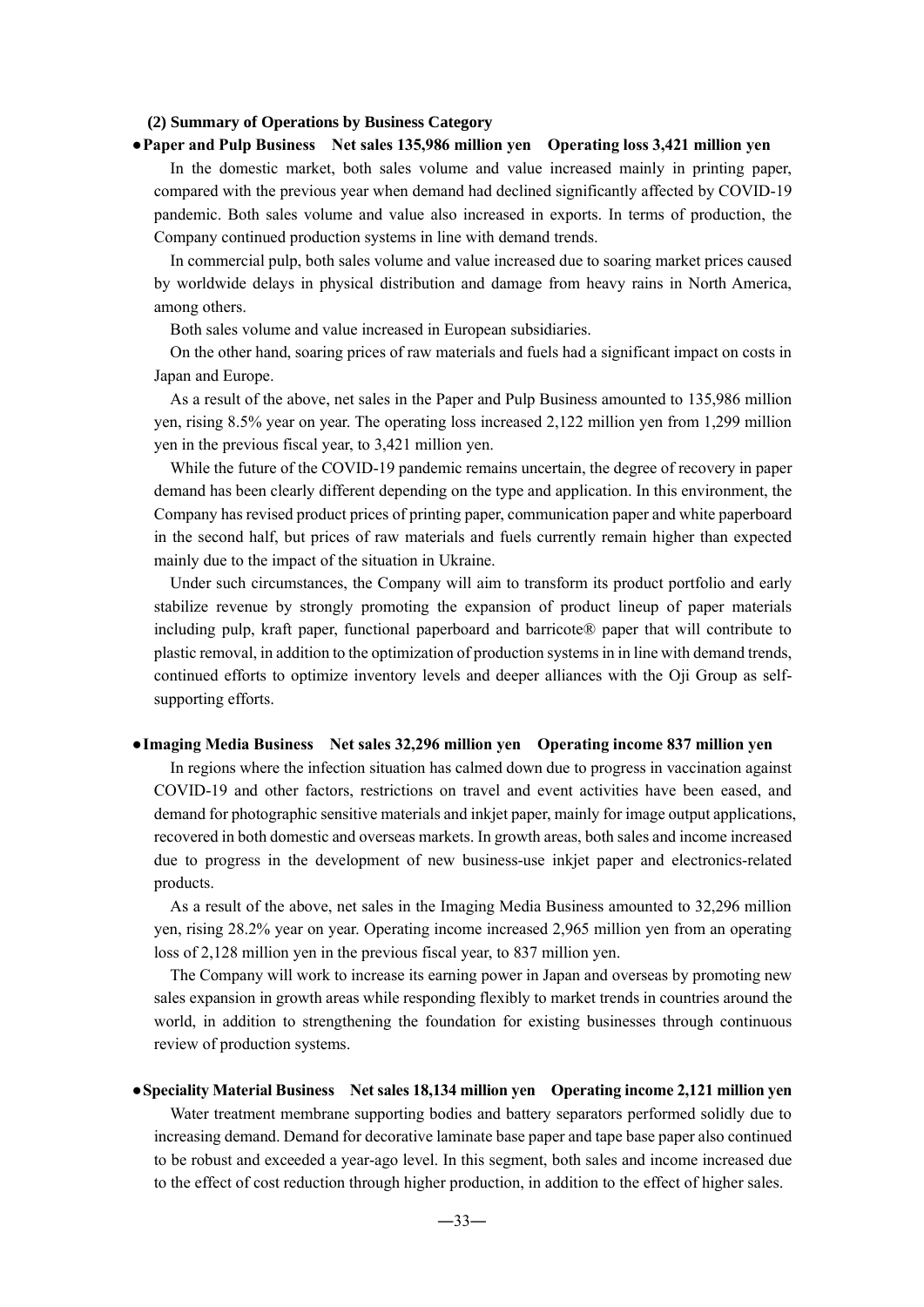As a result of the above, net sales in the Speciality Materials Business amounted to 18,134 million yen, rising 19.7% year on year. Operating income was 2,121 million yen, an increase of 615 million yen year on year.

The Company will continue to focus on sales expansion of battery separators, non-woven fabrics, tape base paper and newly launched melt-blown non-woven fabrics, in addition to the acquisition of new users of water treatment membrane supporting bodies and their development to membrane bio-reactor (MBR) applications.

- **●Warehouse and Transportation Business Net sales 7,822 million yen Operating income 231 million yen** Net sales in the Warehouse and Transportation Materials Business amounted to 7,822 million yen, rising 3.6% year on year. Operating income was 231 million yen, an increase of 82 million yen year on year.
- **Other Businesses Net sales 7,020 million yen Operating income 75 million yen**

Net sales were 7,020 million yen, up 24.7% year on year. Operating income was 75 million yen, an increase of 28 million yen year on year.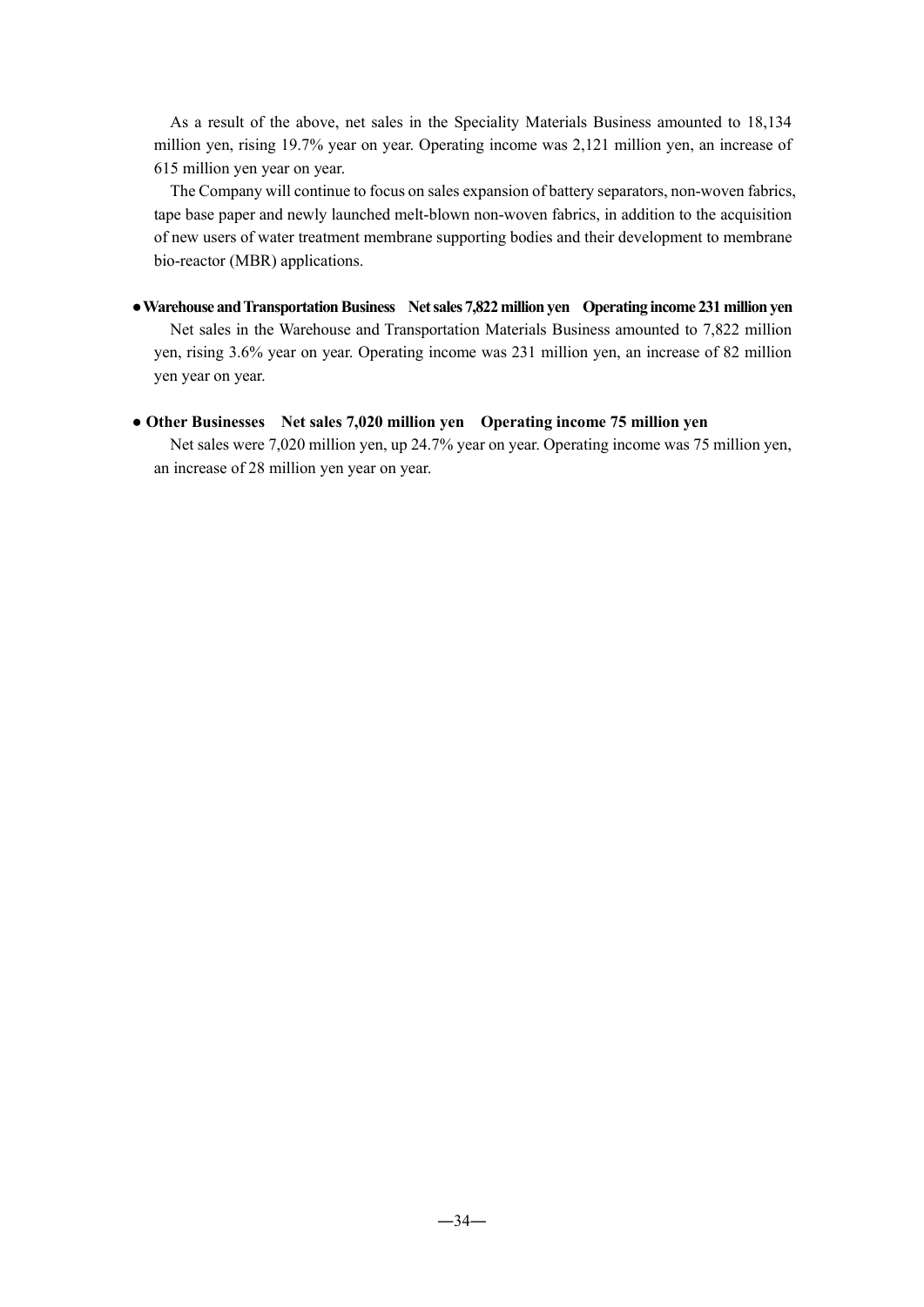# <Sales Amount by Business Category>

|                                 | FY2020 (156th term)                                                       |                          | FY2021 (157th term)                                                       |                          | <b>YoY</b> Changes |       |
|---------------------------------|---------------------------------------------------------------------------|--------------------------|---------------------------------------------------------------------------|--------------------------|--------------------|-------|
| <b>Business Category</b>        | Upper column:<br>Net sales<br>Lower column:<br>Operating<br>income (loss) | Percentage               | Upper column:<br>Net sales<br>Lower column:<br>Operating<br>income (loss) | Percentage               | Amount             | Ratio |
|                                 | Million yen                                                               | $\frac{0}{0}$            | Million yen                                                               | $\%$                     | Million yen        | %     |
|                                 | 125,340                                                                   | 70.1                     | 135,986                                                                   | 67.6                     | 10,646             | 8.5   |
| Paper and Pulp                  | (1,299)                                                                   |                          | (3,421)                                                                   |                          | (2,122)            |       |
|                                 | 25,182                                                                    | 14.1                     | 32,296                                                                    | 16.0                     | 7,114              | 28.2  |
| <b>Imaging Media</b>            | (2,128)                                                                   |                          | 837                                                                       |                          | 2,965              |       |
|                                 | 15,144                                                                    | 8.5                      | 18,134                                                                    | 9.0                      | 2,990              | 19.7  |
| <b>Speciality Materials</b>     | 1,506                                                                     |                          | 2,121                                                                     |                          | 615                | 40.8  |
| Warehouse and<br>Transportation | 7,550                                                                     | 4.2                      | 7,822                                                                     | 3.9                      | 272                | 3.6   |
|                                 | 149                                                                       |                          | 231                                                                       |                          | 82                 | 55.3  |
| Other                           | 5,630                                                                     | 3.1                      | 7,020                                                                     | 3.5                      | 1,390              | 24.7  |
|                                 | 47                                                                        |                          | 75                                                                        | $\overline{\phantom{0}}$ | 28                 | 60.7  |
| Total                           | 178,848                                                                   | 100.0                    | 201,260                                                                   | 100.0                    | 22,412             | 12.5  |
|                                 | (1, 724)                                                                  |                          | (154)                                                                     |                          | 1,570              |       |
|                                 | (16, 523)                                                                 |                          | (19, 339)                                                                 |                          | (2,816)            |       |
| Elimination or corporate        | (45)                                                                      | $\overline{\phantom{0}}$ | (93)                                                                      |                          | (48)               |       |
|                                 | 162,325                                                                   |                          | 181,920                                                                   |                          | 19,595             | 12.1  |
| Total                           | (1,770)                                                                   |                          | (248)                                                                     |                          | 1,522              |       |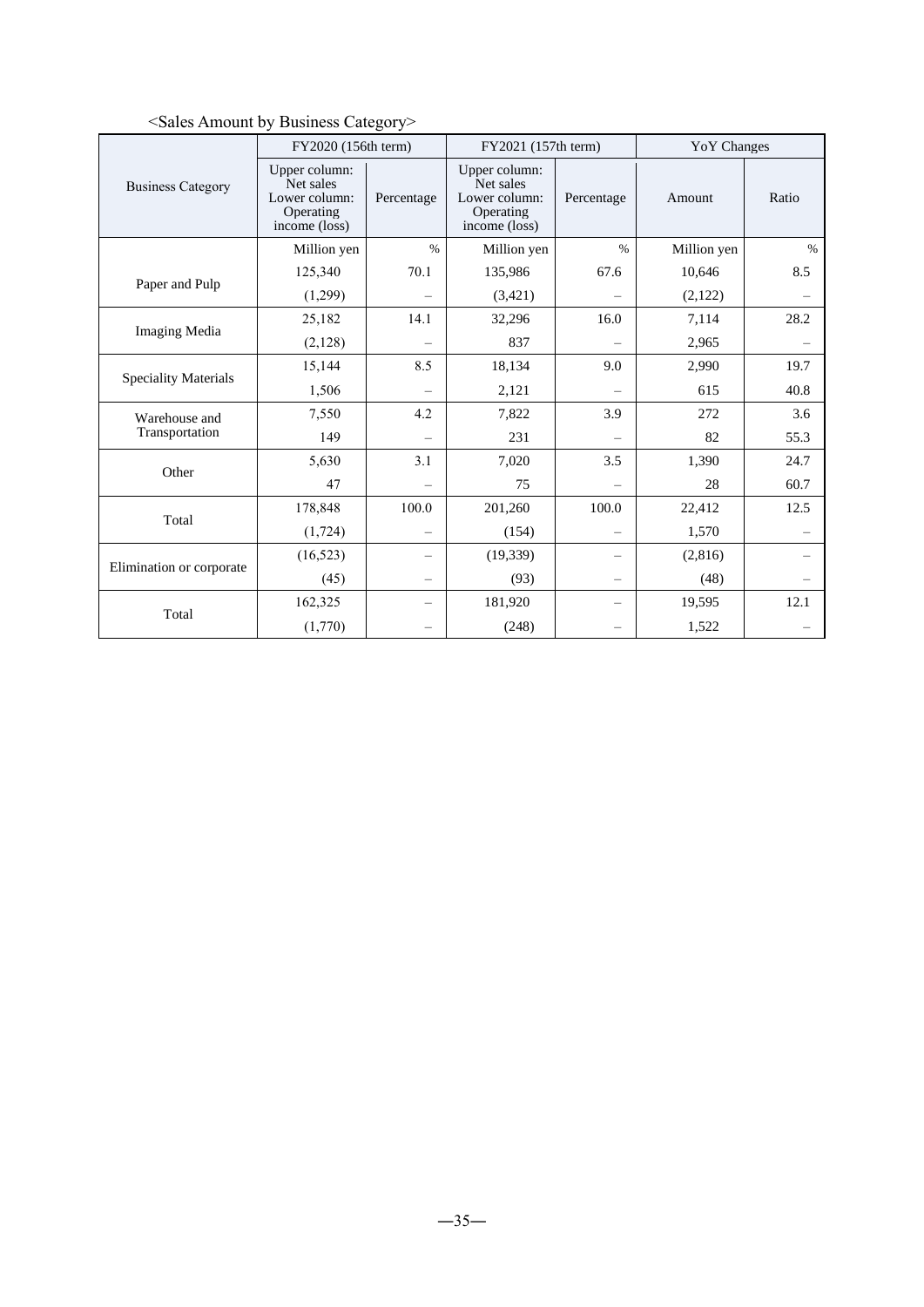# **(3) Trends in Assets and Operating Results**

| <b>Classification</b>                             |               | FY2018<br>(154th term) | FY2019<br>(155th term) | FY2020<br>(156th term) | FY2021<br>(157th term) |  |  |
|---------------------------------------------------|---------------|------------------------|------------------------|------------------------|------------------------|--|--|
| Net sales                                         | (Million yen) | 203,997                | 194,575                | 162,325                | 181,920                |  |  |
| Operating income (loss)                           | (Million yen) | (40)                   | 1,976                  | (1,770)                | (248)                  |  |  |
| Ordinary income (loss)                            | (Million yen) | (914)                  | 2,696                  | (636)                  | 1,964                  |  |  |
| Profit (loss) attributable to<br>owners of parent | (Million yen) | 351                    | 801                    | (2, 532)               | 1,096                  |  |  |
| Profit (loss) per share                           | (Yen)         | 10.04                  | 17.96                  | (56.72)                | 24.62                  |  |  |
| Net assets                                        | (Million yen) | 67,004                 | 60,527                 | 62,902                 | 69,613                 |  |  |
| Total assets                                      | (Million yen) | 232,758                | 212,217                | 209,438                | 215,879                |  |  |

(1) Status of Assets and Operating Results of the Corporate Group

(2) Status of Assets and Operating Results of the Company

| Classification          |               | FY2018<br>(154th term) | FY2019<br>(155th term) | FY2020<br>(156th term) | FY2021<br>(157th term) |
|-------------------------|---------------|------------------------|------------------------|------------------------|------------------------|
| Net sales               | (Million yen) | 115,064                | 106,452                | 86,619                 | 95,823                 |
| Operating income (loss) | (Million yen) | (1,150)                | 422                    | (3,095)                | 159                    |
| Ordinary income (loss)  | Million yen   | (347)                  | 898                    | (735)                  | 4,589                  |
| Profit (loss)           | (Million yen) | 1,289                  | (971)                  | (5,818)                | 1,793                  |
| Profit (loss) per share | (Yen)         | 36.86                  | (21.74)                | (130.26)               | 40.26                  |
| Net assets              | (Million yen) | 53,885                 | 51,245                 | 46,861                 | 49,064                 |
| Total assets            | (Million yen) | 185,400                | 175,837                | 166,702                | 163,109                |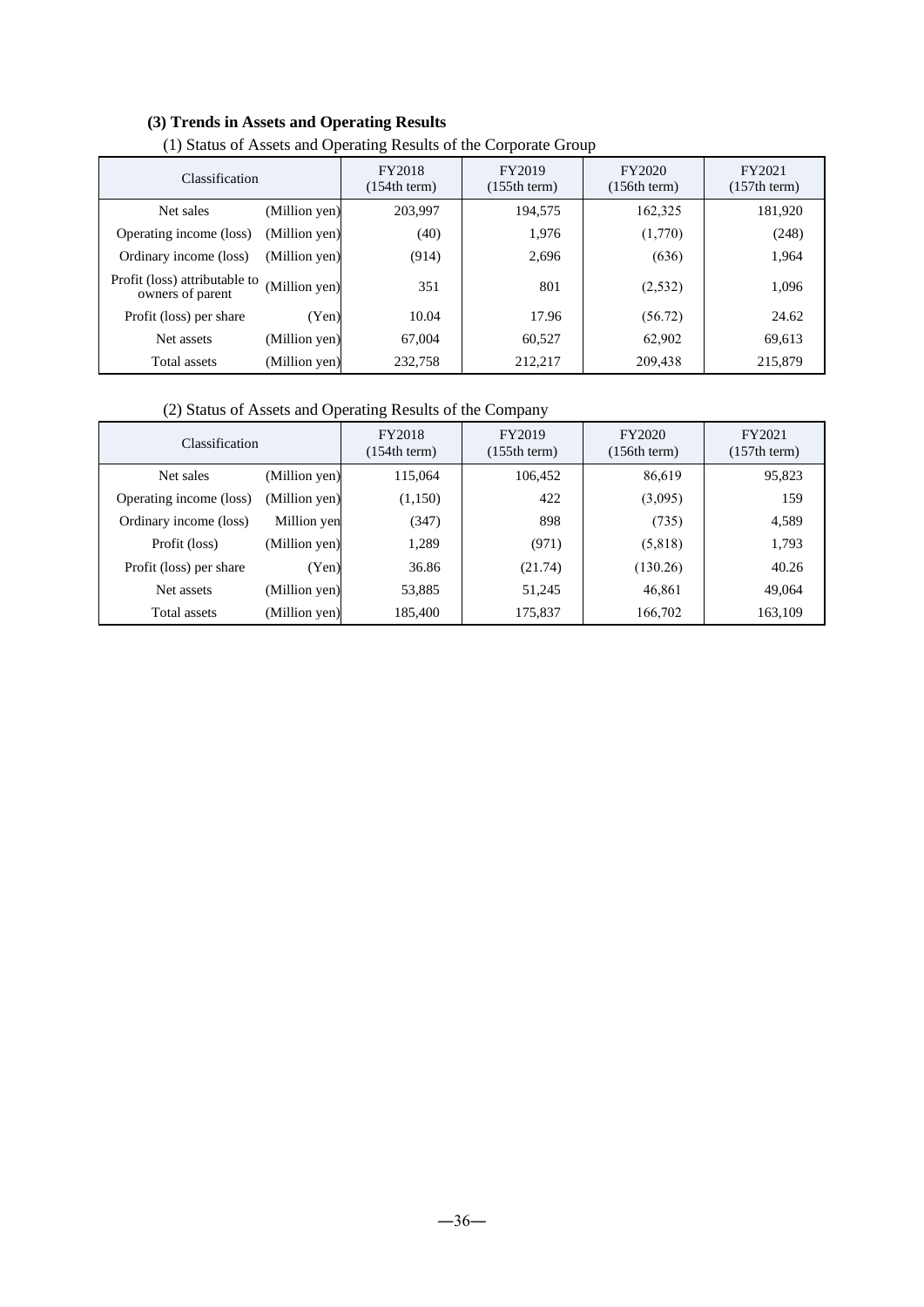### **(4) Issues to be Addressed**

Based on the corporate philosophy "Live up to the trust of its customers in the world market," "Be always on the leading edge of technology" and "Contribute to preserving the global environment and creating a recycling society," the MPM Group is pursuing corporate activities to achieve its sustainable growth and enhance its corporate value over the medium to long term.

The Group is working on its new Mid-term Management Plan (FY2023/3-FY2025/3), which the Group began to execute in April 2022.

#### [Mid-term Management Plan (FY2023/3-FY2025/3)]

While the lifestyle changes brought about by COVID-19 have accelerated the decline in demand for paper due to advances in digitalization, the Group will undertake structural reforms at unprecedented speed to strengthen its revenue base in order to respond to these changes in the market.

To attain this goal, the Group has launched the Medium-term Management Plan (FY2023/3- FY2025/3) in the fiscal year under review with a slogan of "Creation of a New Mitsubishi Paper Mills Group."

Major initiatives in the Medium-term Management Plan are as follows.

(i) Strengthen our earing capacity by "selection and concentration" strategies and "expansion of new business"

We will ensure the steady increase of sales and profit by intensive investment to our growing "Functional materials business" such as functional non-woven fabric, electronics-related materials including battery separator and electronics industry materials, industrial speciality paper and make it our main business segment. We explore the potential of pulp and paper materials, and open up wide ranging applications, and will change our existing business focusing on "Paper materials" business" to stable profit earning fundamental business by selection and concentration.

Through the above initiatives, we will review our business portfolio to realize stronger profitability.

(ii)Contribution to Green Society

We will engage in activities that contribute to a green society, for example, expanding sales of eco conscious products that the realization of a safe, comfortable and sustainable society, and efforts to Achieve Carbon Neutrality by 2050.

#### (iii) Organizational Change to Promote Sustainability

We will work on organizational change to Strengthening corporate governance, promoting sustainability, diversity and inclusion, observance of compliance, work style reform.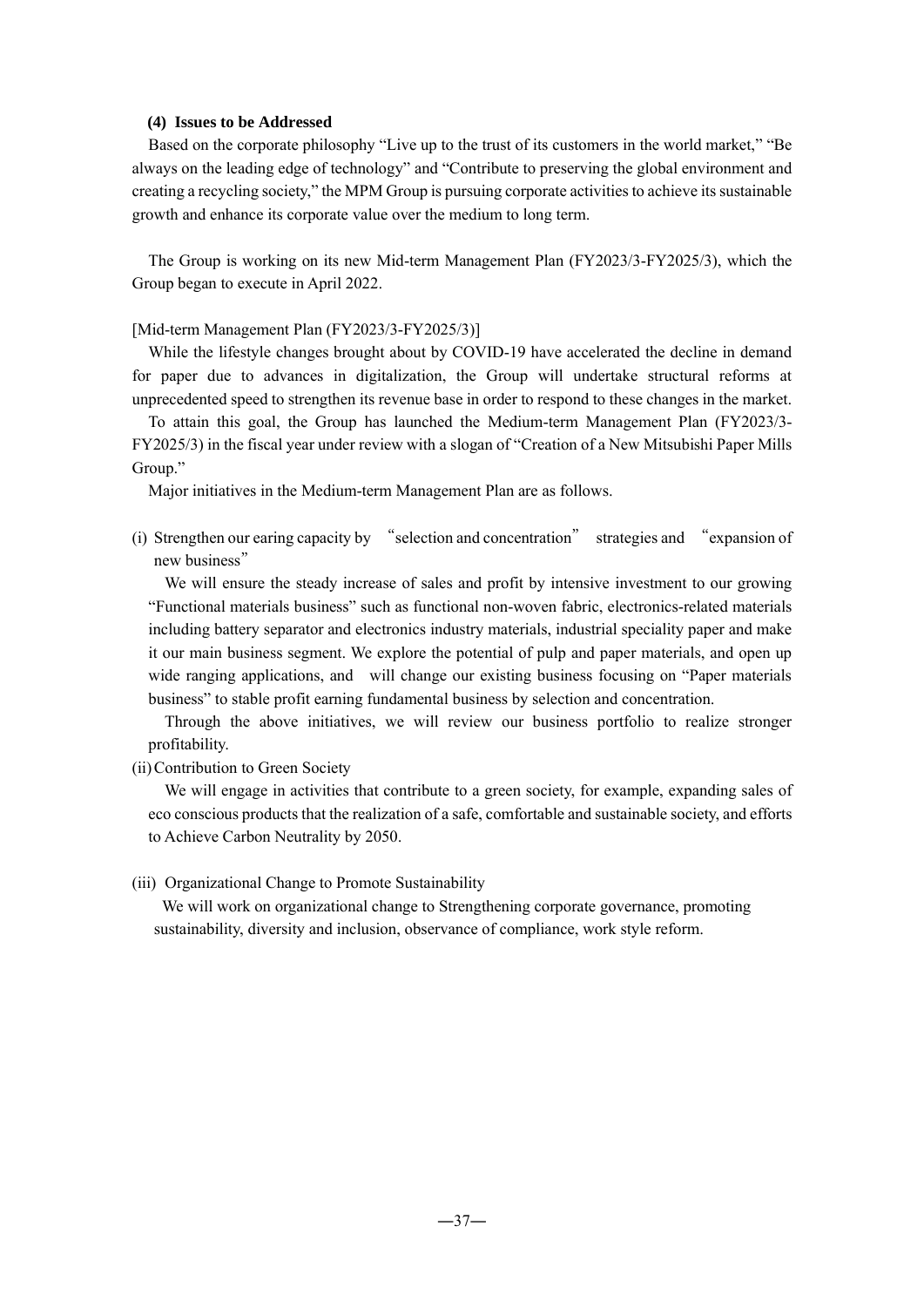We will take the measures above, with the aim of achieving the following targets in FY2025/3.

| <management targets=""></management> |                    |
|--------------------------------------|--------------------|
| Consolidated indicators              | Targets (FY2025/3) |
| Net Sales                            | 195.0 billion yen  |
| Operating income                     | 7.5 billion yen    |
| Ordinary income                      | 8.5 billion yen    |
| Interest-bearing debt                | 76.0 billion yen   |
| $D/E$ ratios                         |                    |

<Precondition> FY2025/3

Exchange rate: 125 yen /US\$, 135 yen /€ Crude oil price (Dubai): 85US\$/BBL

Coal price (Australia): 200US\$/MT

Through the activities above, the MPM Group will work to enhance its corporate value, with the aim of becoming a company that contributes to a sustainable society and grows sustainably by creating social value.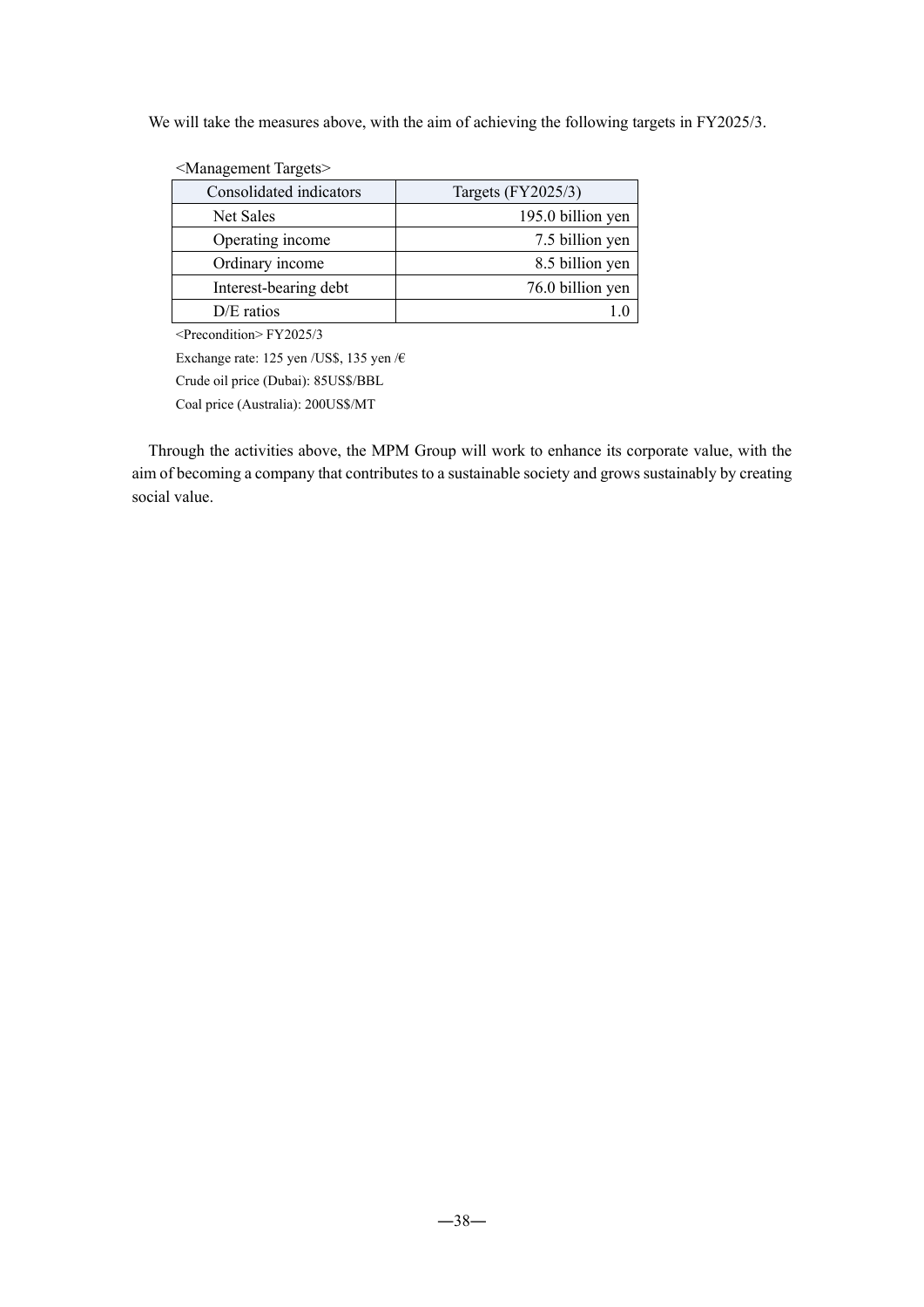# **(5) Status of Capital In vestment**

We have been engaging in capital investment, with a focus on the construction of new facilities for new businesses and environmental measures, mainly for energy saving. We made capital investment of 5,791 million yen in the fiscal year under review, and major facilities and equipment that were completed or ongoing as of the end of the fiscal year under review are as follows.

- A. Major facilities that were completed during the fiscal year under review
	- The Company

Construction of new production facilities of melt blown nonwoven fabrics and masks Production facilities of alcohol preparations Facilities for unbleached kraft

B. Major ongoing facilities as of the end of the fiscal year under review

- The Company
	- Capacity expansion of waste boilers
- Energy-saving measures

Expansion of production facilities of wet nonwoven fabrics (battery separators) Company-wide IT infrastructure restructuring

- Kitakami HiTec Paper Corporation Energy-saving measures

# **(6) Sta tus of Financing**

Funds for facilities and working capital during the fiscal year under review were financed by cash on hand, borrowings from financial institutions, and the issuance of commercial paper, among other means.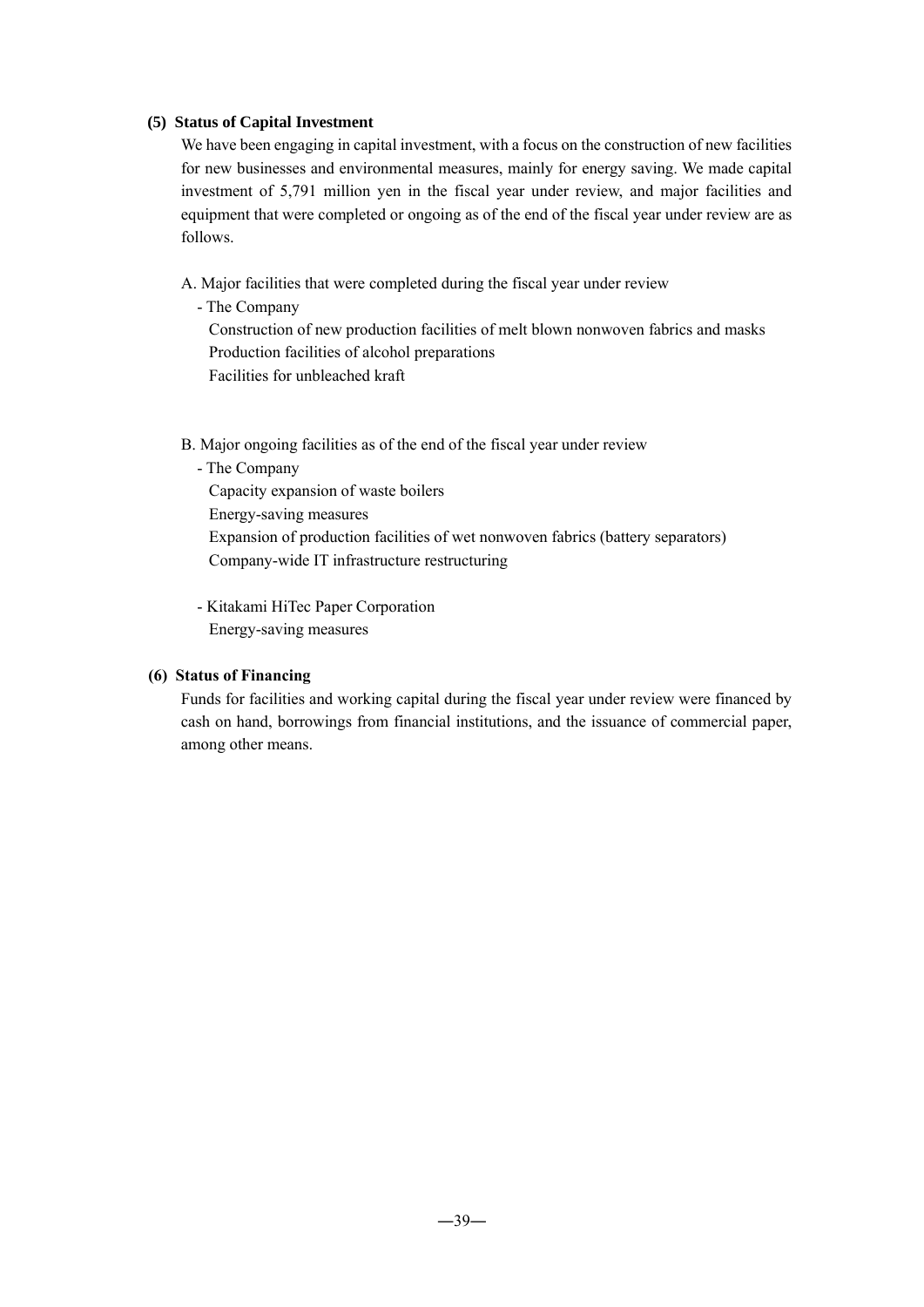# **(7) Status of Principal Parent Companies and Subsidiaries (As of March 31, 2022)**

(i) Status of parent company Not applicable.

| Company name                           | Capital stock          | Percentage of<br>voting rights of | Main business                                                                                         |
|----------------------------------------|------------------------|-----------------------------------|-------------------------------------------------------------------------------------------------------|
|                                        |                        | the Company                       |                                                                                                       |
|                                        | Million yen            | $\frac{0}{6}$                     |                                                                                                       |
| Mitsubishi Oji Paper Sales Co., Ltd.   | 600                    | 99.9                              | Sale of paper, chemicals, etc.                                                                        |
| Kitakami HiTec Paper Corporation       | 450                    | 100.0                             | Manufacturing, processing and sale of pulp,<br>resin-coated paper and sanitary products               |
| Mitsubishi Paper Engineering Co., Ltd. | 150                    | 100.0                             | Design/installation of various machine and<br>equipment construction                                  |
| RYOSHI Co., Ltd.                       | 100                    | 100.0                             | Operation of sporting facilities, insurance<br>agencies, and real estate business                     |
| Diamic Co., Ltd.                       | 100                    | 100.0                             | Sale of printing-plate materials, etc.                                                                |
| NAMITSU Co., Ltd.                      | 90                     | 100.0                             | Cargo transportation and warehousing                                                                  |
| MPM OJI Home Products Co., Ltd.        | 80                     | 70.0                              | Manufacture and sale of household paper                                                               |
| Shin-Hokuryo Forest Products Co., Ltd. | 70                     | 100.0                             | Manufacture and sale of wood chips, etc.                                                              |
| Toho Tokushu Pulp Co., Ltd.            | 60                     | 100.0                             | Manufacture and sale of special pulp                                                                  |
| Hachinohe Paper Processing Co., Ltd.   | 50                     | 100.0                             | Paper trimming, grading and packaging,<br>storage and shipment of paper products                      |
| KJ SPECIALTY PAPER Co., Ltd.           | 50                     | 100.0                             | Manufacturing, processing and sale of<br>chemical paper                                               |
| Takasago Paper Processing Co., Ltd.    | 30                     | 100.0                             | Paper trimming, grading and packaging                                                                 |
| Hachiryo Co., Ltd                      | 20                     | 100.0                             | Premise transport, miscellaneous work and<br>processing of packing paper                              |
| Ryoukou Co., Ltd.                      | 20                     | 100.0                             | Construction industry, machine repair                                                                 |
| MPM Operation Co., Ltd.                | 20                     | 100.0                             | Entrustment with operation and<br>management of production activities of<br>Hachinohe Mill            |
| Kyoryo Chemical Co., Ltd.              | 12                     | 100.0                             | Finishing of sensitive coated paper,<br>manufacture and sale of printing plate<br>treatment chemicals |
| Hokuryo Industry Corporation           | 10                     | 100.0                             | Contracted manufacture and finishing of<br>paper, miscellaneous work                                  |
| Mitsubishi Paper Holding (Europe) GmbH | Thousand EUR<br>1.000  | 100.0                             | Management of European affiliates                                                                     |
| Mitsubishi HiTec Paper Europe GmbH     | Thousand EUR<br>11.759 | 100.0                             | Manufacture and sale of paper                                                                         |
| Mitsubishi Imaging (MPM), Inc.         | <b>USD</b><br>1,000    | 100.0                             | Sale of paper and photographic/printing<br>plate materials                                            |
| MPM Hong Kong Limited                  | Thousand HKD<br>700    | 100.0                             | Sale of speciality materials                                                                          |
| Zhuhai MPM Filter Ltd.                 | Thousand CNY<br>20,103 | 100.0                             | Manufacturing, processing and sale of<br>speciality materials                                         |

# (ii) Status of the important subsidiary companies

Notes 1. Percentage of voting rights of MPM in Toho Tokushu Pulp Co., Ltd. and Mitsubishi HiTec Paper Europe GmbH includes those of MPM's subsidiaries.

2. Hakuryo Paper Technology Co., Ltd. completed its liquidation on February 28, 2022, following the transfer of production in the pressboard business.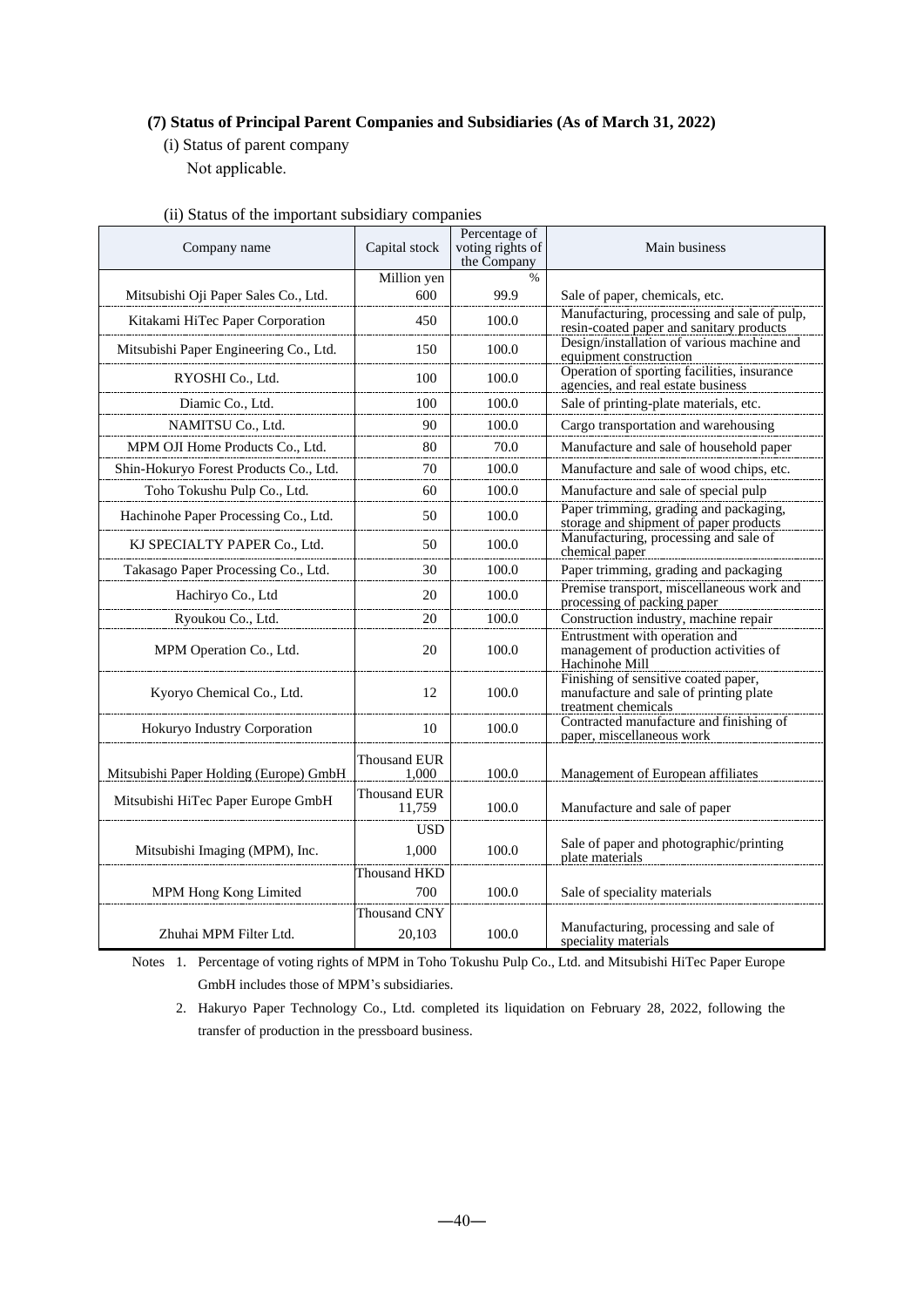#### (iii) Status of equity-method affiliated companies

| Company name                  | Capital stock | Percentage of<br>voting rights of<br>the Company | Main business                                                                                               |
|-------------------------------|---------------|--------------------------------------------------|-------------------------------------------------------------------------------------------------------------|
|                               | Million yen   | $\frac{0}{0}$                                    |                                                                                                             |
| Hyogo Clay Co., Ltd.          | 25            | 36.2                                             | Manufacturing of tankal and pigments for<br>inkjet paper                                                    |
| MPM Oji Eco Energy Co., Ltd.  | 400           | 45.0                                             | Power generation business, power sales<br>business, and any other business incidental<br>or related thereto |
|                               | Thousand USD  |                                                  |                                                                                                             |
| Forestal Tierra Chilena Ltda. | 5.380         | 50.0                                             | Transfer of land and plantation assets in<br>January 2018 and scheduled to be liquidated<br>in the future.  |

# (iv) Other

MPM is an equity-method affiliated company of Oji Holdings Corporation, which owns 33% of voting rights of MPM.

# **(8) Principal Business (as of March 31, 2022)**

The MPM Group's principal business is the manufacturing, processing, and sale of paper, pulp, and photosensitive materials, and the major products and services by business category are as follows.

| Paper and Pulp<br><b>Business</b>                  | Uncoated printing paper, fine coated printing paper, coated printing paper, special printing paper,<br>information paper and sanitary paper<br>Packaging paper, electrically insulated pressboard, high-grade white paperboard, specialty white<br>paperboard and other specialty paper<br>Bleached kraft pulp and specialty pulp |
|----------------------------------------------------|-----------------------------------------------------------------------------------------------------------------------------------------------------------------------------------------------------------------------------------------------------------------------------------------------------------------------------------|
| Imaging Media<br><b>Business</b>                   | Inkjet paper, photographic printing paper, base paper for photographic printing paper, printing plate<br>making materials, printing equipment,<br>CTP software and various kinds of treatment chemicals                                                                                                                           |
| Speciality<br><b>Materials Business</b>            | Chemical paper, nonwoven fabrics, filters, rewrite media, battery separators and various kinds of<br>speciality materials                                                                                                                                                                                                         |
| Warehouse and<br>Transportation<br><b>Business</b> | Warehouse and transportation-related Business                                                                                                                                                                                                                                                                                     |
| <b>Other Businesses</b>                            | Engineering services, sports facility management, insurance agency business and real estate business                                                                                                                                                                                                                              |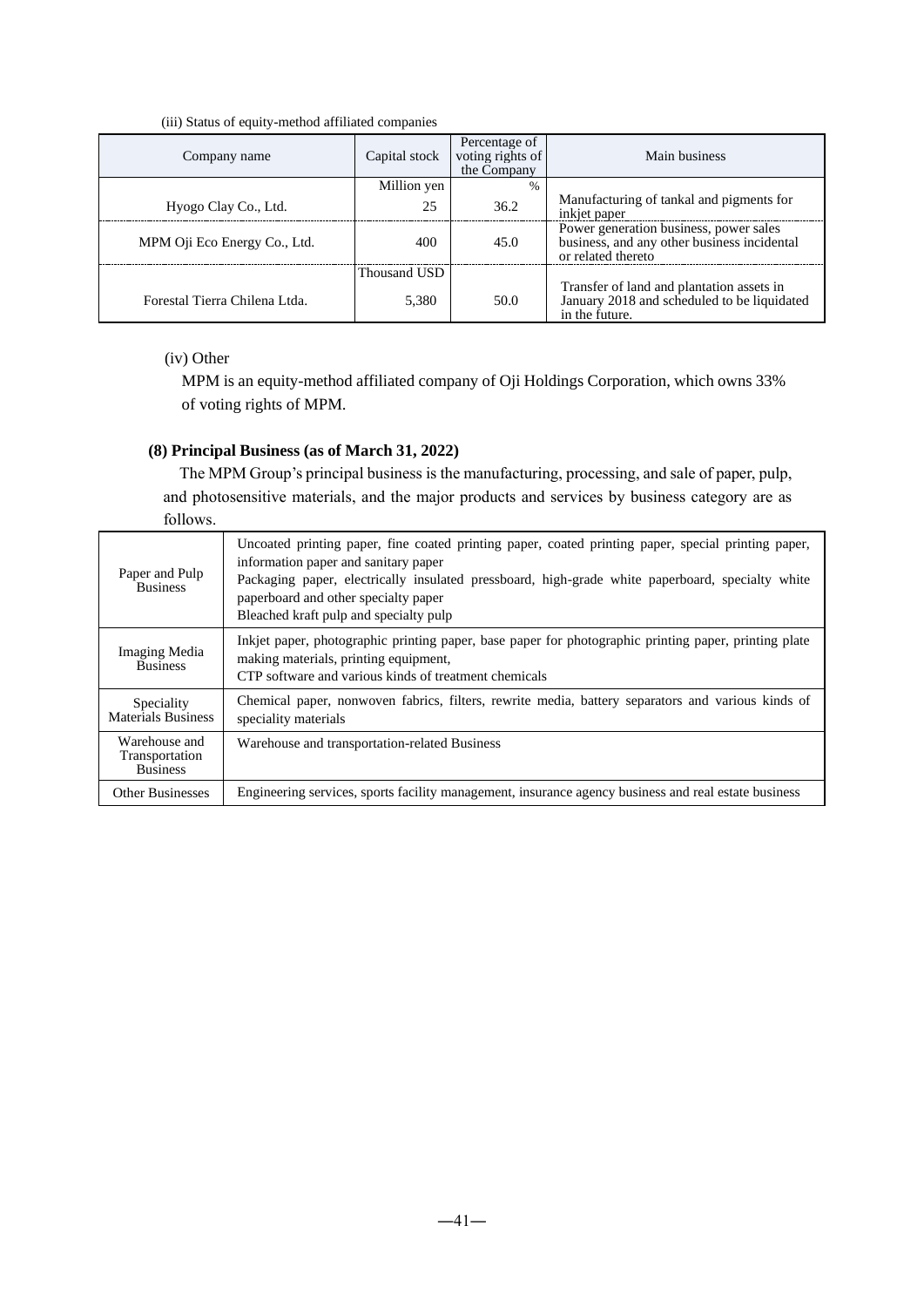# **(9) Main Offices and Mills (as of March 31, 2022)**

| (i) The Company   |                                                                                                                               |  |
|-------------------|-------------------------------------------------------------------------------------------------------------------------------|--|
| Head Office       | 2-10-14 Ryogoku, Sumida-ku, Tokyo                                                                                             |  |
| Mills and Offices | Takasago Mill (Hyogo), Kyoto Mill (Kyoto), Hachinohe Mill (Aomori), Kitakami Division (Iwate)<br>Shirakawa Office (Fukushima) |  |
| Sales Offices     | Osaka Sales Branch (Osaka)                                                                                                    |  |
| Laboratories      | Takasago R&D Laboratory (Hyogo), Kyoto R&D Laboratory (Kyoto)                                                                 |  |

# (ii) Subsidiaries, etc.,

| Paper and Pulp<br><b>Business</b>                  | Mitsubishi Oji Paper Sales Co., Ltd. (Tokyo), Toho Tokushu Pulp Co., Ltd. (Tokyo)<br>MPM Operation Co., Ltd. (Aomori), Hachinohe Paper Processing Co., Ltd. (Aomori)<br>Shin-Hokuryo Forest Products Co., Ltd. (Aomori), Hachiryo Co., Ltd. (Aomori)<br>MPM OJI Home Products Co., Ltd. (Aomori), Takasago Paper Processing Co., Ltd. (Hyogo)<br>Mitsubishi Paper Holding (Europe) GmbH (Germany)<br>Mitsubishi HiTec Paper Europe GmbH (Germany) |
|----------------------------------------------------|---------------------------------------------------------------------------------------------------------------------------------------------------------------------------------------------------------------------------------------------------------------------------------------------------------------------------------------------------------------------------------------------------------------------------------------------------|
| Imaging Media<br><b>Business</b>                   | Diamic Co., Ltd. (Tokyo)<br>Kitakami HiTec Paper Corporation (Iwate), Hokuryo Co., Ltd. (Iwate), Kyoryo Chemical Co., Ltd.<br>(Kyoto)<br>Mitsubishi Imaging (MPM), Inc. (U.S.A)                                                                                                                                                                                                                                                                   |
| Speciality<br><b>Materials Business</b>            | KJ SPECIALTY PAPER Co., Ltd. (Shizuoka), MPM Hong Kong Limited (China)<br>Zhuhai MPM Filter Ltd. (China)                                                                                                                                                                                                                                                                                                                                          |
| Warehouse and<br>Transportation<br><b>Business</b> | NAMITSU Co., Ltd. (Osaka)                                                                                                                                                                                                                                                                                                                                                                                                                         |
| <b>Other Businesses</b>                            | Mitsubishi Paper Engineering Co., Ltd. (Aomori), RYOSHI Co., Ltd. (Tokyo)<br>Ryoukou Co., Ltd. (Hyogo)                                                                                                                                                                                                                                                                                                                                            |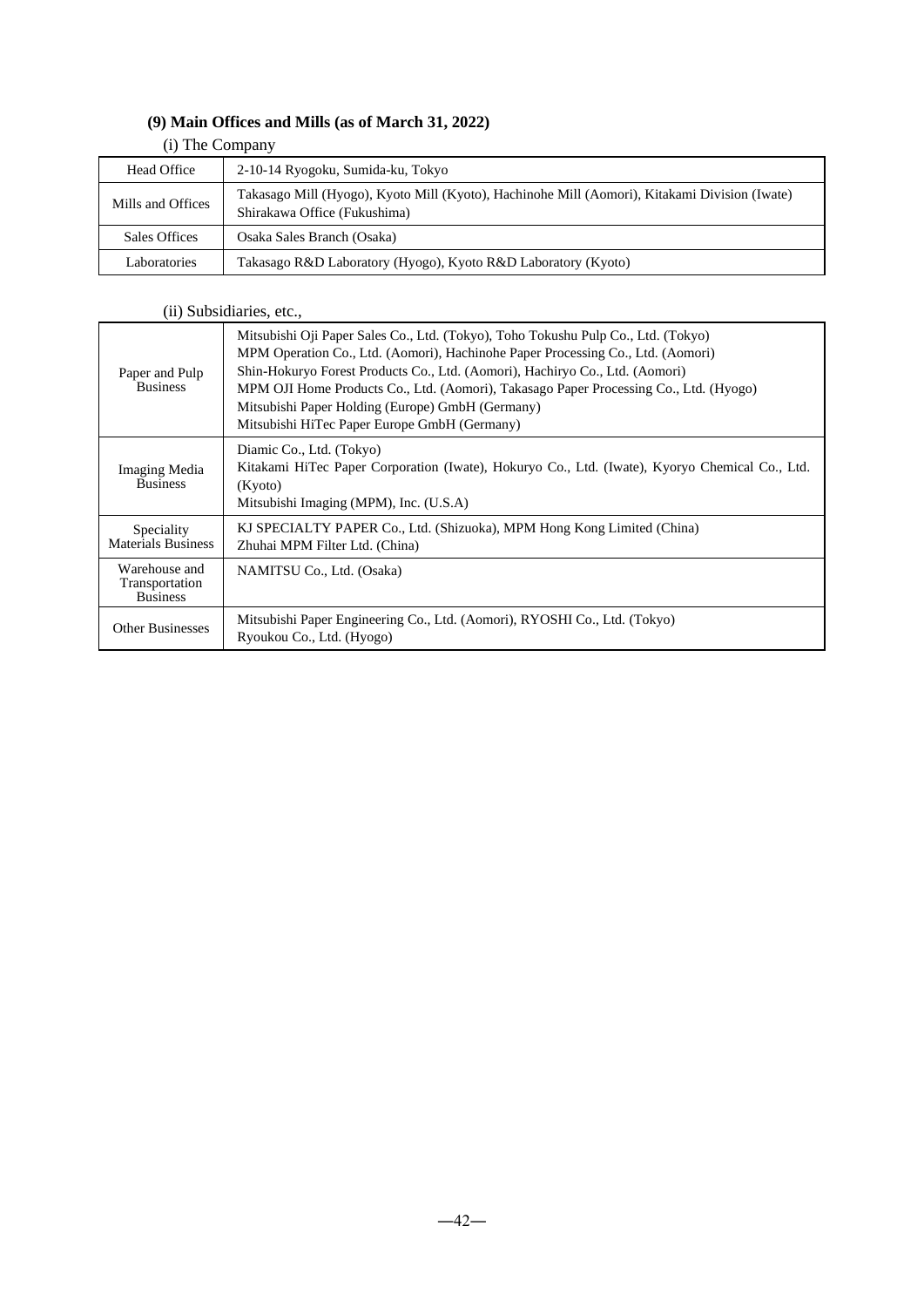# **(10) Status of Employees (As of March 31, 2022)**

|  | (i) Status of Employees in the Corporate Group |
|--|------------------------------------------------|
|  |                                                |

| <b>Business Category</b>                              | Number of employees | Change from the end of<br>the previous period |
|-------------------------------------------------------|---------------------|-----------------------------------------------|
| Paper and Pulp                                        | 1,904               | $-124$                                        |
| <b>Imaging Media</b>                                  | 504                 | $-31$                                         |
| <b>Specialty Materials</b>                            | 439                 | $-34$                                         |
| Warehouse and Transportation                          | 149                 | $+13$                                         |
| Other                                                 | 276                 | -6                                            |
| Group-wide<br>(not belonging to any specific segment) | 112                 | $-13$                                         |
| Total                                                 | 3,384               | $-195$                                        |

(Note) The number of employees in the Company-wide (not belonging to any specific segment) category includes employees who belong to the administration division that cannot be classified into any specific business segment.

(ii) Status of Employees in the Company

| Number of employees | Change from the end of<br>the previous period | Average age | Average years of<br>continuous service |
|---------------------|-----------------------------------------------|-------------|----------------------------------------|
| -7-                 |                                               | 41.7        | 25.9                                   |

(Note) Other than the above, 668 employees are seconded to subsidiaries, etc.

# **(11) Major Lenders (As of March 31, 2022)**

| Lender                   | Borrowing amount   |
|--------------------------|--------------------|
| The Norinchukin Bank     | 13,082 million yen |
| MUFG Bank, Ltd.          | 11,936 million yen |
| Syndicated loans         | 11,900 million yen |
| The Nanto Bank, Ltd.     | 5,068 million yen  |
| Joyo Bank, Ltd.          | 4,915 million yen  |
| The Hachijuni Bank, Ltd. | 4,737 million yen  |

(Note) Syndicated loans are those provided by 23 financial institutions.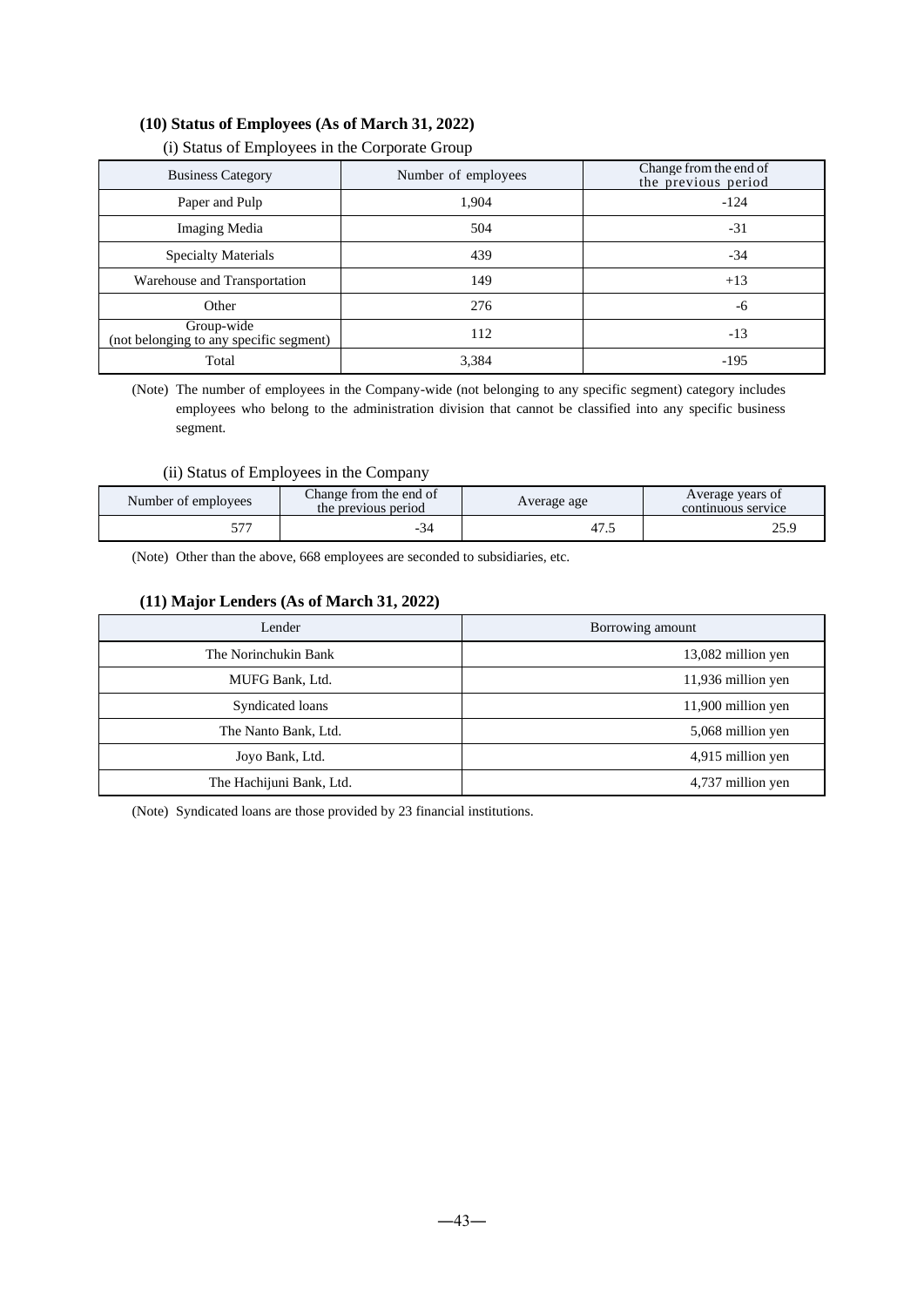# **2. Matters related to the Company's shares (As of March 31, 2022)**

(1) Total number of authorized shares 90,000,000 shares

- (2) Total number of shares issued 44,741,433 shares
- 

(3) Number of shareholders 15,992 people (down 233 people at the end of the previous fiscal year)

(4) Major shareholders

| Name of shareholder                                     | Number of shares held | Shareholding ratio |
|---------------------------------------------------------|-----------------------|--------------------|
| Oji Holdings Corporation                                | 14,693,000 shares     | 32.9%              |
| The Master Trust Bank of Japan, Ltd. (Trust account)    | 3,623,500 shares      | 8.1%               |
| <b>Isao Nasu</b>                                        | 2,128,500 shares      | 4.8%               |
| Mitsubishi Paper Mills Shareholder Association          | 930,150 shares        | 2.1%               |
| Custody Bank of Japan, Ltd. (Trust account)             | 924,400 shares        | 2.1%               |
| <b>FUJIFILM Holdings Corporation</b>                    | 850,000 shares        | 1.9%               |
| The Norinchukin Bank                                    | 650,000 shares        | 1.5%               |
| Mitsubishi Paper Mills Employee Shareholder Association | 478,656 shares        | 1.1%               |
| DFA INTL SMALL CAP VALUE PORTFOLIO                      | 471,769 shares        | 1.1%               |
| Mitsubishi Gas Chemical Company, Inc.                   | 465,000 shares        | 1.0%               |

(Note) 1. The ratio of share contribution is calculated with treasury stock (73,407 shares) deducted. Treasury stock does not include shares of MPM owned by the Board Incentive Plan.

2. The number of shares owned by Mitsubishi Gas Chemical Company, Inc. includes 360 thousand shares contributed by this company as trust assets for a retirement benefit trust. (The name on the shareholders' register is "The Master Trust Bank of Japan, Ltd. (a trust account for a retirement benefit trust and an account for Mitsubishi Gas Chemical Company, Inc.)

|  |  | (5) Shareholder composition |
|--|--|-----------------------------|
|  |  |                             |

| Category                                    | Number of<br>shareholders | Number of shares held | Shareholding ratio |
|---------------------------------------------|---------------------------|-----------------------|--------------------|
| Financial institutions                      | 31 persons                | 8,185,155 shares      | 18.3%              |
| Other corporations                          | 198 persons               | 19,025,037 shares     | 42.5%              |
| Individuals and others                      | $15,607$ persons          | 13,273,195 shares     | 29.7%              |
| Foreign corporations and<br>others          | 114 persons               | 3,076,488 shares      | 6.9%               |
| Financial instruments<br>business operators | 42 persons                | 1,181,558 shares      | 2.6%               |
| Total                                       | $15,992$ persons          |                       | 100.0%             |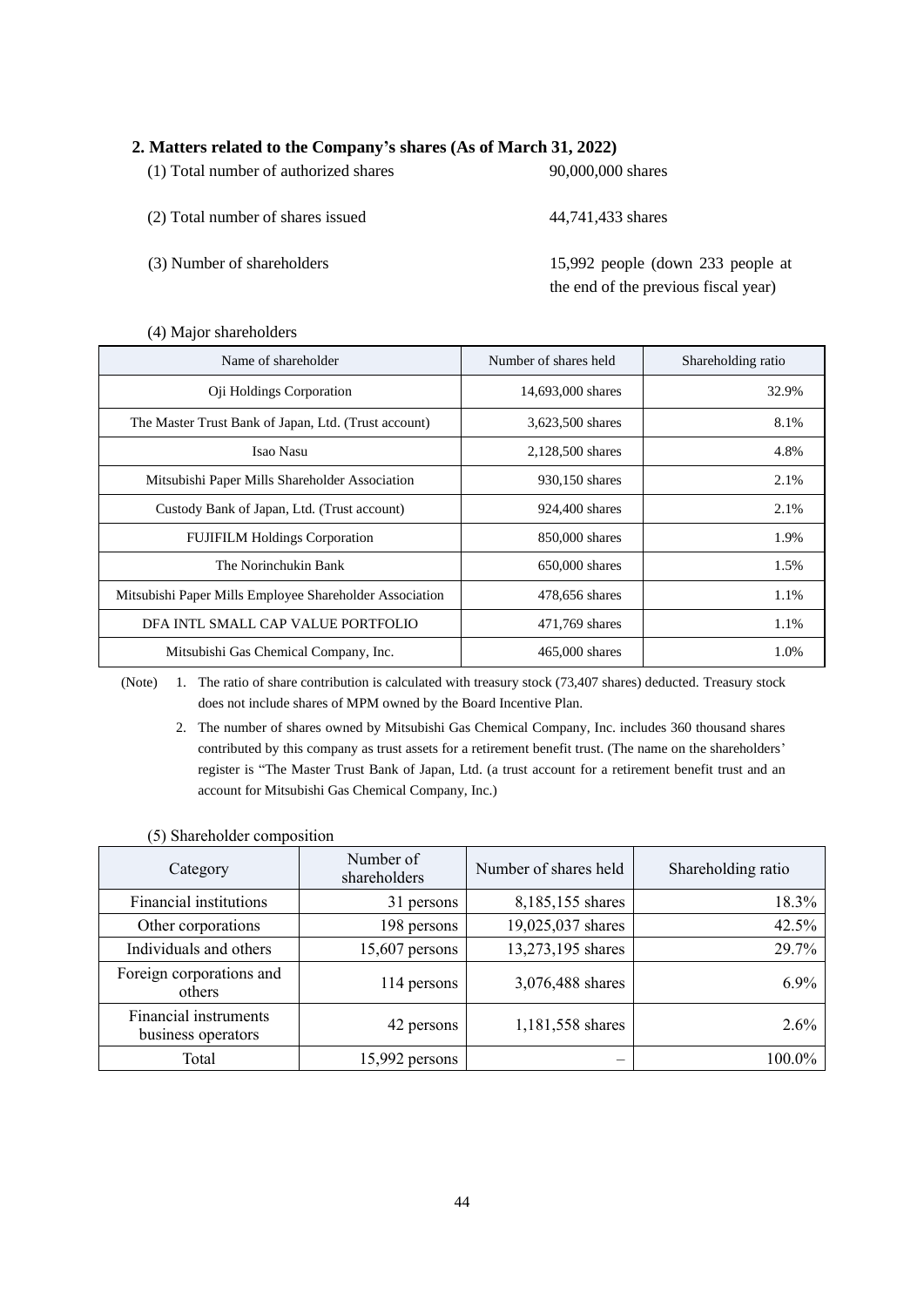# **3. Matters related to company officers**

(1) Names and the status of important concurrent positions of Directors and Audit & Supervisory

| Board Members (as of March 31, 2022)                |                    |                                                                                                                                                                                                                   |
|-----------------------------------------------------|--------------------|-------------------------------------------------------------------------------------------------------------------------------------------------------------------------------------------------------------------|
| Director, Chairman<br>(Representative Director)     | Yoshiaki Takeda    |                                                                                                                                                                                                                   |
| President (Representative<br>Director)              | Yukihiro Tachifuji |                                                                                                                                                                                                                   |
| Representative Director                             | Shigeharu Sanada   |                                                                                                                                                                                                                   |
| Director                                            | Nobuhiro Sato      |                                                                                                                                                                                                                   |
| Director                                            | Shimpei Yamada     |                                                                                                                                                                                                                   |
| Director                                            | Kunio Suzuki       |                                                                                                                                                                                                                   |
| Director                                            | Somitsu Takehara   | Director, Chairman, ZECOO Partners Inc.<br>Outside Director, Genki Sushi Co., Ltd.<br>Outside Audit & Supervisory Board Member, EDION Corporation<br>Outside Audit & Supervisory Board Member, TBS Holdings, Inc. |
| Director                                            | Yoshihiro Kataoka  | Partner, Director, Kataoka & Kobayashi LPC<br>Outside Director (Audit and Supervisory Committee Member), The<br>Higo Bank, Ltd.<br>Visiting professor at Chuo Law School                                          |
| Full-time Audit $\&$<br>Supervisory Board<br>Member | Koichi Nakayama    |                                                                                                                                                                                                                   |
| Audit & Supervisory<br><b>Board Member</b>          | Hiroaki Tonooka    | (Director, Trustee, The Kitasato Institute)                                                                                                                                                                       |
| Audit & Supervisory<br><b>Board Member</b>          | Takeshi Kobayashi  | Director, Chairman, DBJ Capital Co., Ltd.<br>Outside Audit & Supervisory Board Member, Takagi Seiko<br>Corporation<br>Outside Audit & Supervisory Board Member, Keisei Electric<br>Railway Co., Ltd.              |
| Audit & Supervisory<br><b>Board Member</b>          | Satoshi Takizawa   | (Representative Director, President, Mitsubishi UFJ Trust Business<br>Co., Ltd.)                                                                                                                                  |

# (2) Names and Responsibilities of Executive Officers (As of March 31, 2022)

| * President, Executive<br>Officer | Yukihiro Tachifuji | (In charge of Corporate Planning Dept., Research and Development<br>Division, Energy Business Dept. and Technology & Environmental<br>Dept.)                                |
|-----------------------------------|--------------------|-----------------------------------------------------------------------------------------------------------------------------------------------------------------------------|
| * Managing Executive<br>Officer   | Nobuhiro Sato      | Responsible for Paper Division<br>General Manager, Paper Division<br>Director, President, Mitsubishi Oji Paper Sales Co., Ltd.                                              |
| * Managing Executive<br>Officer   | Shimpei Yamada     | In charge of Functional Materials Division and Kitakami Division<br>Assistant officer responsible for German operations<br>General Manager, Functional Materials Div.       |
| » Managing Executive<br>Officer   | Shigeharu Sanada   | In charge of General Affairs & Personnel Dept., Legal Dept., Raw<br>Materials & Purchasing Dept., Internal Audit Dept. and Shirakawa<br>Office<br>Director in charge of CSR |
| <b>Executive Officer</b>          | Teiji Ota          | Director, President, Kitakami HiTec Paper Corporation<br>General Manager, Kitakami Div., Deputy General Manager,<br>Functional Materials Div.                               |
| <b>Executive Officer</b>          | Yuji Takagami      | (Deputy General Manager, Functional Materials Div.)                                                                                                                         |
| <b>Executive Officer</b>          | Hiroaki Kobayashi  | In charge of Energy Business Dept. and Technology &<br>Environmental Dept.<br>General Manager, Technology & Environmental Dept.                                             |
| <b>Executive Officer</b>          | Takao Fujiura      | (Deputy General Manager, Paper Div., General Manager, Sales<br>Administration Dept.)                                                                                        |
| <b>Executive Officer</b>          | Hironori Oikawa    | (In charge of Corporate Planning Dept., Finance & Accounting<br>Dept. and German operations)                                                                                |
| <b>Executive Officer</b>          | Hiroshi Mohara     | (Head, Takasago Mill, Deputy General Manager, Paper Div.,<br>Deputy General Manager, Functional Materials Div.)                                                             |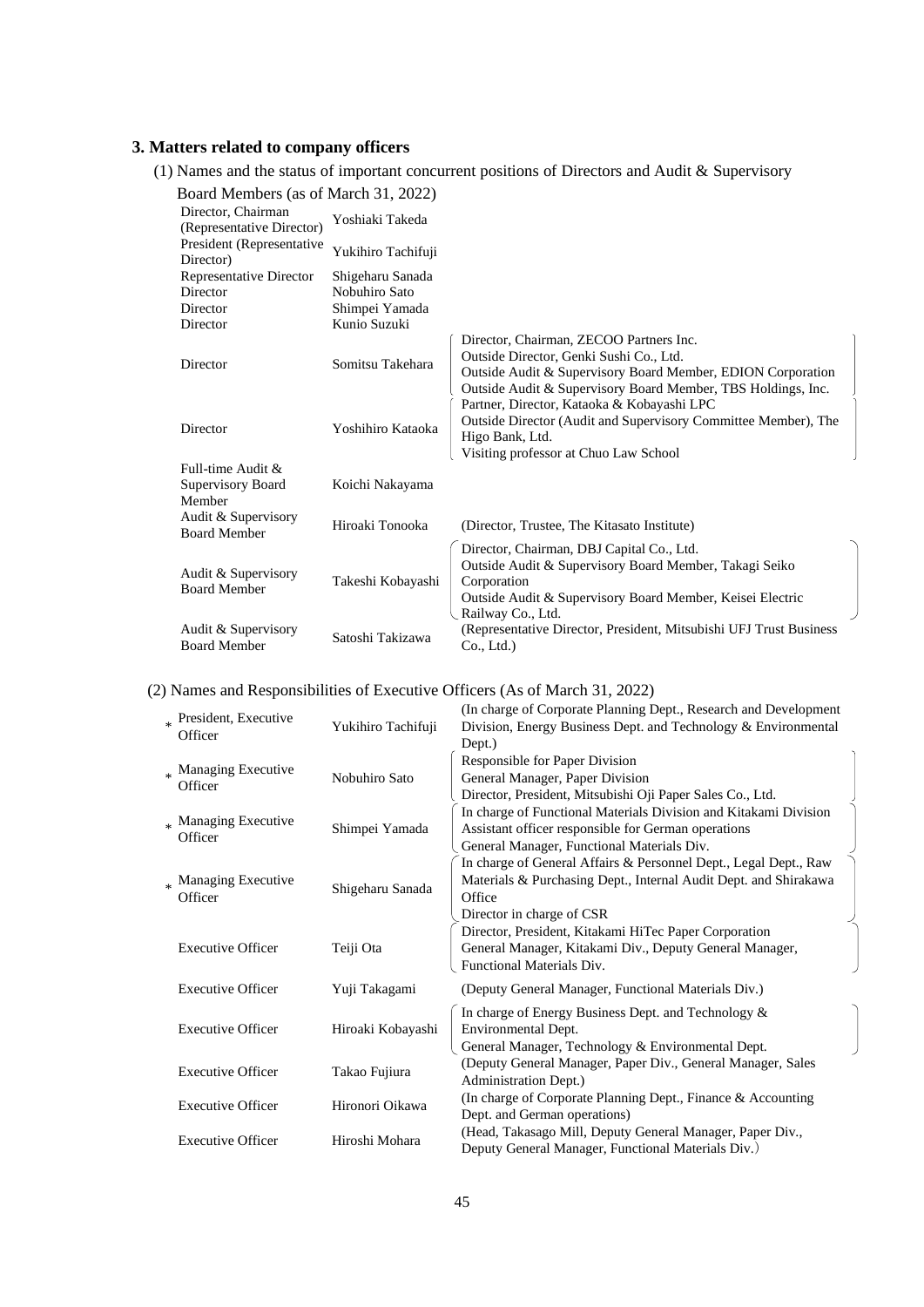| <b>Executive Officer</b>                                                | Kunihiro Nakagawa<br>Ikuo Fujita | In charge of Research and Development Division                                              |  |  |
|-------------------------------------------------------------------------|----------------------------------|---------------------------------------------------------------------------------------------|--|--|
|                                                                         |                                  | General Manager, Research and Development Div.                                              |  |  |
| <b>Executive Officer</b>                                                |                                  | (Deputy General Manager, Functional Materials Div., Chairman,<br>Zhuhai MPM Filter Limited) |  |  |
| * Executive Officers with an asterisk concurrently serve as a Director. |                                  |                                                                                             |  |  |

(Note) 1. Directors Somitsu Takehara and Yoshihiro Kataoka are Outside Directors.

- 2. Audit & Supervisory Board Members Hiroaki Tonooka, Takeshi Kobayashi and Satoshi Takizawa are Outside Audit & Supervisory Board Members.
- 3. Audit & Supervisory Board Member Hiroaki Tonooka has many years of experience in financial institutions including his serving as a Director and an Executive Officer at Meiji Yasuda Life Insurance Company and has expertise in accounting and finance.
- 4. Audit & Supervisory Board Member Takeshi Kobayashi has expertise in accounting and finance as he served as a Managing Executive Officer and an Audit & Supervisory Board Member at Development Bank of Japan Inc. and was responsible for the accounting and finance departments at Japan Nuclear Fuel Limited as Managing Executive Officer.
- 5. Audit & Supervisory Board Member Satoshi Takizawa has many years of experience in financial institutions including his serving as a Director and a Senior Managing Executive Officer at Mitsubishi UFJ Trust and Banking Corporation and has expertise in accounting and finance.
- 6. MPM has notified the Tokyo Stock Exchange of the appointment of Directors Somitsu Takehara and Yoshihiro Kataoka and Audit & Supervisory Board Members Hiroaki Tonooka, Takeshi Kobayashi and Satoshi Takizawa as Independent Directors with no possibility of conflicts of interest with general shareholders.
- 7. There are no Directors and Audit & Supervisory Board Members who assumed or left office from the day following the 156th Annual General Meeting of Shareholders held during the fiscal year under review (June 25, 2021) to the end of the fiscal year.
- 8. Positions and responsibilities of Directors and Executive Officers have been changed as follows effective April 1, 2022.

| r resident,<br><b>Executive Officer</b>                          | Ryuichi Kisaka    |                                                                                                                                                                                                                                                                                                                                                                                                                                                          |
|------------------------------------------------------------------|-------------------|----------------------------------------------------------------------------------------------------------------------------------------------------------------------------------------------------------------------------------------------------------------------------------------------------------------------------------------------------------------------------------------------------------------------------------------------------------|
| Representative<br>Director<br>Senior Executive<br>Vice President | Shigeharu Sanada  | In charge of Corporate Planning Dept., Functional Materials<br>Division, Research and Development Division, General Affairs<br>& Personnel Dept., Legal Dept., Finance & Accounting Dept.,<br>Energy Business Dept., Technology & Environmental Dept.,<br>Shirakawa Office, Kitakami Division and German operations<br>Responsible for Raw Materials & Purchasing Dept. and Internal<br>Audit Dept.<br>Director responsible for Sustainability Promotion |
| <b>Senior Managing</b><br><b>Executive Officer</b>               | Kazuhiro Nakauchi | Responsible for Energy Business Dept., Technology &<br>Environmental Dept. and Kitakami Division<br>Assistant officer responsible for Pulp and Paper Materials Div.<br>Director, Chairman, MPM OPERATION Co., Ltd.<br>Director, Chairman, Kitakami HiTec Paper Corporation                                                                                                                                                                               |
| Managing<br><b>Executive Officer</b>                             | Shigeji Matsuzawa | Responsible for Functional Materials Division, Research and<br>Development Division and German operations<br>Assistant officer responsible for Kitakami Division<br>General Manager, Functional Materials Div.                                                                                                                                                                                                                                           |
| <b>Executive Officer</b>                                         | Teiji Ota         | Director, President, Kitakami HiTec Paper Corporation<br>General Manager, Kitakami Div., Deputy General Manager,<br>Pulp and Paper Materials Div., Deputy General Manager,<br>Functional Materials Div.                                                                                                                                                                                                                                                  |
| <b>Executive Officer</b>                                         | Hiroaki Kobayashi | Responsible for Engineering Business<br>Assistant officer responsible for Energy Business Dept.<br>General Manager, Technology & Environmental Dept.                                                                                                                                                                                                                                                                                                     |
| <b>Executive Officer</b>                                         | Hironori Oikawa   | (Responsible for General Affairs & Personnel Dept., Legal Dept.,<br>Shirakawa Office and property management)                                                                                                                                                                                                                                                                                                                                            |
|                                                                  |                   | Executive Officer Kunihiro Nakagawa (General Manager, Research and Development Div.)                                                                                                                                                                                                                                                                                                                                                                     |
|                                                                  |                   |                                                                                                                                                                                                                                                                                                                                                                                                                                                          |

President,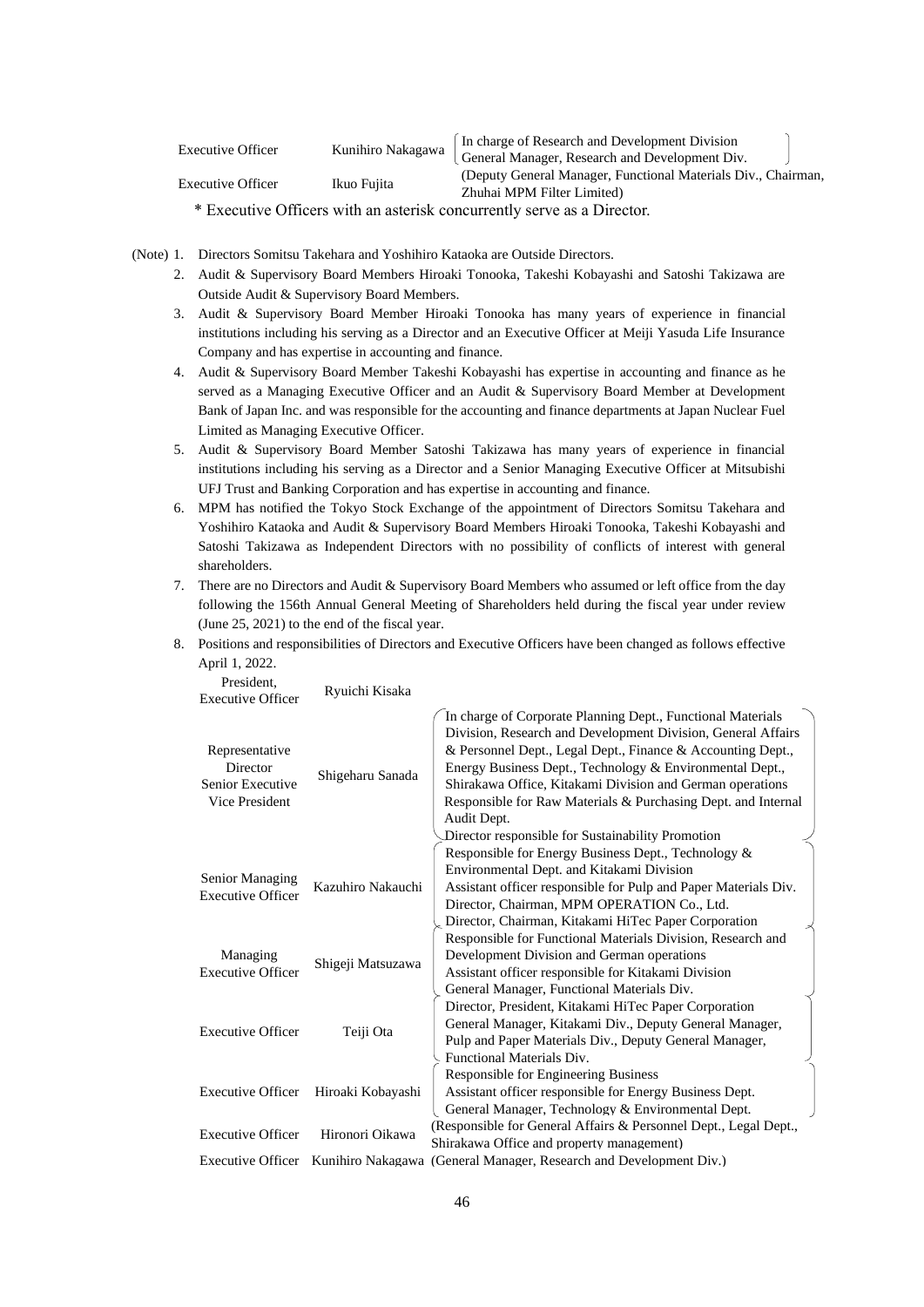| <b>Executive Officer</b> | Ryuki Fuchiwaki    | Deputy General Manager, Pulp and Paper Materials Div.<br>Managing Executive Officer, Mitsubishi Oji Paper Sales Co.,<br>Ltd.      |
|--------------------------|--------------------|-----------------------------------------------------------------------------------------------------------------------------------|
| <b>Executive Officer</b> | Fujitaka Mizushima | Responsible for Corporate Planning Dept. and Finance &<br>Accounting Dept.<br>Assistant officer responsible for German operations |
| Director                 | Yoshiaki Takeda    |                                                                                                                                   |
| Director and<br>Advisor  | Yukihiro Tachifuji |                                                                                                                                   |
| Director                 | Shimpei Yamada     |                                                                                                                                   |

(3) Outline of liability insurance for officers, etc.

MPM signs a directors and officers liability insurance policy as specified in paragraph 1, Article 430-3 of the Companies Act to cover damages such as compensation and legal expenses if a damage compensation claim is filed against the insured during the insurance period due to an act committed by the insured in their capacity as the insured under this insurance. However, the above policy does not cover damages arising from the insured's illegal obtaining of benefits or advantages, criminal acts, dishonest acts, fraudulent acts or acts committed with knowledge that they violate laws, regulations, or regulatory statutes.

The insured of the insurance policy is the Directors, Audit & Supervisory Board Members and managerial employees of MPM, and MPM pays all of the premiums for all of the insured.

- (4) The amounts of compensation for Directors and Audit & Supervisory Board Members concerning the fiscal year under review
	- (i) Matters related to resolutions of the Shareholders' Meeting about remuneration for the Directors and Audit & Supervisory Board Members

The amount of monetary compensation for Directors was resolved at the 156th Ordinary Shareholders' Meeting held on June 25, 2021 to be within 280 million yen per year (not including salaries Directors receive for their concurrently serving as employees of the Company). The number of Directors when the annual Shareholders' Meeting ended was eight (including two Outside Directors).

Additionally, separately from monetary compensation, it was resolved at the same Shareholders' Meeting that MPM will contribute up to 150 million yen per fiscal year to a trust as a performancelinked stock compensation plan for Directors and Executive Officers (excluding Outside Directors, part-time Directors and non-residents of Japan), and that the maximum number of shares of MPM to be delivered, etc. through the trust will be a total of 1.8 million points (equivalent to 1.8 million shares) for three fiscal years. As of the conclusion of the Ordinary Shareholders' Meeting, six Directors (excluding Outside Directors, part-time Directors and non-residents of Japan) are participating in the performance-linked stock compensation plan.

The amount of monetary compensation for Audit & Supervisory Board Members was resolved at the 121st Ordinary Shareholders' Meeting held on June 27, 1986 to be within 7 million yen per month. The number of Audit & Supervisory Board Members when the annual Shareholders' Meeting ended was three.

(ii) Policies on decisions related to details of compensation for individual Directors, etc.

MPM has established the Nomination and Remuneration Committee as an advisory body to the Board of Directors for the determination of Directors' remuneration, to ensure the objectivity and transparency of the process. The Nomination and Remuneration Committee, in consultation with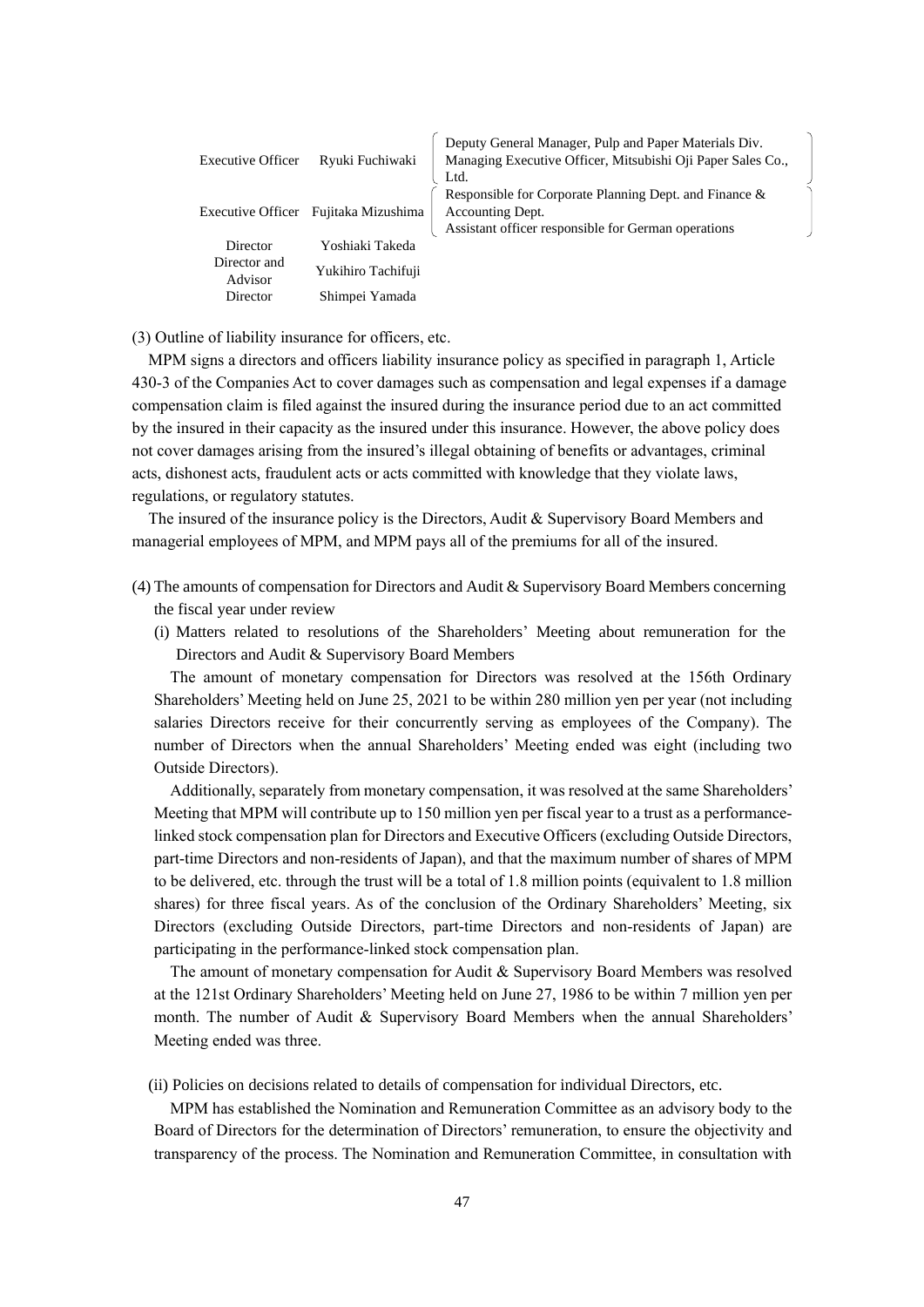the Board of Directors, reviews the appropriateness of the policies regarding compensation for Directors and Executive Officers and the details of individual compensation and reports to the Board of Directors. The members of the Nomination and Remuneration Committee are appointed from among the Representative Directors and independent Outside Directors, and the chairperson of the Committee is determined by mutual vote of the appointed independent Outside Directors, with the Committee chaired by the chairperson. In addition, the Board of Directors has determined that the amount of individual remuneration, etc. of Directors for the fiscal year under review has been paid in accordance with the policy for determining remuneration, as the amount of individual remuneration, etc. of the Directors has been deliberated by the Nomination and Compensation Committee in accordance with the regulations adopted and established by the Board of Directors and the policy for the fiscal year 2021. Policies on decisions related to details of compensation for individual Directors, etc. are as follows.

MPM's Basic Policies on Corporate Governance stipulate that the remuneration of Directors and Executive Officers shall be appropriate, fair, and balanced to motivate them to achieve the sustainable growth of MPM and the increase of its corporate value over the medium and long term, and the Board of Directors shall make a resolution on this matter after consulting the Nomination and Remuneration Committee, which is an advisory body to the Board of Directors and chaired by an Outside Director.

Compensation for Directors (excluding Outside Directors and part-time Directors) consists of a fixed remuneration (cash) and stock-based compensation. Stock-based compensation consists of fixed portion of not linked to business performance and a portion of linked to business performance. Stock-based compensation that is not linked to business performance is the granting of a certain number of stock delivery points in accordance with the Director's position. Stock-based compensation that is linked to business performance is the granting of stock delivery points linked to the consolidated operating income for each fiscal year during the subject period in accordance with the Director's position. Since indicators for performance-linked remuneration are highly connected to company performance, the consolidated operating income, etc., announced in the consolidated performance forecast are used as indicators to ensure the executive compensation system is highly transparent and objective. Regarding stock-based compensation, the total number of shares to be delivered (one share of the Company's stock per stock delivery point) will be determined after the Director retires. Outside Directors and part-time Directors are not paid Stockbased compensation from the perspective of their independence for Outside Directors, and for the part-time Directors, due to the fact that they do not excuse business operations. Outside Directors and part-time Directors are paid only a fixed remuneration (cash).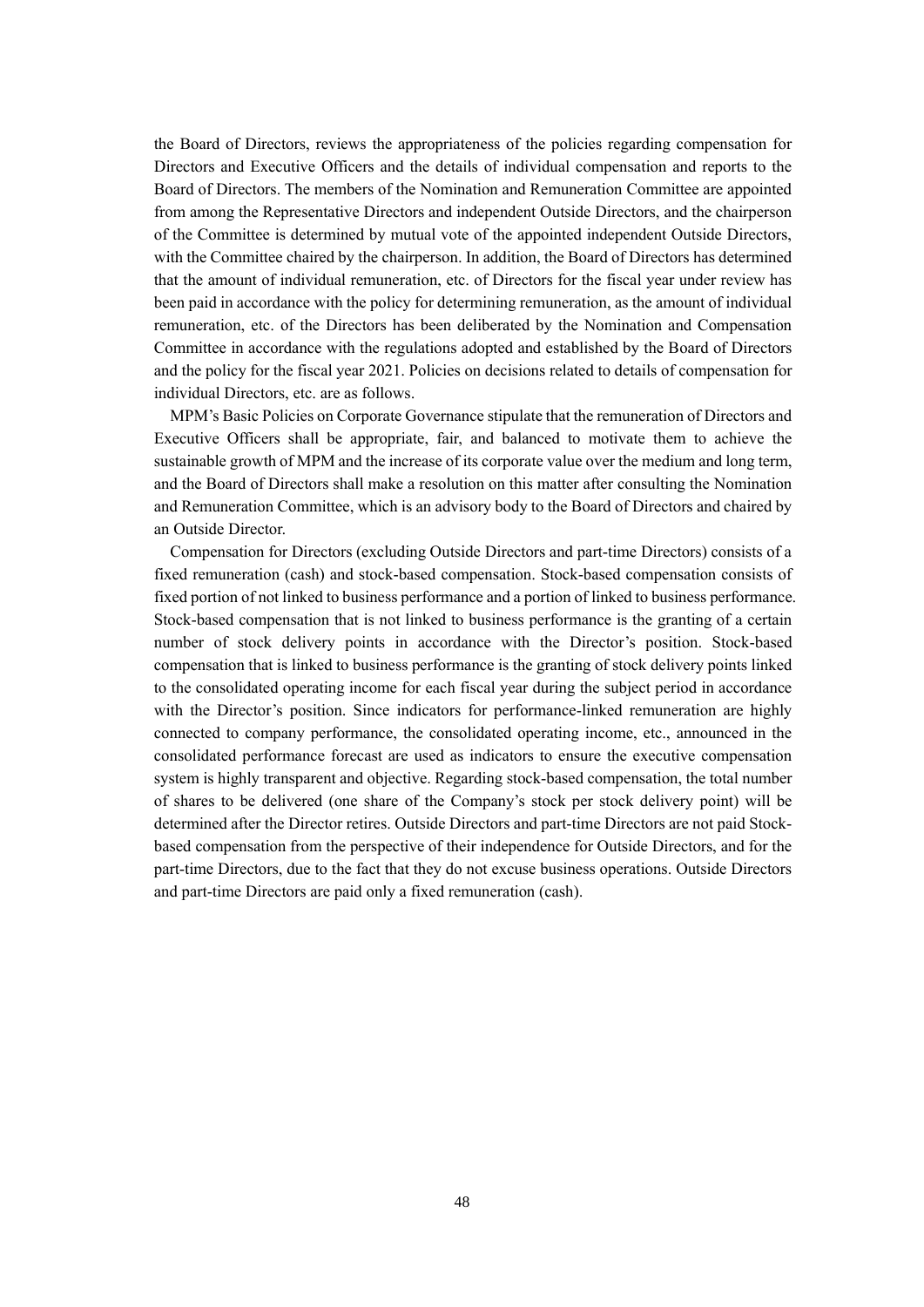(iii) The total amount of remuneration and other payments for Directors and Audit & Supervisory Board Members

|                                            |                         | Total amount of<br>remuneration.<br>etc. | Fixed<br>remuneration    | Stock-based compensation                |                                                                        |
|--------------------------------------------|-------------------------|------------------------------------------|--------------------------|-----------------------------------------|------------------------------------------------------------------------|
| Classification                             | Number of<br>recipients |                                          | Monetary<br>remuneration | Non-monetary<br>compensation<br>(fixed) | Non-monetary<br>compensation<br>(linked to<br>business<br>performance) |
|                                            | Persons                 | Million yen                              | Million yen              | Million yen                             | Million yen                                                            |
| Director                                   | 10                      | 171                                      | 157                      | 14                                      |                                                                        |
| Audit & Supervisory<br><b>Board Member</b> | 5                       | 35                                       | 35                       |                                         |                                                                        |
| Total                                      | 15                      | 207                                      | 192                      | 14                                      |                                                                        |
| (Outside Officers)                         | (6)                     | (30)                                     | (30)                     | $(-)$                                   |                                                                        |

Notes 1. The table above includes the remuneration paid to two Directors and one Audit & Supervisory Board Member who retired at the conclusion of the 156th Ordinary General Meeting of Shareholders held on June 25, 2021 during their terms of office.

- 2. MPM had decided not to pay Stock-based compensation that is linked to business performance for the fiscal year under review.
- 3. Each total amount of non-monetary compensation in the table above is the amount of the expenses recorded for the stock delivery points granted in fiscal year 2021 under the performance-linked stock compensation and other compensation plans (BIP Trust) based on the resolution of the Ordinary General Meeting of Shareholders on June 25, 2021.
- 4. An overview of the performance-linked stock compensation and other compensation plans (BIP Trust) is as follows.

| People eligible for the plans         | Directors, Executive Officers<br>(excluding Outside Directors, part-time Directors and non-residents<br>of Japan)      |
|---------------------------------------|------------------------------------------------------------------------------------------------------------------------|
| Maximum amount of funds               | 150 million yen per fiscal year                                                                                        |
| provided by MPM                       | The maximum amount at the time of extension is a total of 450                                                          |
|                                       | million yen over three fiscal years.                                                                                   |
| Method of share acquisition           | Acquisition from the stock market                                                                                      |
| Maximum number of shares of           | The maximum number of points to be delivered to Directors and                                                          |
| MPM to be delivered to Directors      | others for the three fiscal years during the trust period is 1.8 million<br>points (equivalent to 1.8 million shares). |
|                                       | The average number of points to be delivered per fiscal year is 600                                                    |
|                                       | thousand points (equivalent to 600 thousand shares).                                                                   |
| Details of performance<br>achievement | Amount of consolidated operating income for each fiscal year, etc.                                                     |
| Timing of delivery, etc. of           | After retirement                                                                                                       |
| MPM's shares, etc., to eligible       |                                                                                                                        |
| persons, etc.                         |                                                                                                                        |
| Exercise of voting rights             | Voting rights shall not be exercised during the trust period.                                                          |

# (4) Matters related to Outside Officers (as of March 31, 2022)

a. Important concurrent positions and relationship between MPM and the entities where they hold concurrent positions

Director Somitsu Takehara is the Director and Chairman of ZECOO Partners INC., Outside Director of Genki Sushi Co., Ltd., Outside Audit & Supervisory Board Member of EDION Corporation (scheduled to assume office on June 29, 2022) and Outside Audit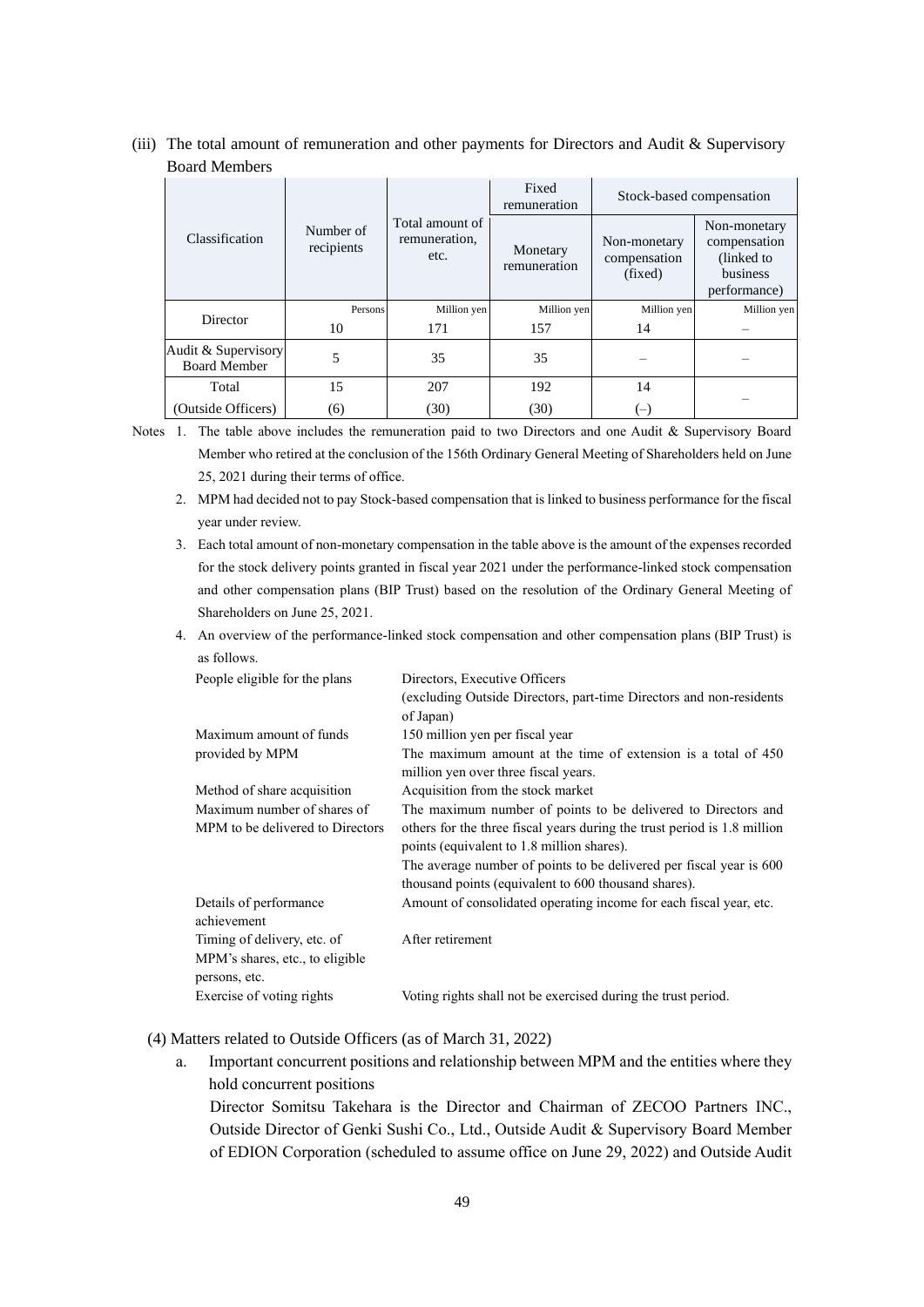& Supervisory Board Member of TBS Holdings, Inc. MPM has no special relationships with the above companies where he holds concurrent positions.

Director Yoshihiro Kataoka is a Partner and Director of Kataoka & Kobayashi and an Outside Director (Audit & Supervisory Board Member) of The Higo Bank, Ltd. MPM has no special relationships with the above companies where he holds concurrent positions.

Audit & Supervisory Board Member Hiroaki Tonooka is a Director and Trustee of The Kitasato Institute. MPM has no special relationships with the above companies where he holds concurrent positions. (He is scheduled to become a trustee of Japan College of Social Work on May 27, 2022)

Audit & Supervisory Board Member Takeshi Kobayashi is the Director and Chairman of DBJ Capital Co., Ltd., Outside Audit & Supervisory Board Member of Takagi Seiko Corporation (scheduled to assume office on June 24, 2022) and Outside Audit & Supervisory Board Member of Keisei Electric Railway Co., Ltd. MPM has no special relationships with the above companies where he holds concurrent positions.

Audit & Supervisory Board Member Satoshi Takizawa is the Representative Director and President of Mitsubishi UFJ Trust and Banking Corporation. MPM has no special relationships with the above companies where he holds concurrent positions.

b. Main activities for the fiscal year under review

- Attendance at the Board of Directors meetings and the Audit & Supervisory Board meetings

|                     |                   | <b>Board of Directors</b>              | Audit & Supervisory Board |
|---------------------|-------------------|----------------------------------------|---------------------------|
| Director            | Somitsu Takehara  | 13 meetings /14 meetings<br>$(92.9\%)$ |                           |
| Director            | Yoshihiro Kataoka | 14 meetings /14 meetings<br>$(100\%)$  |                           |
| Audit & Supervisory | Hiroaki Tonooka   | 14 meetings /14 meetings               | 12 meetings /12 meetings  |
| <b>Board Member</b> |                   | $(100\%)$                              | $(100\%)$                 |
| Audit & Supervisory | Takeshi Kobayashi | 14 meetings /14 meetings               | 12 meetings /12 meetings  |
| <b>Board Member</b> |                   | $(100\%)$                              | $(100\%)$                 |
| Audit & Supervisory | Satoshi Takizawa  | 10 meetings /10 meetings               | 8 meetings /8 meetings    |
| <b>Board Member</b> |                   | $(100\%)$                              | $(100\%)$                 |

- Statements made at Board of Directors meetings and Audit & Supervisory Board meetings Director Somitsu Takehara provides advice and recommendations to ensure the adequacy and appropriateness of the decision-making of the Board of Directors, mainly by offering opinions based on his knowledge as a certified public accountant and his extensive experience in corporate management through his management consulting business and other activities. Additionally, as the chairperson of the Nomination and Remuneration Committee, he attended all three Nomination and Remuneration Committee meetings held during the fiscal year under review and contributed to the strengthening of the corporate governance of MPM by taking the lead in decisions on important matters such as the selection of candidates for Directors and officer remuneration and in supervising the execution of operations from an independent, objective and neutral standpoint.

Director Yoshihiro Kataoka provides advice and recommendations to ensure the adequacy and appropriateness of the decision-making of the Board of Directors, mainly by expressing opinions from the perspective of a lawyer with expertise in corporate legal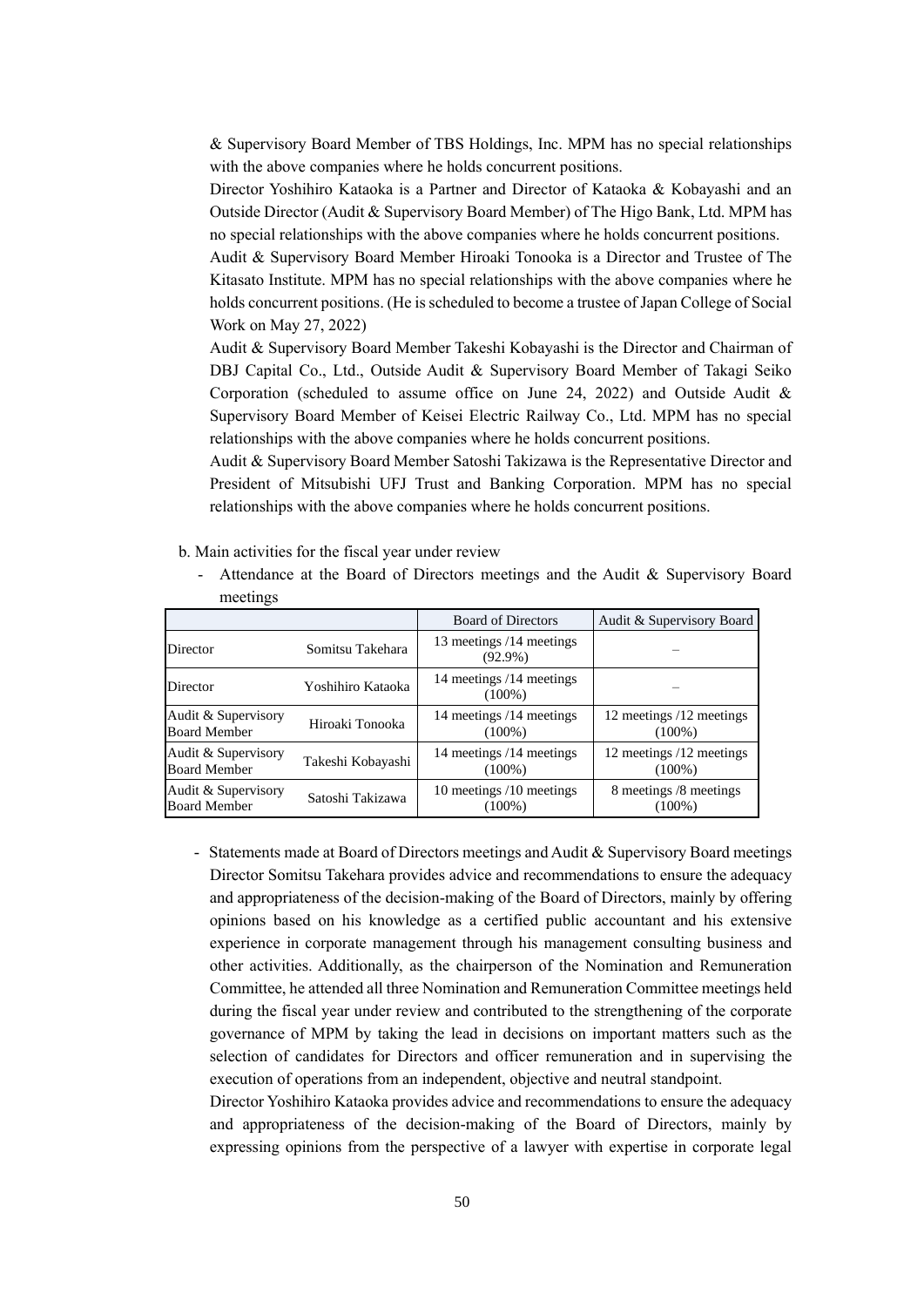affairs. Additionally, as a member of the Nomination and Remuneration Committee, he attended all three Nomination and Remuneration Committee meetings held during the fiscal year under review and contributed to the strengthening of the corporate governance of MPM by taking the lead in deciding important matters such as the selection of candidates for Directors and officer remuneration and in supervising the execution of operations from an independent, objective, and neutral standpoint.

Audit & Supervisory Board Member Hiroaki Tonooka has been engaged in the management of a life insurance company, and based on his experience and expertise in accounting and finance in general, he provides advice and recommendations to ensure the adequacy and appropriateness of the Board of Directors' decision-making in all aspects of management, including expressing opinions from an objective and neutral standpoint, thereby appropriately auditing MPM's business execution.

Audit & Supervisory Board Member Takeshi Kobayashi has been engaged in management and auditing of policy financial institutions, etc., and based on his experience and expertise in investments and loans and general financial matters, he provides advice and recommendations to ensure the adequacy and appropriateness of the Board of Directors' decision-making in overall management, and appropriately audits the MPM's business execution, by offering opinions from an objective and neutral standpoint.

Audit & Supervisory Board Member Satoshi Takizawa has been engaged in the management of a trust bank, etc., and based on his experience and expertise in accounting and finance in general, he provides advice and recommendations to ensure the adequacy and appropriateness of the Board of Directors' decision-making in overall management and appropriately audits MPM's execution of business by providing opinions from an objective and neutral standpoint.

c. Outline of agreement for limitation of liability

The Company has concluded contracts for the limitation of liability, by which the liability for damages stipulated in Article 423, paragraph (1) of the Companies Act of Japan is limited by the provision of Article 427, paragraph (1) of the said Act, with its Outside Directors and Outside Audit & Supervisory Board Members.

The maximum amount of liability for compensation of damages under the agreement is the higher of 10 million yen or the amount stipulated by law.

#### **4. Status of Accounting Auditors**

- (1) Accounting firm (As of March 31, 2022) Ernst & Young ShinNihon LLC.
- (2) The amount of fees, etc. paid to Accounting Auditors for the fiscal year under review a. Fees, etc. paid to Accounting Auditors for the fiscal year under review

55 million yen

b. Total amount of money and other financial benefits that the Company and its subsidiaries should pay to Accounting Auditors

73 million yen

Notes 1. Since the amount of fees and other considerations paid to Accounting Auditors under the Companies Act and the amount of remuneration for auditing services under the Financial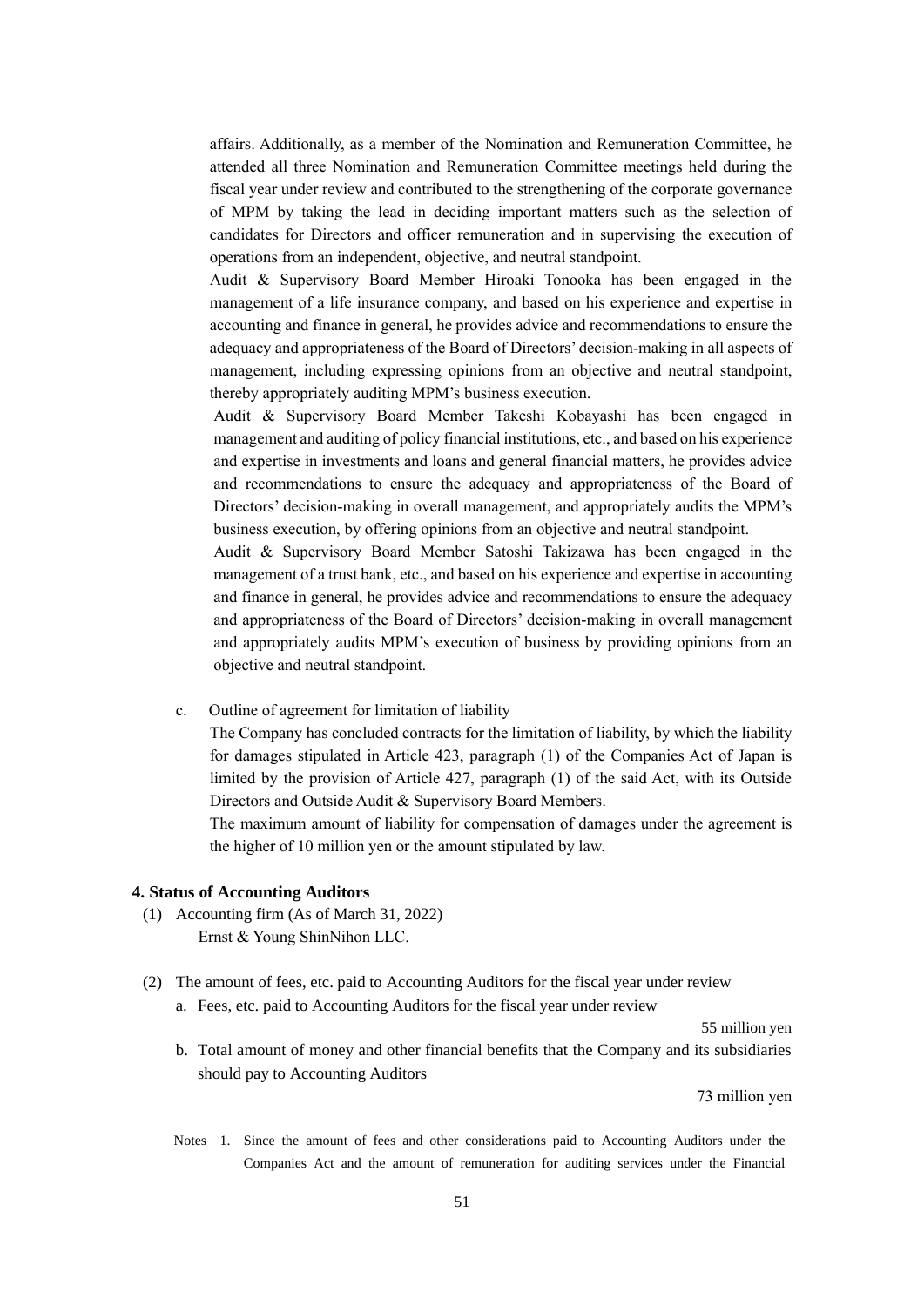Instruments and Exchange Act are not distinguished in the agreement between MPM and the Accounting Auditors, the amount in A above is the sum of these amounts.

- 2. Among MPM's important subsidiaries, Mitsubishi Paper Holding (Europe) GmbH, Mitsubishi HiTec Paper Europe GmbH, Mitsubishi Imaging (MPM), Inc., MPM Hong Kong Limited and Zhuhai MPM Filter Limited are subject to audits (limited to those under the provisions of the Companies Act and the Financial Instruments and Exchange Act (including equivalent foreign laws and regulations)) of their financial statements by certified public accountants or auditing firms (including those who have qualifications equivalent to these qualifications in foreign countries) other than MPM's Accounting Auditors.
- 3. Based on the Practical Guidelines for Cooperation with Accounting Auditors published by the members of the Japan Audit & Supervisory Board, the Audit & Supervisory Board obtained and received explanations from the Accounting Auditors and related departments within MPM regarding the comparison of audit plans and results for the previous fiscal year, audit time and compensation and other necessary materials, and further examined the adequacy of audit plans and estimated compensation for the fiscal year under review by reviewing the audit fees of other companies. As a result, MPM determined that the remuneration, etc. of the Accounting Auditors was appropriate and gave its consent as stipulated in Article 399, Paragraph 1 of the Companies Act.
- (3) Policy on decision to dismiss or not to reappoint Accounting Auditors

The Audit & Supervisory Board will dismiss the Accounting Auditors with the unanimous consent of the Audit & Supervisory Board Members if any of the items of Article 340, Paragraph 1 of the Companies Act apply regarding the Accounting Auditors.

In cases other than the foregoing where it is deemed difficult for the Accounting Auditors to perform appropriate audits due to the occurrence of events which undermine their suitability or independence, the Audit & Supervisory Board will determine the details of a proposal for the dismissal or non-reappointment of the Accounting Auditors, and the Board of Directors will submit the proposal to the General Meeting of Shareholders based on this decision.

#### **5. Policy regarding decisions on dividends of surplus, etc.**

The Company's basic policy regarding dividends of surplus and the like is to regard the distribution of profits to shareholders as a key management issue and maintain stable dividends while comprehensively considering business performance in each business year and internal reserves necessary to prepare for future management initiatives.

As a result of a comprehensive review of recent performance trends, the Company regrets to inform its shareholders that it has decided not to pay a dividend for the current fiscal year.

Under Article 459 of the Companies Act, the Articles of Incorporation stipulate that dividends of surplus, etc. shall be paid by resolution of the Board of Directors.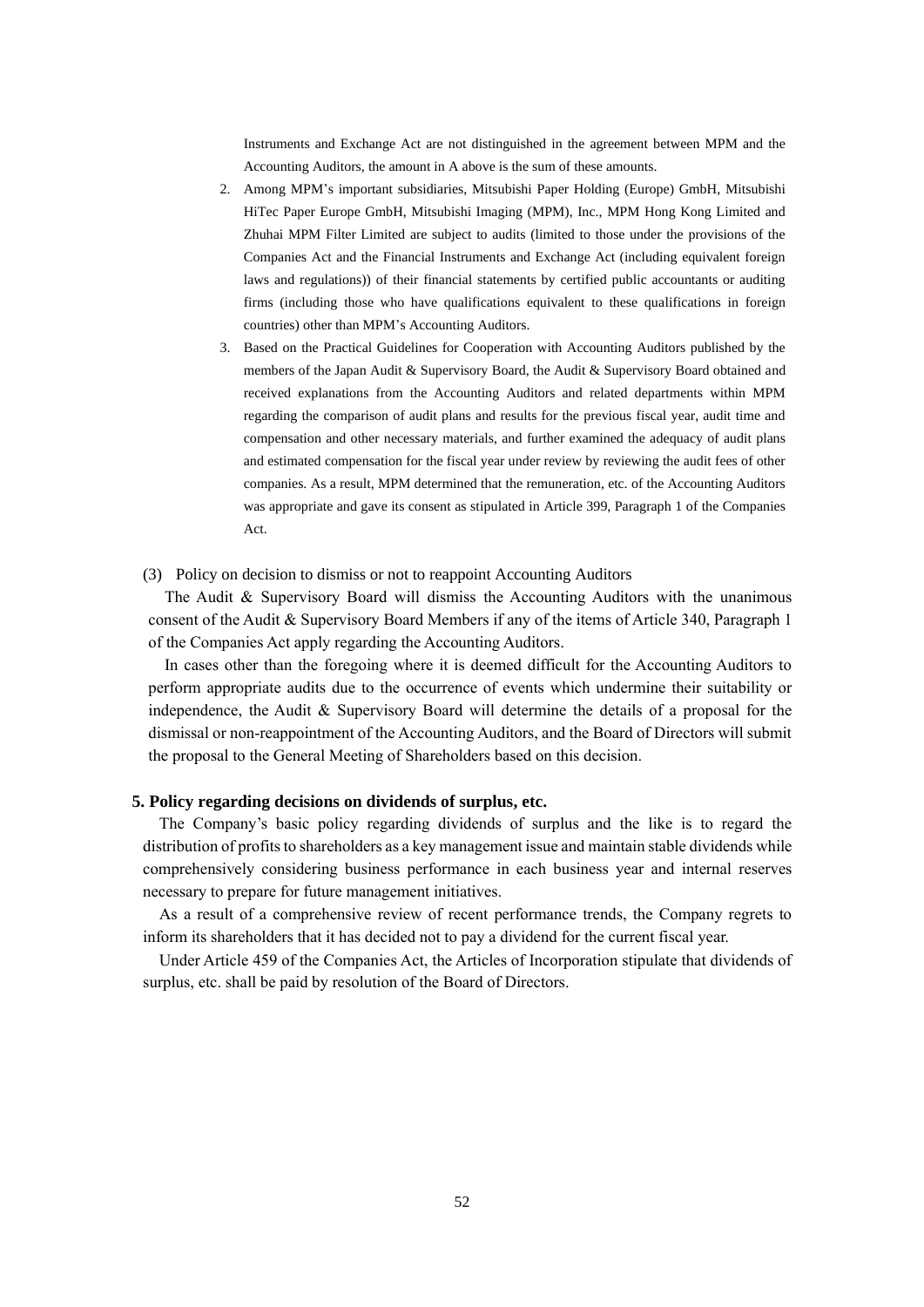# Consolidated Balance Sheets

FY2021

(Mar 31,2022)

|                                           |         |                                                               | (Million yen) |  |
|-------------------------------------------|---------|---------------------------------------------------------------|---------------|--|
| Assets                                    |         | Liabilities                                                   |               |  |
| Current assets                            | 95,282  | Current liabilities                                           | 102,720       |  |
| Cash and deposits                         | 9,047   | Notes and accounts payable<br>- trade                         | 24,617        |  |
| Notes receivable - trade                  | 7,724   | Electronically recorded<br>obligations                        | 3,541         |  |
| Accounts receivable - trade               | 33,879  | Short-term loans payable                                      | 56,433        |  |
| Merchandise and finished goods            | 23,446  | Commercial paper                                              | 6,000         |  |
| Work in process                           | 6,487   | Lease obligations                                             | 380           |  |
| Raw materials and supplies                | 10,857  | Accrued expenses                                              | 6,728         |  |
| Other                                     | 3,969   | Income taxes payable                                          | 475           |  |
| Allowance for doubtful accounts           | (130)   | <b>Contract liabilities</b>                                   | 500           |  |
|                                           |         | Other                                                         | 4,043         |  |
| Non-current assets                        | 120,596 | Non-current liabilities                                       | 43,545        |  |
| Property, plant and equipment             | 84,590  | Long-term loans payable                                       | 29,960        |  |
| Buildings and structures, net             | 21,335  | Lease obligations                                             | 586           |  |
| Machinery, equipment<br>and vehicles, net | 37,694  | Deferred tax liabilities                                      | 694           |  |
| Land                                      | 21,276  | Provision for share awards                                    | 24            |  |
| Leased assets, net                        | 1,156   | Provision for<br>directors' retirement benefits               | 69            |  |
| Construction in progress                  | 1,638   | Net defined benefit liability                                 | 9,277         |  |
| Other, net                                | 1,489   | Asset retirement obligations                                  | 885           |  |
|                                           |         | Other                                                         | 2,048         |  |
| Intangible assets                         | 1,864   | <b>Total liabilities</b>                                      | 146,265       |  |
| Other                                     | 1,864   | Net assets                                                    |               |  |
|                                           |         | Shareholders' equity                                          | 56,784        |  |
| Investments and other assets              | 34,141  | Capital stock                                                 | 36,561        |  |
| Investment securities                     | 19,868  | Capital surplus                                               | 6,488         |  |
| Long-term loans receivable                | 1,215   | Retained earnings                                             | 13,962        |  |
| Net defined benefit asset                 | 10,662  | Treasury shares                                               | (228)         |  |
| Deferred tax assets                       | 1,384   | Accumulated other<br>comprehensive income                     | 12,824        |  |
| Other                                     | 1,081   | Valuation difference on                                       | 4,688         |  |
| Allowance for                             |         | available-for-sale securities<br>Foreign currency translation | 952           |  |
| doubtful accounts                         | (70)    | adjustment<br>Remeasurements of defined                       |               |  |
|                                           |         | benefit plans                                                 | 7,182         |  |
|                                           |         | Non-controlling interests                                     | 5             |  |
|                                           |         | Total net assets                                              | 69,613        |  |
| Total assets                              | 215,879 | Total liabilities and net assets                              | 215,879       |  |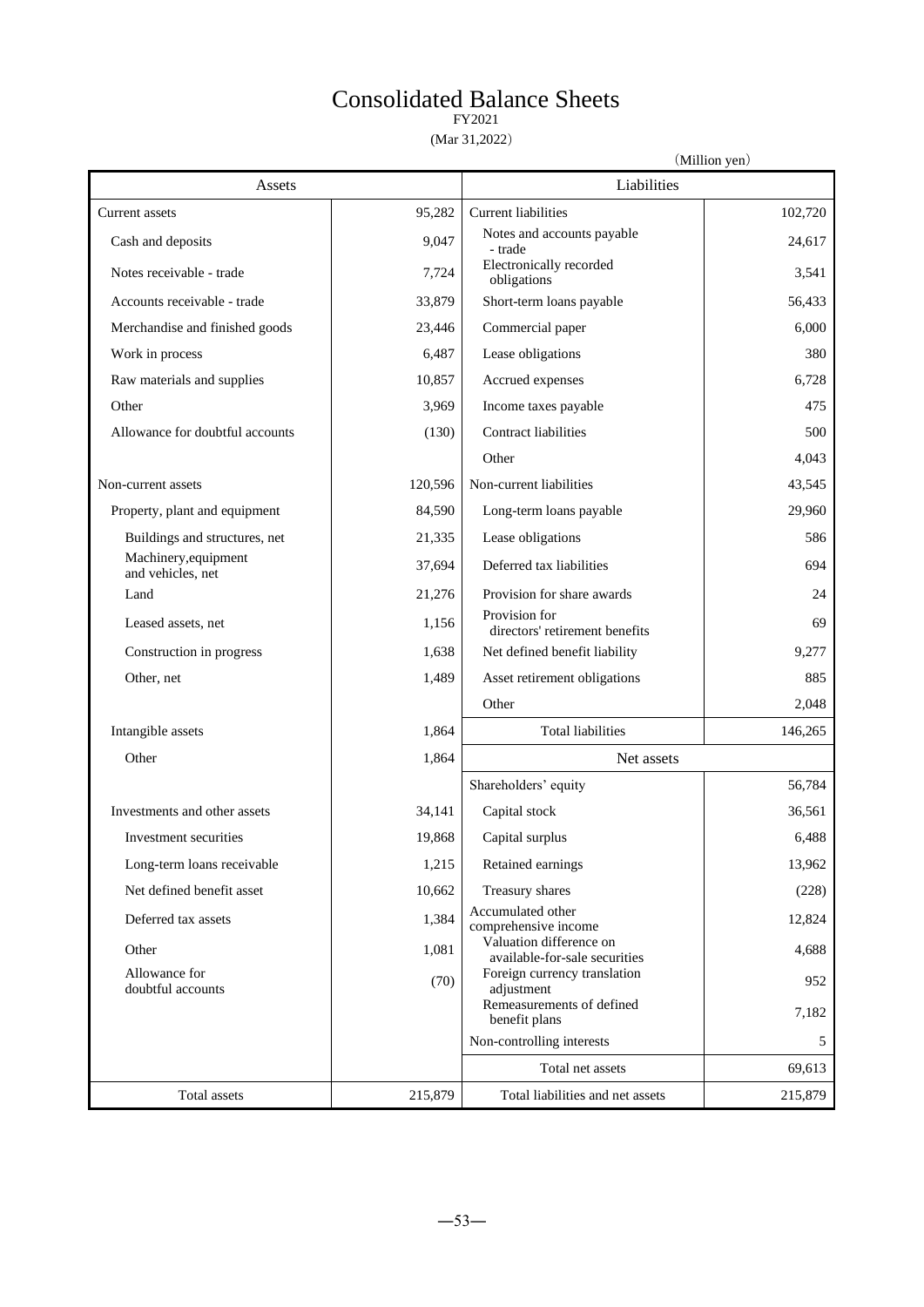# Consolidated Statements of Income

FY2021

(Apr'21 – Mar'22)

|                                                                                   |       | (Million yen) |
|-----------------------------------------------------------------------------------|-------|---------------|
| Net sales                                                                         |       | 181,920       |
| Cost of sales                                                                     |       | 156,151       |
| Gross profit                                                                      |       | 25,768        |
| Selling, general and<br>administrative expenses                                   |       | 26,017        |
| Operating loss                                                                    |       | (248)         |
| Non-operating income                                                              |       |               |
| Interest income                                                                   | 30    |               |
| Dividend income                                                                   | 531   |               |
| Share of profit of entities<br>accounted for using equity<br>method               | 1,066 |               |
| Foreign exchange gains                                                            | 1,038 |               |
| Other                                                                             | 436   | 3,104         |
| Non-operating expenses                                                            |       |               |
| Interest expenses                                                                 | 581   |               |
| Loss for ship lease                                                               | 116   |               |
| Other                                                                             | 192   | 891           |
| Ordinary income                                                                   |       | 1,964         |
| Extraordinary income                                                              |       |               |
| Gain on disposal of non-current<br>assets                                         | 53    |               |
| Gain on sales of investment<br>securities                                         | 1,394 |               |
| Gain on sale of businesses                                                        | 840   |               |
| Reversal of allowance for<br>doubtful accounts for<br>subsidiaries and affiliates | 285   |               |
| Other                                                                             | 430   | 3,004         |
| <b>Extraordinary losses</b>                                                       |       |               |
| Loss on disposal of non-current assets                                            | 402   |               |
| Impairment loss                                                                   | 1,317 |               |
| Loss on<br>valuation of investment<br>securities                                  | 779   |               |
| Extra retirement payments                                                         | 433   |               |
| on valuation of<br>Loss<br>shares<br>of<br>subsidiaries and associates            | 395   |               |
| Other                                                                             | 85    | 3,414         |
| Profit before income taxes                                                        |       | 1,554         |
| Income taxes - current                                                            |       | 881           |
| Income taxes - deferred                                                           |       | (425)         |
| Profit                                                                            |       | 1,098         |
| Profit attributable to<br>non-controlling interests                               |       | 2             |
| Profit attributable to owners of parent                                           |       | 1,096         |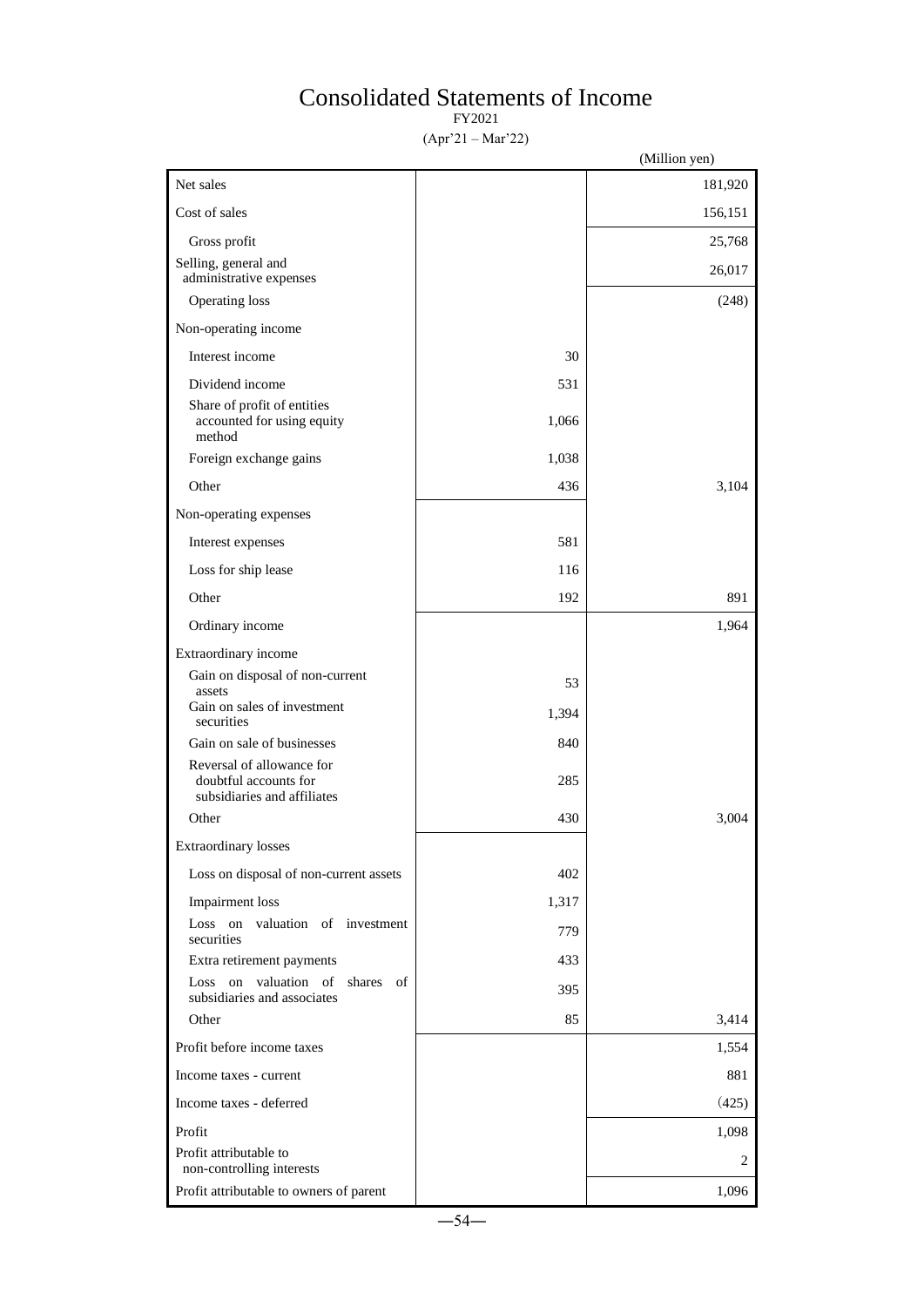# Balance Sheets

# FY2021

(Mar 31,2022)

|                                                          |         |                                                          | (Million yen) |
|----------------------------------------------------------|---------|----------------------------------------------------------|---------------|
| Assets                                                   |         | Liabilities                                              |               |
| <b>Current assets</b>                                    | 78,628  | <b>Current liabilities</b>                               | 84,097        |
| Cash and deposits                                        | 7.687   | Accounts payable - trade                                 | 13,429        |
| Notes receivable - trade                                 | 217     | Electronically recorded obligations -<br>operating       | 2,812         |
| Accounts receivable - trade                              | 26,107  | Short-term loans payable                                 | 54,872        |
| Merchandise and finished goods                           | 13,892  | Commercial paper                                         | 6,000         |
| Work in process                                          | 3,379   | Lease obligations                                        | 33            |
| Raw materials and supplies                               | 6,254   | Accounts payable - other                                 | 1,599         |
| Advance payments to suppliers                            | 285     | Accrued expenses                                         | 4,272         |
| Prepaid expenses                                         | 389     | Income taxes payable                                     | 256           |
| Short-term loans receivable                              | 18,047  | <b>Contract liabilities</b>                              | 309           |
| Accounts receivable - other                              | 2,933   | Deposits received                                        | 105           |
| Other                                                    | 1,004   | Electronically recorded obligations -<br>non-operating   | 374           |
| Allowance for doubtful accounts                          | (1,572) | Other                                                    | 32            |
| Non-current assets                                       | 84,481  | Non-current liabilities                                  | 29,947        |
| Property, plant and equipment                            | 56,780  | Long-term loans payable                                  | 28,020        |
| Buildings, net                                           | 11,947  | Lease obligations                                        | 68            |
| Structures, net                                          | 2,805   | Provision for retirement benefits                        | 3             |
| Machinery and equipment, net                             | 24,613  | Provision for share awards                               | 24            |
| Vehicles, net                                            | 39      | Asset retirement obligations                             | 574           |
| Tools, furniture and fixtures, net                       | 403     | Other                                                    | 1,256         |
| Land                                                     | 14,849  |                                                          |               |
| <b>Mountain Forests And</b><br>Afforestation, Net        | 439     |                                                          |               |
| Leased assets, net                                       | 91      |                                                          |               |
| Construction in progress                                 | 1,589   |                                                          |               |
| Intangible assets                                        | 1,705   |                                                          |               |
| Trademark right                                          | 4       |                                                          |               |
| Software                                                 | 63      | <b>Total liabilities</b>                                 | 114,044       |
| Software in progress                                     | 743     | Net assets                                               |               |
| Other                                                    | 893     | Shareholders' equity                                     | 46,191        |
| Investments and other assets                             | 25,994  | Capital stock                                            | 36,561        |
| Investment securities                                    | 8,200   | Capital surplus                                          | 8,094         |
| Shares of subsidiaries and<br>associates                 | 10,715  | Legal capital surplus                                    | 8,094         |
| Investments in capital of<br>subsidiaries and associates | 311     | Retained earnings                                        | 1,719         |
| Long-term loans receivable                               | 3,393   | Other retained earnings                                  | 1,719         |
| Long-term prepaid expenses                               | 73      | Retained earnings brought<br>forward                     | 1,719         |
| Prepaid pension costs                                    | 40      | Treasury shares                                          | (184)         |
| Deferred tax assets                                      | 2,895   | Valuation and translation adjustments                    | 2,873         |
| Other<br>Allowance for                                   | 388     | Valuation difference on<br>available-for-sale securities | 2,873         |
| doubtful accounts                                        | (24)    | Total net assets                                         | 49,064        |
| Total assets                                             | 163,109 | Total liabilities and net assets                         | 163,109       |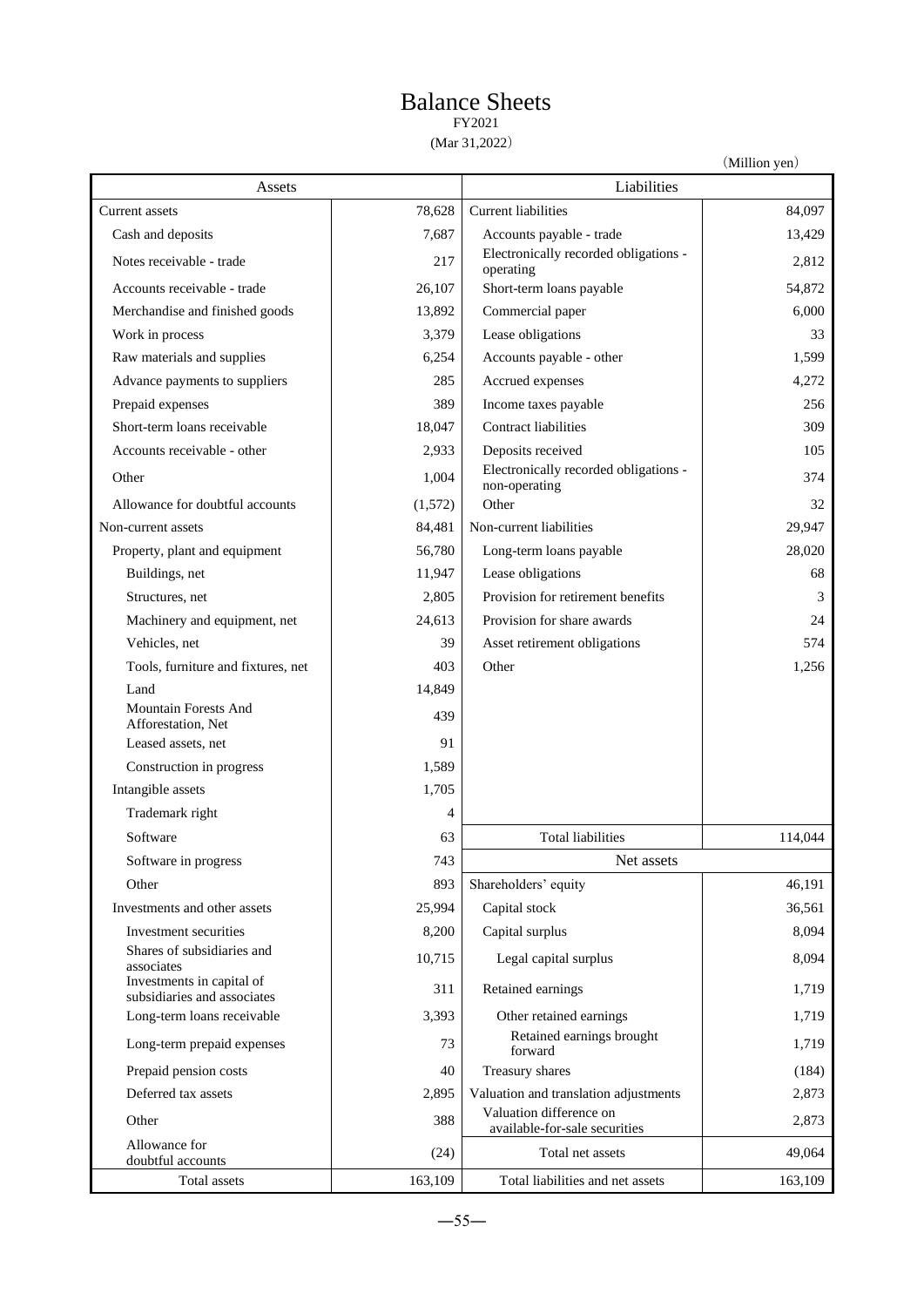# Statements of Income

FY2021

(Apr'21 – Mar'22)

|                                                                                   |       | (Million yen) |
|-----------------------------------------------------------------------------------|-------|---------------|
| Net sales                                                                         |       | 95,823        |
| Cost of sales                                                                     |       | 82,699        |
| Gross profit                                                                      |       | 13,124        |
| Selling, general and<br>administrative expenses                                   |       | 12,965        |
| Operating income                                                                  |       | 159           |
| Non-operating income                                                              |       |               |
| Interest and dividend income                                                      | 3,807 |               |
| Miscellaneous income                                                              | 1,397 | 5,204         |
| Non-operating expenses                                                            |       |               |
| Interest expenses                                                                 | 506   |               |
| Loss for ship lease                                                               | 116   |               |
| Miscellaneous losses                                                              | 151   | 774           |
| Ordinary income                                                                   |       | 4,589         |
| Extraordinary income                                                              |       |               |
| Gain on disposal of non-current<br>assets                                         | 1     |               |
| Gain on sales of investment<br>securities                                         | 1,042 |               |
| Gain on sale of businesses                                                        | 840   |               |
| Reversal of allowance for<br>doubtful accounts for<br>subsidiaries and affiliates | 285   |               |
| Other                                                                             | 39    | 2,209         |
| <b>Extraordinary losses</b>                                                       |       |               |
| Loss on disposal of non-current assets                                            | 341   |               |
| Impairment loss                                                                   | 1,289 |               |
| valuation of investment<br>Loss on<br>securities                                  | 776   |               |
| Provision of allowance for                                                        |       |               |
| doubtful accounts for<br>subsidiaries and associates                              | 1,572 |               |
| Loss on valuation of investments in<br>capital of subsidiaries and associates     | 719   |               |
| Loss on valuation of shares of<br>subsidiaries and associates                     | 395   |               |
| Other                                                                             | 196   | 5,291         |
| Profit before income taxes                                                        |       | 1,507         |
| Income taxes - current                                                            |       | 142           |
| Income taxes - deferred                                                           |       | (428)         |
| Profit                                                                            |       | 1,793         |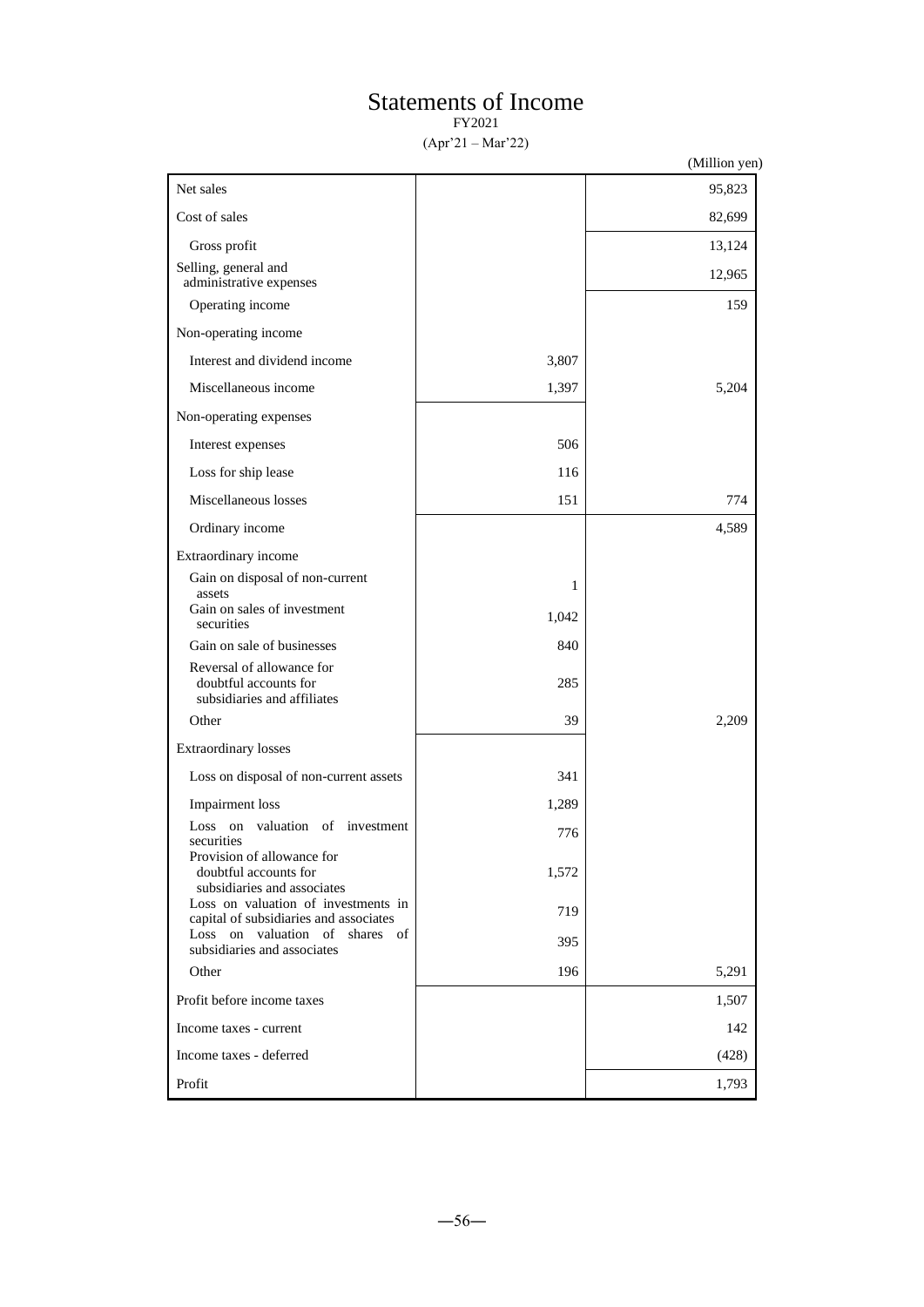# **Audit reports**

#### **Accounting Auditor's Report on Consolidated Financial Statements**

Independent Auditors' Report May 24, 2022 Mitsubishi Paper Mills Limited To the Board of Directors Ernst & Young ShinNihon LLC. Tokyo Office

Designated Limited Liability Partner Partner responsible for audit services Certified Public Accountant Akira Sato Designated Limited Liability Partner Partner responsible for audit services Certified Public Accountant Masanori Abe

#### **Audit opinion**

We have audited the consolidated financial statements, comprising the consolidated balance sheet, the consolidated statement of income, the consolidated statement of changes in equity and the related notes of Mitsubishi Paper Mills Limited. for the year, from April 1, 2021 to March 31, 2022, pursuant to the provisions of Article 444, Paragraph 4 of the Companies Act.

In our opinion, the consolidated financial statements referred to above present fairly, in all material respects, the financial position and results of operations of the Corporate Group that consists of Mitsubishi Paper Mills Limited and its consolidated subsidiaries applicable to the consolidated fiscal year ended March 31, 2022, in conformity with accounting principles generally accepted in Japan.

## **Basis for auditor's opinion**

We conducted our audit in accordance with auditing standards generally accepted in Japan. Our responsibilities under the auditing standards are described in the "Auditor's responsibilities for the audit of the consolidated financial statements" section. We are independent of the Company and its consolidated subsidiaries in accordance with the professional ethical regulations that are applicable in Japan, and we have fulfilled our other ethical responsibilities as an auditor. We believe that the audit evidence we have obtained is sufficient and appropriate to provide a basis for our opinion.

# **Other Information**

 The other information comprises the business report and its accompanying supplementary schedules. Management is responsible for the preparation and disclosure of the other information. In addition, the Audit & Supervisory Board and its members are responsible for overseeing the Company's reporting process of the other information.

 Our opinion on the consolidated financial statements does not cover the other information and we do not express any form of assurance conclusion thereon.

 In connection with our audit of the consolidated financial statements, our responsibility is to read the other information and, in doing so, consider whether the other information is materially inconsistent with the consolidated financial statements or our knowledge obtained in the audit, or otherwise appears to be materially misstated.

 If, based on the work we have performed, we conclude that there is a material misstatement of this other information, we are required to report that fact.

We have no matters to report with respect to the other information.

## **Responsibilities of management, the Audit & Supervisory Board Member relating to consolidated financial statements**

Management's responsibility is to create consolidated financial statements in accordance with corporate accounting standards generally accepted in Japan and to present them properly. The responsibility includes establishing and operating an internal control system that management considers necessary for creating consolidated financial statements that do not include any significant misstatements stemming from injustice or errors and presenting them properly.

In preparing the consolidated financial statements, management is responsible for assessing whether the preparation of the consolidated financial statements based on the going concern assumption is appropriate and for disclosing, as applicable, matters relating to the going concern based on the corporate accounting standards generally accepted in

 $-57-$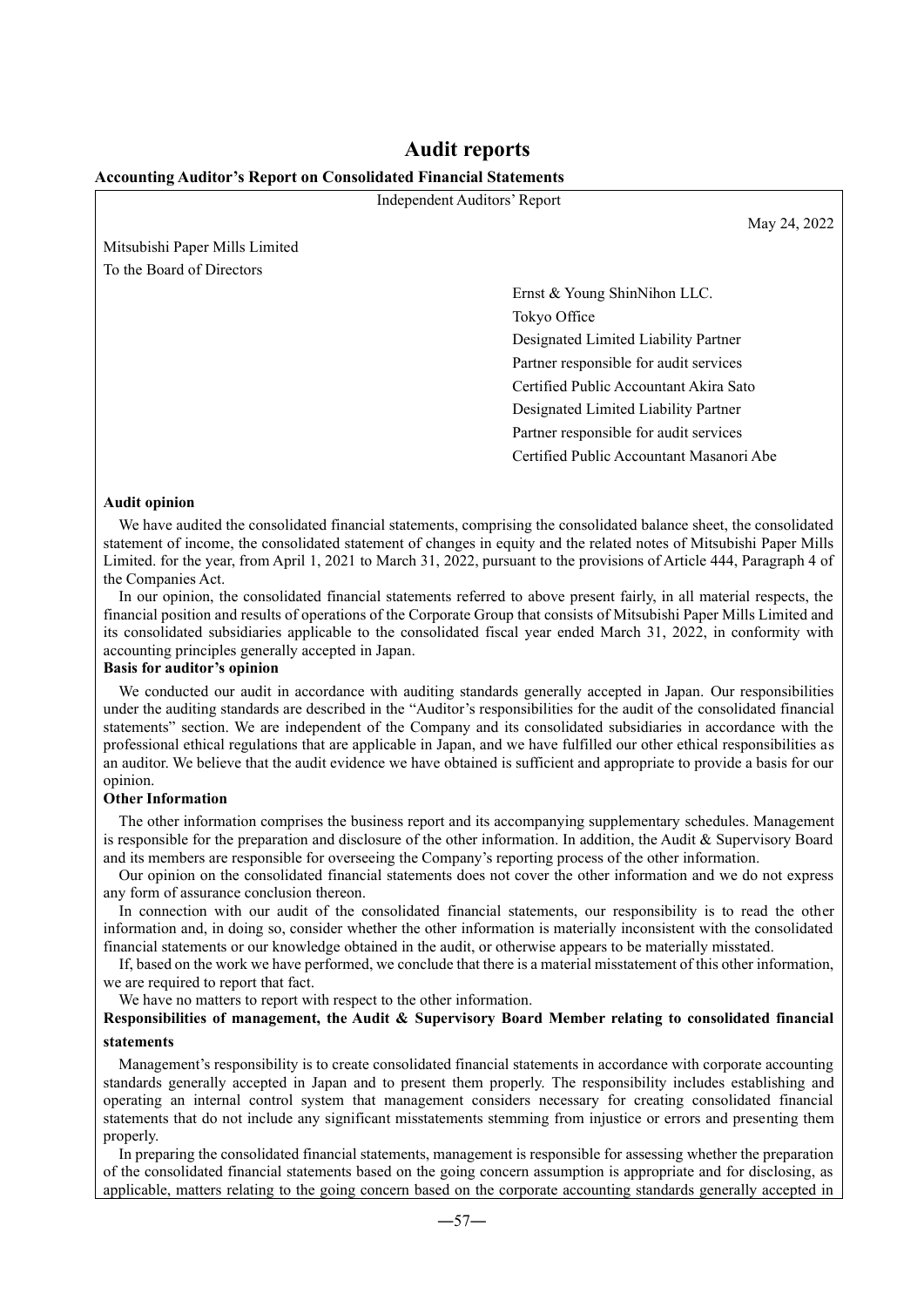Japan.

The responsibilities of the Audit & Supervisory Board Member lie in monitoring the directors' performance of their duties in the development and operation of the financial reporting process.

#### **Auditor's responsibilities for the audit of the consolidated financial statements**

Our responsibilities are to obtain reasonable assurance that the consolidated financial statements as a whole are free from material misstatements, whether due to fraud or error, and to express an opinion on the consolidated financial statement as independent auditors in an auditor's report. Misstatements can arise from fraud or error and are considered material if, individually or in aggregate, they could reasonably be expected to influence the decisions of users on the basis of the consolidated financial statements.

As part of our audit in accordance with auditing standards generally accepted in Japan, we exercise professional judgment and maintain professional skepticism throughout the audit as below:

- Identify and assess the risks of material misstatement of the consolidated financial statements, whether due to fraud or error, and design and perform audit procedures responsive to those risks. These audit procedures are selected and performed, depending on the auditor's judgment. In addition, we obtain audit evidence that is sufficient and appropriate to provide a basis for our opinion.
- The purpose of the audit of the consolidated financial statements is not to express an opinion on the effectiveness of internal control. However, to design audit procedures that are appropriate in the circumstances, we examine internal control relating to the audit when we assess risks.
- Evaluate the appropriateness of accounting policies used and the reasonableness of accounting estimates and related disclosures made by management.
- Reach a conclusion on the appropriateness of the preparation of the consolidated financial statements by management on the assumption of going concern and, based on the audit evidence obtained, whether material uncertainties exist related to events or conditions that may cast significant doubt on the going concern assumption. If a material uncertainty related to the going concern assumption is identified, we are required to draw attention to it in our auditor's report to the related notes in the consolidated financial statements or, if such notes on a material uncertainty in the consolidated financial statements are inadequate, to express a modified opinion on the consolidated financial statements. The auditor's conclusions are based on audit evidence obtained on or before the auditor's report date, but the risk remains that the company is unable to survive as a going concern due to matters or circumstances in the future.
- Evaluate whether the presentation of the consolidated financial statements and notes are in accordance with the corporate accounting standards generally accepted in Japan and whether the presentation, structure and content of the consolidated financial statement, including related notes, and the consolidated financial statements represent the underlying transactions and accounting events appropriately.
- Obtain sufficient and appropriate audit evidence regarding the financial information of the Company and its consolidated subsidiaries to express an opinion on the consolidated financial statements. We are responsible for the direction, supervision and performance of the audit of the consolidated financial statements. We remain solely responsible for our audit opinion.

We report the planned scope and timing of the audit and significant audit findings, including any significant deficiencies in internal control that we identify during our audit, and other matters required by the auditing standards to the Audit & Supervisory Board Member.

We also report a statement that we have complied with the professional ethical regulations that are applicable in Japan regarding independence, matters that may reasonably be thought to bear on our independence, and the content of safeguards, where applicable, to eliminate or reduce threats to the Audit & Supervisory Board Member.

# **Conflicts of interest**

There is no conflict of interest between the Company and its consolidated subsidiaries and us or its engagement partners which should be disclosed under the provisions of the Certified Public Accountants Act.

End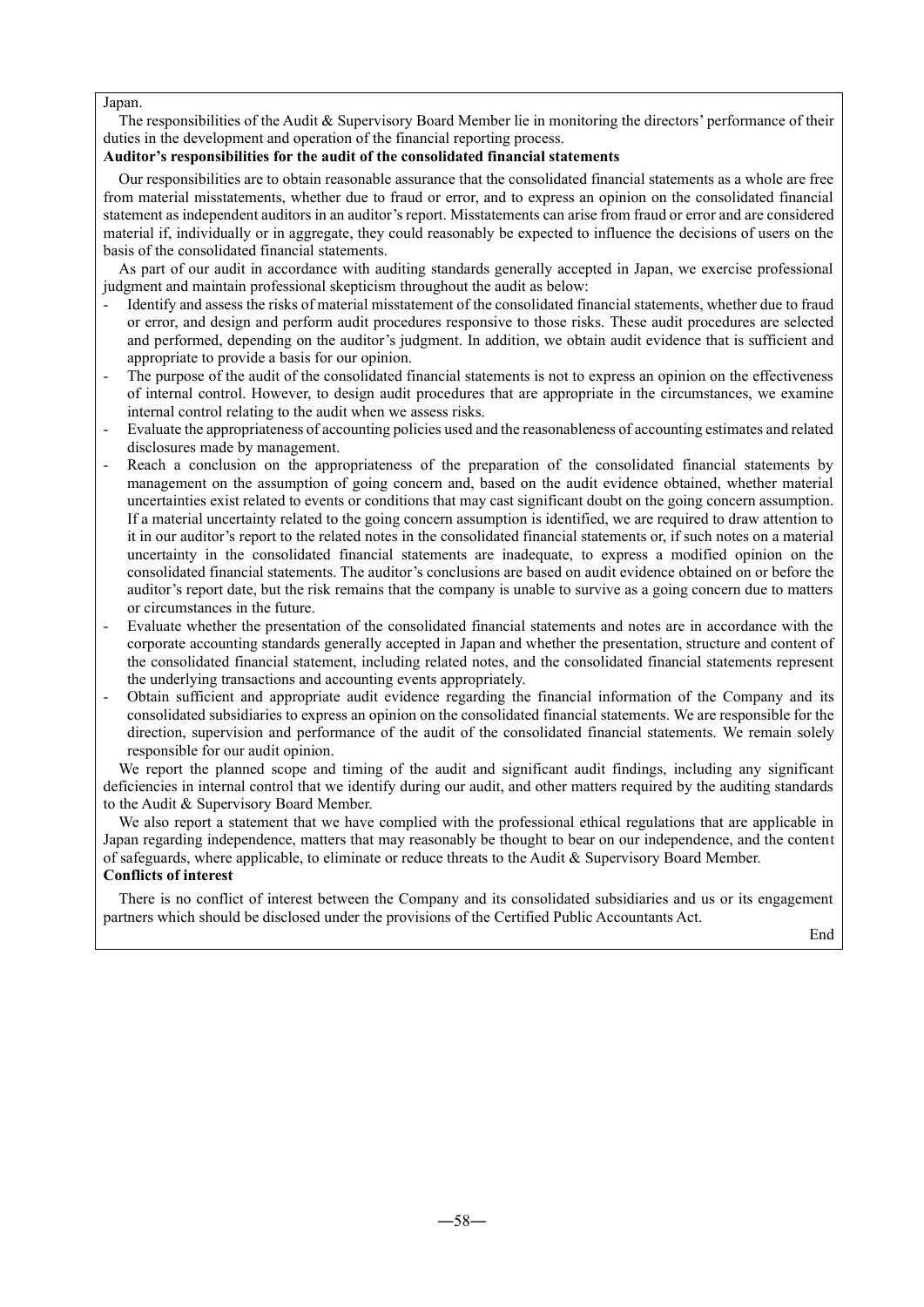Independent Auditors' Report

May 24, 2022

Mitsubishi Paper Mills Limited To the Board of Directors

> Ernst & Young ShinNihon LLC. Tokyo Office Designated Limited Liability Partner Partner responsible for audit services Certified Public Accountant Akira Sato Designated Limited Liability Partner Partner responsible for audit services Certified Public Accountant Masanori Abe

#### **Audit opinion**

We have audited, pursuant to Article 436, Paragraph 2, Item 1 of the Companies Act of Japan, the non-consolidated financial statements, namely the non-consolidated balance sheets, non-consolidated statements of income, nonconsolidated statement of changes in net assets, notes to the non-consolidated financial statements and the related supplementary schedules, of Mitsubishi Paper Mills Limited. (the "Company") for the 157th fiscal year from April 1, 2021 through March 31, 2022.

In our opinion, the financial statements etc. referred to above present fairly, in all material respects, the financial position and results of operations of Mitsubishi Paper Mills Limited. applicable to the 157th fiscal year ended March 31, 2022, in conformity with accounting principles generally accepted in Japan.

#### **Basis for auditor's opinion**

We conducted our audit in accordance with auditing standards generally accepted in Japan. Our responsibilities under the auditing standards are described in the "Auditor's responsibilities for the audit of the financial statements etc." section. We are independent of the Company in accordance with the ethical requirements that are relevant to our audit of the financial statements in Japan, and we have fulfilled our other ethical responsibilities in accordance with these requirements. We believe that the audit evidence we have obtained is sufficient and appropriate to provide a basis for our opinion.

#### **Other Information**

 The other information comprises the business report and its accompanying supplementary schedules. Management is responsible for the preparation and disclosure of the other information. In addition, the Audit & Supervisory Board and its members are responsible for overseeing the Company's reporting process of the other information.

 Our opinion on the financial statements does not cover the other information and we do not express any form of assurance conclusion thereon.

 In connection with our audit of the financial statements, our responsibility is to read the other information and, in doing so, consider whether the other information is materially inconsistent with the financial statements or our knowledge obtained in the audit, or otherwise appears to be materially misstated.

 If, based on the work we have performed, we conclude that there is a material misstatement of this other information, we are required to report that fact.

We have no matters to report with respect to the other information.

#### **Responsibilities of management, the Audit & Supervisory Board Member relating to financial statements etc. and related data**

Management's responsibility is to create financial statements etc. in accordance with corporate accounting standards generally accepted in Japan and to present them properly. The responsibility includes establishing and operating an internal control system that management considers necessary for creating financial statements etc. that do not include any significant misstatements stemming from injustice or errors and presenting them properly.

In preparing the financial statements etc., management is responsible for assessing whether the preparation of the financial statements etc. based on the going concern assumption is appropriate and for disclosing, as applicable, matters relating to the going concern based on the corporate accounting standards generally accepted in Japan.

The responsibilities of the Audit & Supervisory Board Member lie in monitoring the directors' performance of their duties in the development and operation of the financial reporting process.

# **Auditor's responsibilities for the audit of the financial statements etc.**

Our responsibilities are to obtain reasonable assurance that the financial statements etc. as a whole are free from material misstatements, whether due to fraud or error, and to express an opinion on the financial statements etc. as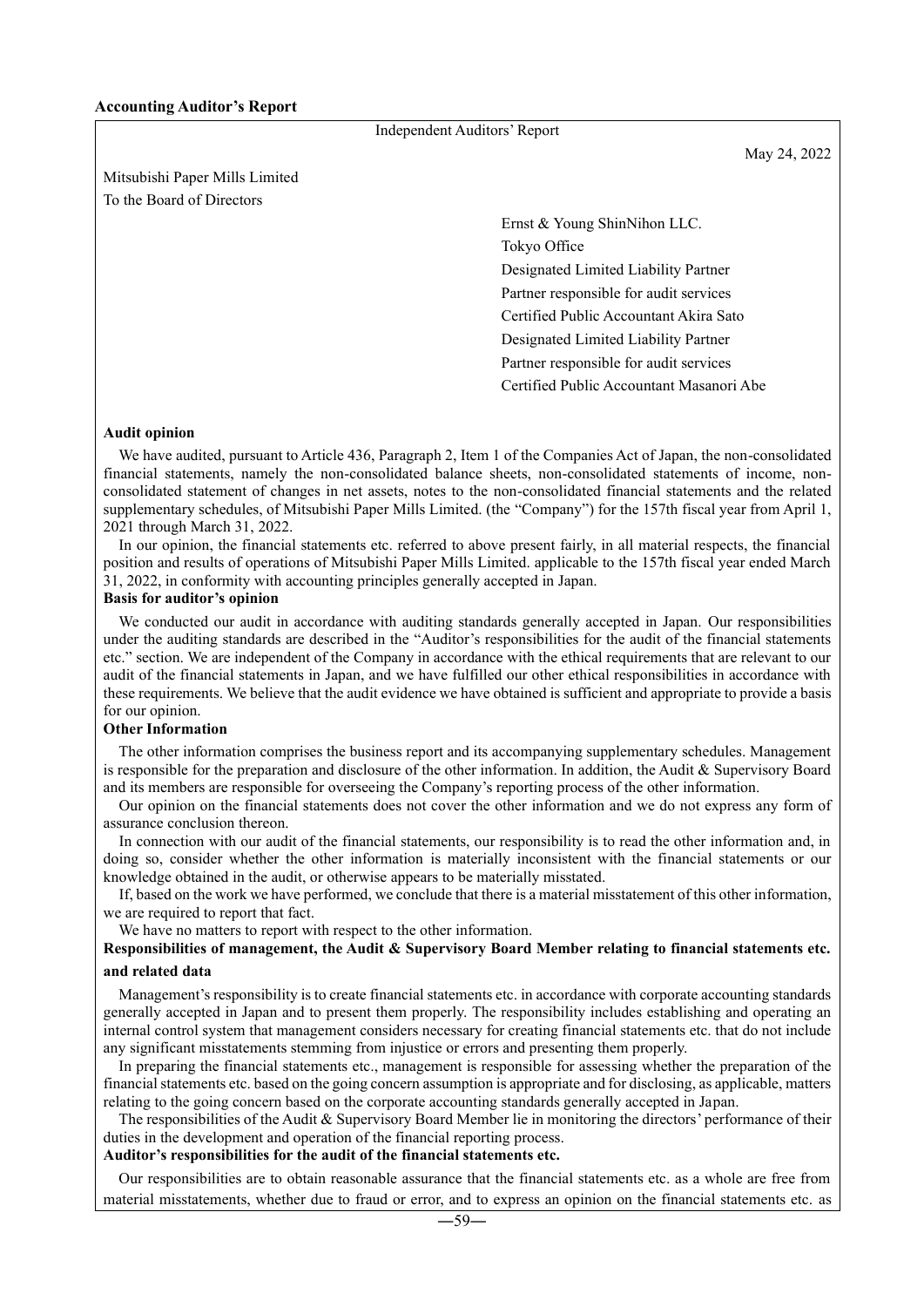independent auditors in an auditor's report. Misstatements can arise from fraud or error and are considered material if, individually or in aggregate, they could reasonably be expected to influence the decisions of users on the basis of the financial statements etc.

As part of our audit in accordance with auditing standards generally accepted in Japan, we exercise professional judgment and maintain professional skepticism throughout the audit as below:

- Identify and assess the risks of material misstatement of the consolidated financial statements, whether due to fraud or error, and design and perform audit procedures responsive to those risks. These audit procedures are selected and performed, depending on the auditor's judgment. In addition, we obtain audit evidence that is sufficient and appropriate to provide a basis for our opinion.
- The purpose of the audit of the financial statements etc. is not to express an opinion on the effectiveness of internal control. However, to design audit procedures that are appropriate in the circumstances, we examine internal control relating to the audit when we assess risks.
- Evaluate the appropriateness of accounting policies used and the reasonableness of accounting estimates and related disclosures made by management.
- Reach a conclusion on the appropriateness of the preparation of the financial statements etc. by management on the assumption of going concern and, based on the audit evidence obtained, whether material uncertainties exist related to events or conditions that may cast significant doubt on the going concern assumption. If a material uncertainty related to the going concern assumption is identified, we are required to draw attention to it in our auditor's report to the related notes in the financial statements etc. or, if such notes on a material uncertainty in the financial statements etc. are inadequate, to express a modified opinion on the financial statements etc. The auditor's conclusions are based on audit evidence obtained on or before the auditor's report date, but the risk remains that the company is unable to survive as a going concern due to matters or circumstances in the future.
- Evaluate whether the presentation of the financial statements etc. and notes are in accordance with the corporate accounting standards generally accepted in Japan and whether the presentation, structure and content of the financial statement etc., including related notes, and the financial statements etc. represent the underlying transactions and accounting events appropriately.

We report the planned scope and timing of the audit and significant audit findings, including any significant deficiencies in internal control that we identify during our audit, and other matters required by the auditing standards to the Audit & Supervisory Board Member.

We also report a statement that we have complied with the professional ethical regulations that are applicable in Japan regarding independence, matters that may reasonably be thought to bear on our independence, and the content of safeguards, where applicable, to eliminate or reduce threats to the Audit & Supervisory Board Member. **Conflicts of interest**

Neither we nor our engagement partners have any interest in the Company that should be disclosed pursuant to the provisions of the Certified Public Accountants Act of Japan.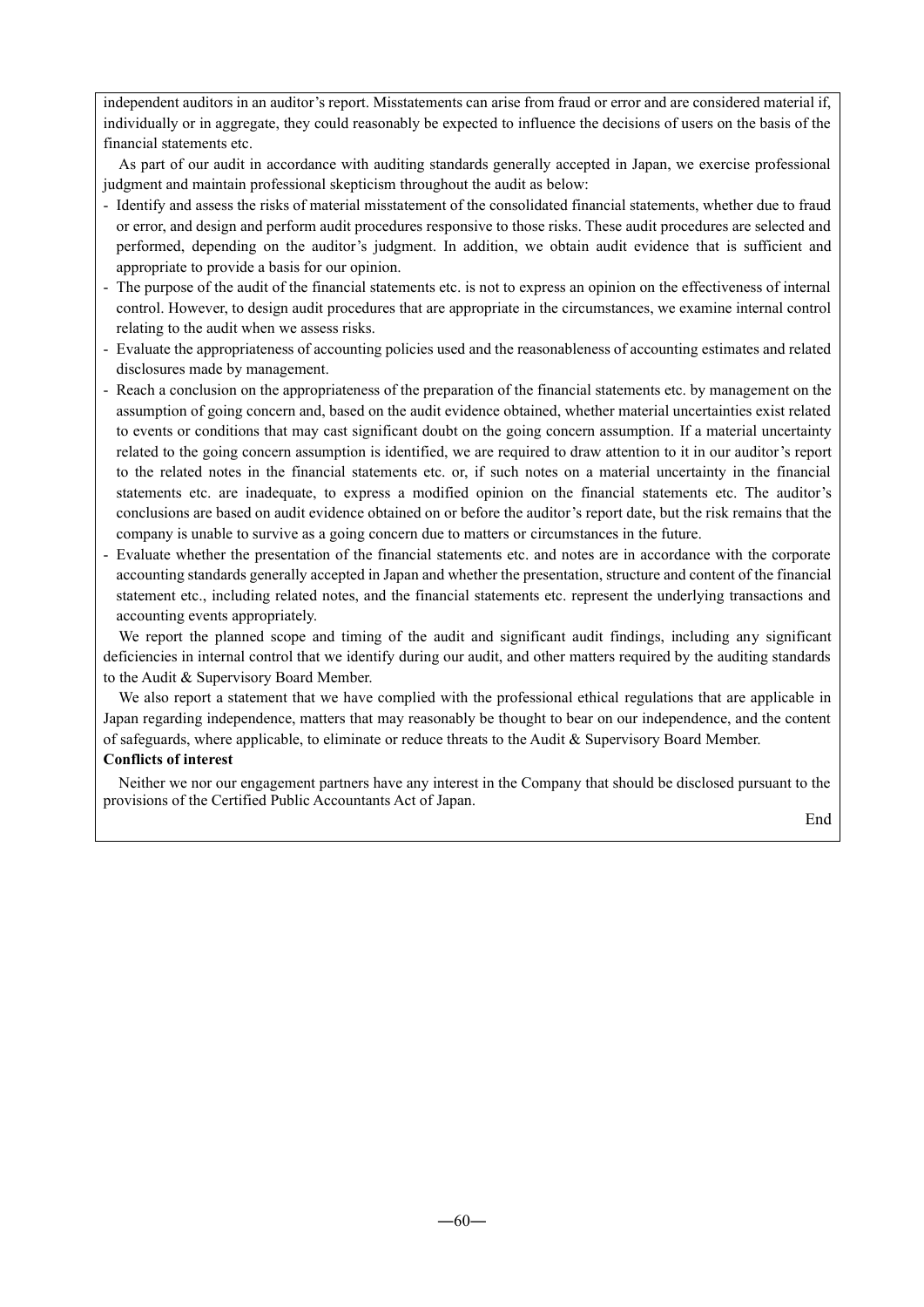#### Audit Report

Regarding the performance of duties by Directors for the 157th fiscal year from April 1, 2021 to March 31, 2022, the Audit & Supervisory Board Member hereby submits its audit report, which has been prepared through discussions based on the audit reports prepared by the respective Audit & Supervisory Board Member as follows:

# **1. Outline of Audit Methodology of the Audit & Supervisory Board Member**

- (1) the Audit & Supervisory Board Member determined, among other things, the auditing policy and the assignment of auditing duties, received reports regarding the status of execution of audit and its results from each Audit & Supervisory Board Member; received reports from Directors, other relevant employees and independent auditors concerning the performance of their duties; and when necessary, requested them to provide explanations.
- (2) In accordance with the auditors' auditing standards specified by the Audit & Supervisory Board Member and in compliance with the auditing policies and the assignment of auditing duties, each Audit & Supervisory Board Member ensured effective communication with Directors, employees in the internal audit division and other relevant employees, and made efforts to collect the necessary information and improve the auditing environment. Each Audit & Supervisory Board Member carried out the audit in the following manner:
	- (i) Attended the meetings of the Board of Directors and other important meetings; received reports from Directors, employees and other relevant persons regarding the performance of their duties; requested them to provide explanations where necessary; examined important decision documents and associated information; and studied the operations and financial conditions at the head office as well as other principal offices and plants. The Audit & Supervisory Board Member also shared information and communicated with the Directors and auditors, etc. of subsidiaries and received business reports from subsidiaries as necessary.
	- (ii) The Audit & Supervisory Board Member expressed their opinion after regularly receiving reports, and requesting explanations as needed, from Directors, employees and other relevant persons about the contents of resolutions of the Board of Directors regarding the implementation of systems required to be implemented to ensure the proper operations of corporations under Article 100, Paragraph 1 and Paragraph 3 of the Enforcement Regulations of the Companies Act including a system to ensure that the performance of duties by Directors is in compliance with the laws and regulations, and the Articles of Incorporation, which are stated in the business report, and the formulation and operation of the system (internal control system) are implemented according to the resolutions. As for internal control over financing reporting, they received reports mainly from Directors and Ernst & Young ShinNihon LLC. on the evaluation and audit status of such internal control, and ask for explanations as required.
	- (iii) We have reviewed the basic policy regarding how the persons who control decisions on MPM's financial and business policies should be and each of the initiatives described in the "Basic Policy on Control over the Company" in the business report, based on the deliberations at the meetings of the Board of Directors and other meetings.
	- (iv) They monitored and verified whether the Accounting Auditor maintains an independent position and conducts appropriate audits, received a report from the Accounting Auditor on the performance status of its duties and asked for explanations as necessary. Also, the Audit & Supervisory Board Member received notification from the Accounting Auditor to the effect that "systems to ensure that duties are executed appropriately" (the matters listed in each item of Article 131 of the Regulation on Corporate Accounting) had been established in accordance with "Quality Control Standards for Auditing" (Business Accounting Council, October 28, 2005) and where necessary requested explanations.

Based on the aforementioned methods, the Audit  $&$  Supervisory Board Member examined for the said fiscal year